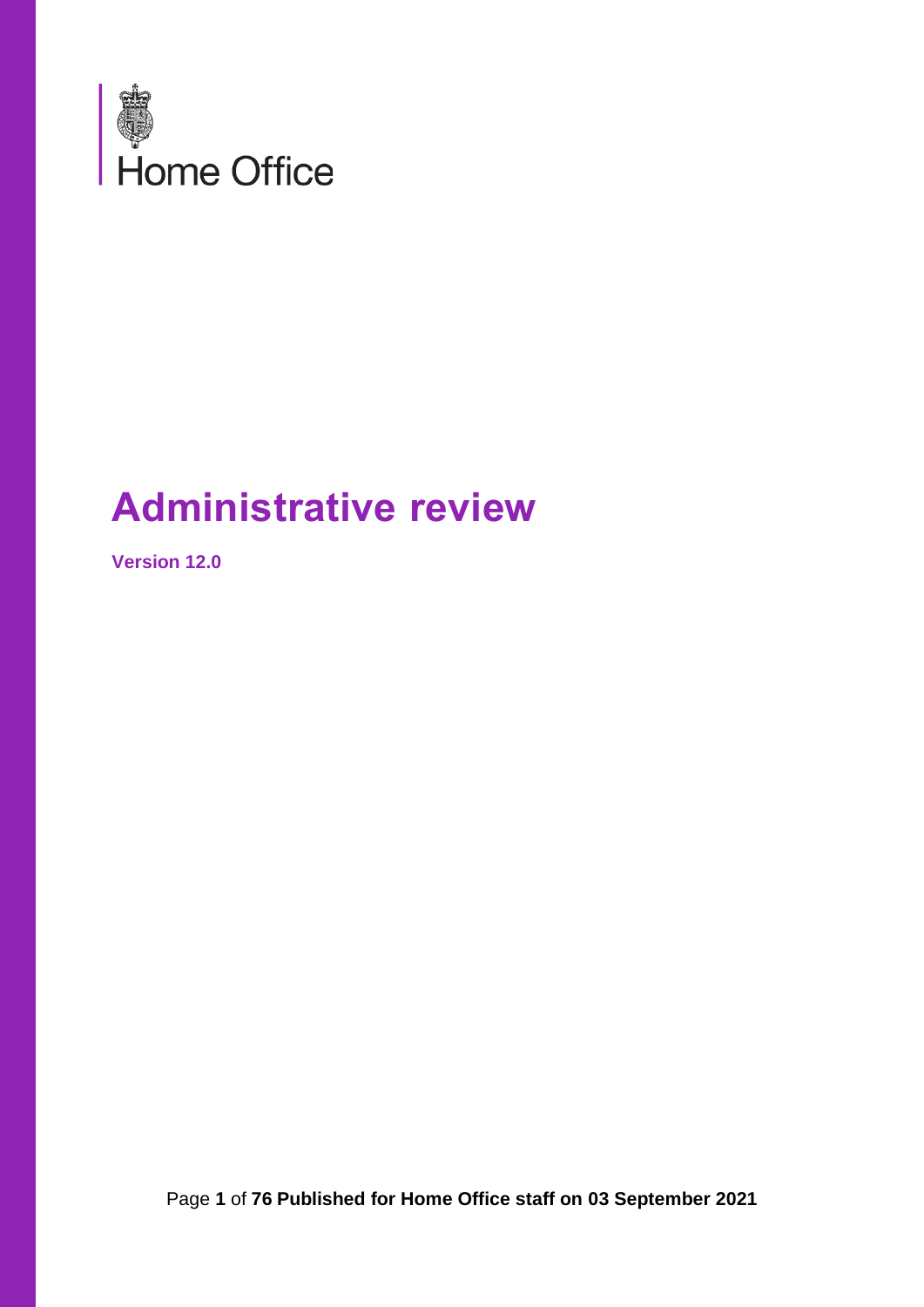# <span id="page-1-0"></span>**Contents**

| Requests which cannot be made using administrative review  43               |  |
|-----------------------------------------------------------------------------|--|
|                                                                             |  |
|                                                                             |  |
|                                                                             |  |
|                                                                             |  |
|                                                                             |  |
|                                                                             |  |
|                                                                             |  |
|                                                                             |  |
|                                                                             |  |
|                                                                             |  |
| Applicant's status after submitting a request for administrative review  69 |  |
|                                                                             |  |
|                                                                             |  |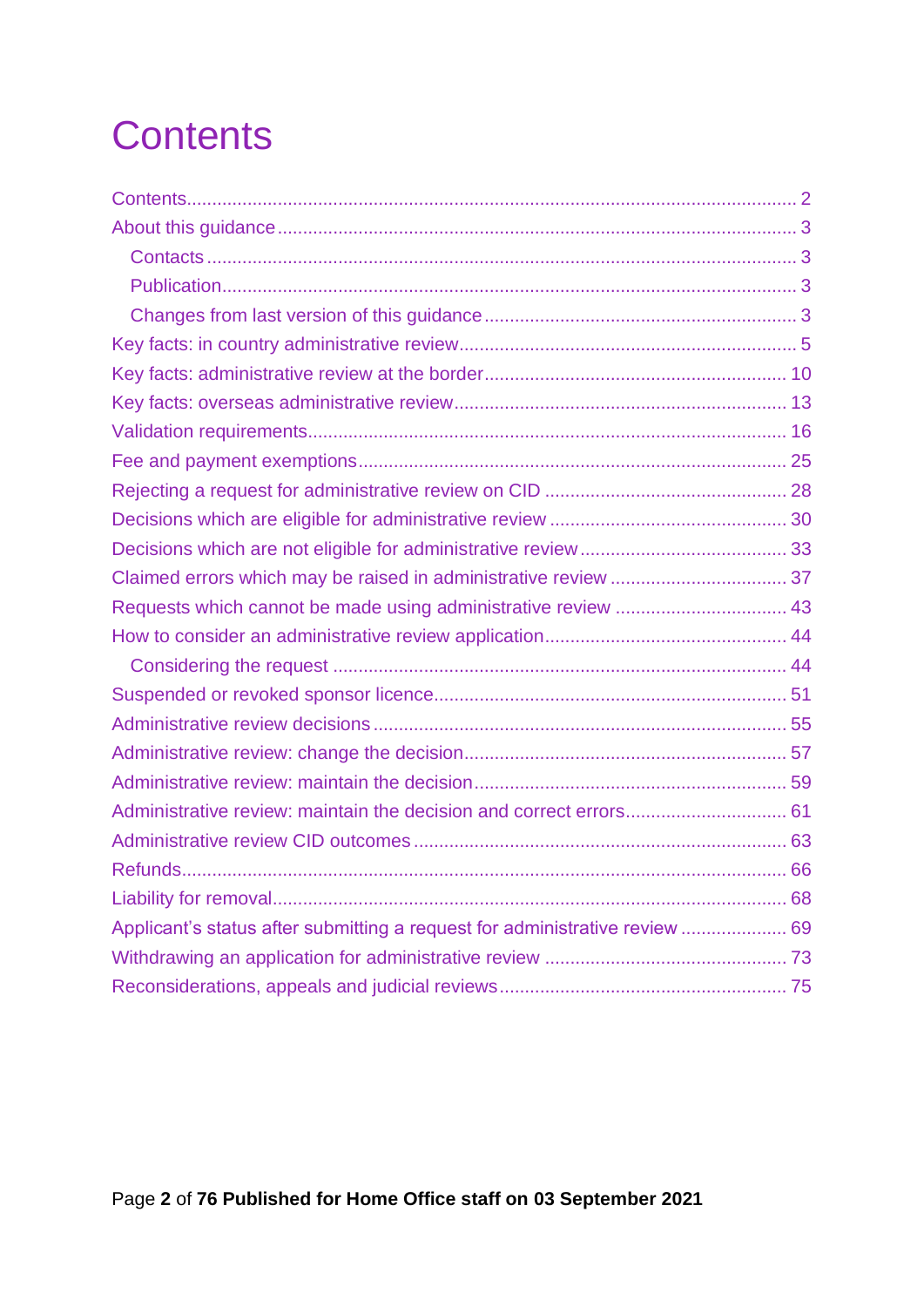# <span id="page-2-0"></span>About this guidance

This guidance tells caseworkers how to validate, consider and decide applications for administrative review in the UK or overseas of decisions made under the Immigration Rules. It also covers validation of administrative review applications relating to border decisions.

This guidance relates to Rules  $34L - 34Y$  in [part 1](https://www.gov.uk/guidance/immigration-rules/immigration-rules-part-1-leave-to-enter-or-stay-in-the-uk) of, and [appendix AR](https://www.gov.uk/guidance/immigration-rules/immigration-rules-appendix-ar-administrative-review) to, the Immigration Rules.

Administrative review will consider whether an 'eligible decision' is wrong because of a case working error and, if it is, correct that error.

Administrative review is only available where an eligible decision has been made. For more information, see [Decisions which are eligible for](#page-15-0) administrative review.

An application for administrative review must be made in line with the validation requirements set out in part [1 of the Immigration Rules.](https://www.gov.uk/guidance/immigration-rules/immigration-rules-part-1-leave-to-enter-or-stay-in-the-uk) For more information, see [Validation requirements.](#page-42-1)

For guidance on how to consider applications for administrative review of border decisions, see Administrative review: dealing with applications.

[The](https://horizon.fcos.gsi.gov.uk/policy/safeguard-and-promote-child-welfare) safeguard and promote child welfare page tells you about your duty to safeguard and promote the welfare of children and tells you where to find more information.

### <span id="page-2-1"></span>**Contacts**

If you have any questions about the guidance and your line manager or senior caseworker cannot help you or think that the guidance has factual errors then you can email the appeals policy team.

If you notice any formatting errors in this guidance (broken links, spelling mistakes and so on) or have any comments about the layout or navigability of the guidance then you can email the Guidance, Rules and Forms team.

### <span id="page-2-2"></span>**Publication**

Below is information on when this version of the guidance was published:

- Version **12.0**
- published for Home Office staff on **03 September 2021**

### <span id="page-2-3"></span>**Changes from last version of this guidance**

The guidance has been updated as follows:

Page **3** of **76 Published for Home Office staff on 03 September 2021**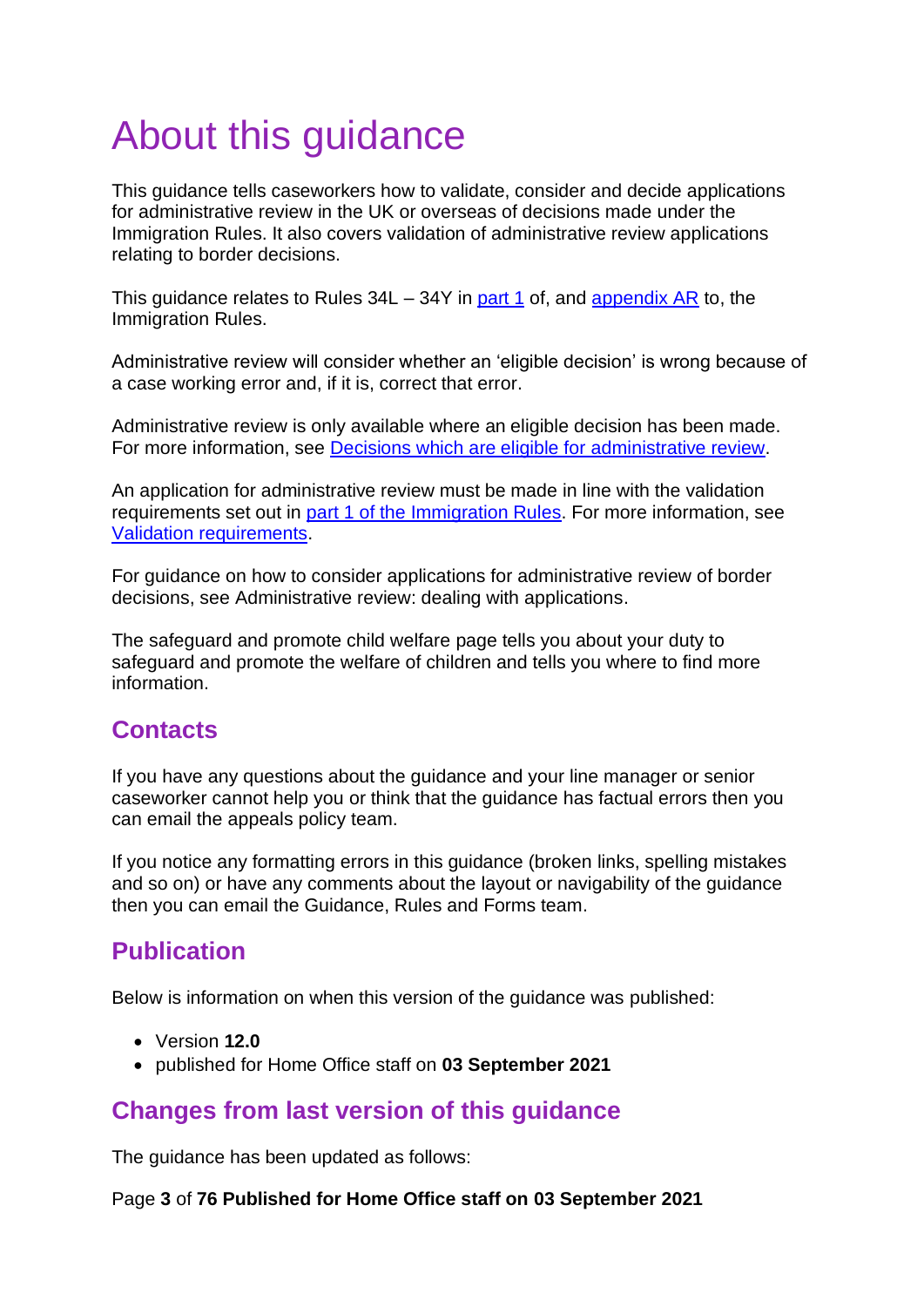- to reflect the decisions that have a right of administrative review
- to reflect that from 6 April 2021 there is a fee for administrative reviews of entry clearance decisions
- to update references to Part 9 of the Rules
- other general housekeeping

**Related content**

**[Contents](#page-1-0)**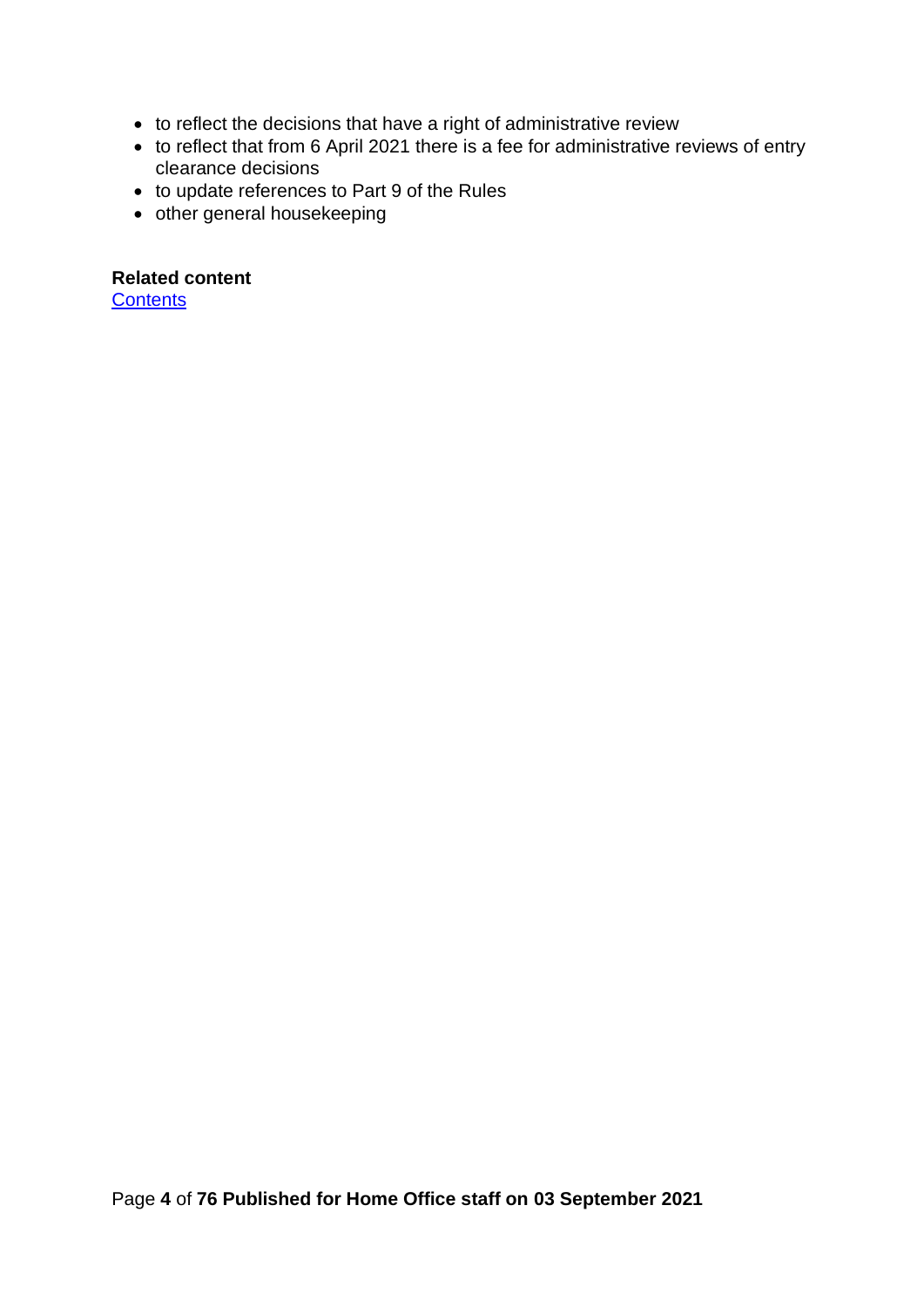# <span id="page-4-0"></span>Key facts: in country administrative review

This page provides some key facts relating to in country administrative review in UK.

### **Who has the right to apply for an administrative review?**

A person who makes an application on or after the relevant date and has received an 'eligible decision' may apply for an administrative review.

Eligible decisions are those made on:

- in country Tier 4 applications made on or after 20 October 2014 by either a main applicant or dependant
- in country Tiers 1, 2 or 5 applications made on or after 2 March 2015 by either a main applicant or dependant, including indefinite leave to remain applications under those routes
- in country applications where the decision was made on or after 6 April 2015, unless the applicant applied as a visitor or made a protection or human rights claim
- in country applications made on or after 6 April 2015 for leave to remain made by a Turkish national or their family member pursuant to the UK's obligations under Article 41 of the Additional Protocol to the European Community Association Agreement (ECAA) with Turkey, and under Article 6(1) of Decision 1/80 of the Association Council established by that agreement.
- in country applications made on or after 5 October 2020 at 09:00 for permission to stay under Appendix ST: Student as a student or their dependent partner/child
- in country applications made on or after 5 October 2020 at 09:00 for permission to stay under Appendix CS: Child Student as a child student or the parent of a child student
- in country applications made on or after 1 December 2020 for permission to stay as:
	- o a student or their dependent partner/child under Appendix Student
	- o a child student under Appendix Child Student
	- o the parent of a child student under Appendix Parent of a Child Student
	- o a skilled worker or their dependent partner/child under Appendix Skilled **Worker**
	- o an intra-company routes worker or their dependent partner/child under Appendix Intra-Company Routes
	- o a Minister of Religion or their dependent partner/child under Appendix T2 Minister of Religion
	- o a Sportsperson or their dependent partner/child under Appendix T2 **Sportsperson**
	- o a Representative of an overseas business or their dependent partner/child under Appendix Representative of an Overseas Business
	- $\cap$  or

### Page **5** of **76 Published for Home Office staff on 03 September 2021**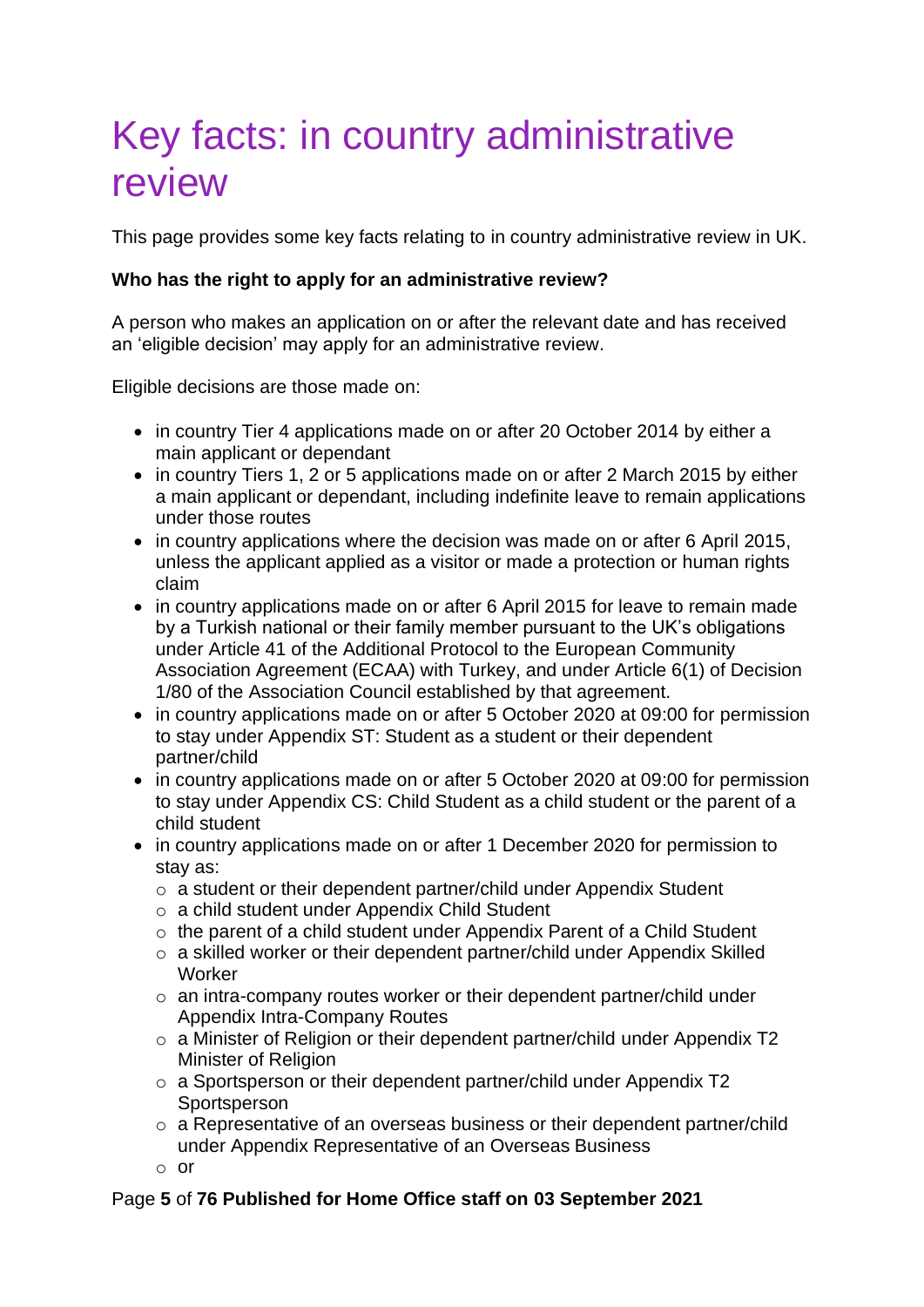- o a person with UK ancestry or their dependent partner/child under Appendix UK Ancestry
- o a person on the global talent route or their dependent partner/child under Appendix Global Talent
- o a person on the start-up route or their dependent partner/child under Appendix Start-up
- o an innovator or their dependent partner/child under Appendix Innovator
- o a seasonal worker under Appendix T5 (Temporary Worker) Seasonal **Worker**
- o a youth mobility worker under Appendix T5 (Temporary Worker) Youth Mobility Scheme
- o a religious worker or their dependent partner/child under Appendix T5 (Temporary Worker) Religious Worker
- o a charity worker or their dependent partner/child under Appendix T5 (Temporary Worker) Charity Worker
- o a creative or sporting worker or their dependent partner/child under Appendix T5 (Temporary Worker) Creative or Sporting Worker
- o an international agreement worker or their dependent partner/child under Appendix T5 (Temporary Worker) International Agreement Worker
- o a government authorised exchange worker or their dependent partner/child under Appendix T5 (Temporary Worker) Government Authorised Exchange Worker route
- in country applications made on or after 31 January 2021 for permission to stay under Appendix Hong Kong British National (Overseas) as a Hong Kong British National (Overseas) or their dependent partner, BN(O) household child, BN(O) household member, or adult dependent relative
- in country applications made on or after 6 May 2021 for permission to stay as domestic worker in a private household or their partner/dependent child under Appendix Domestic Worker in a Private Household or a domestic worker victim of modern slavery under Appendix Domestic Worker Victim of Modern Slavery
- in country applications made on or after 9:00 on 1 July 2021 as a graduate or their partner/dependent child under Appendix Graduate

and for which the outcome is that the application is either:

- refused
- approved and a review is requested of the period or conditions of leave granted

### **How will the applicant know they have a right to apply for an administrative review?**

If the Home Office has refused an application, the decision notice will tell the applicant if they can apply for administrative review.

If the applicant thinks the Home Office has granted the wrong period or conditions of immigration leave they can apply for an administrative review.

### **How to apply for an administrative review**

Page **6** of **76 Published for Home Office staff on 03 September 2021**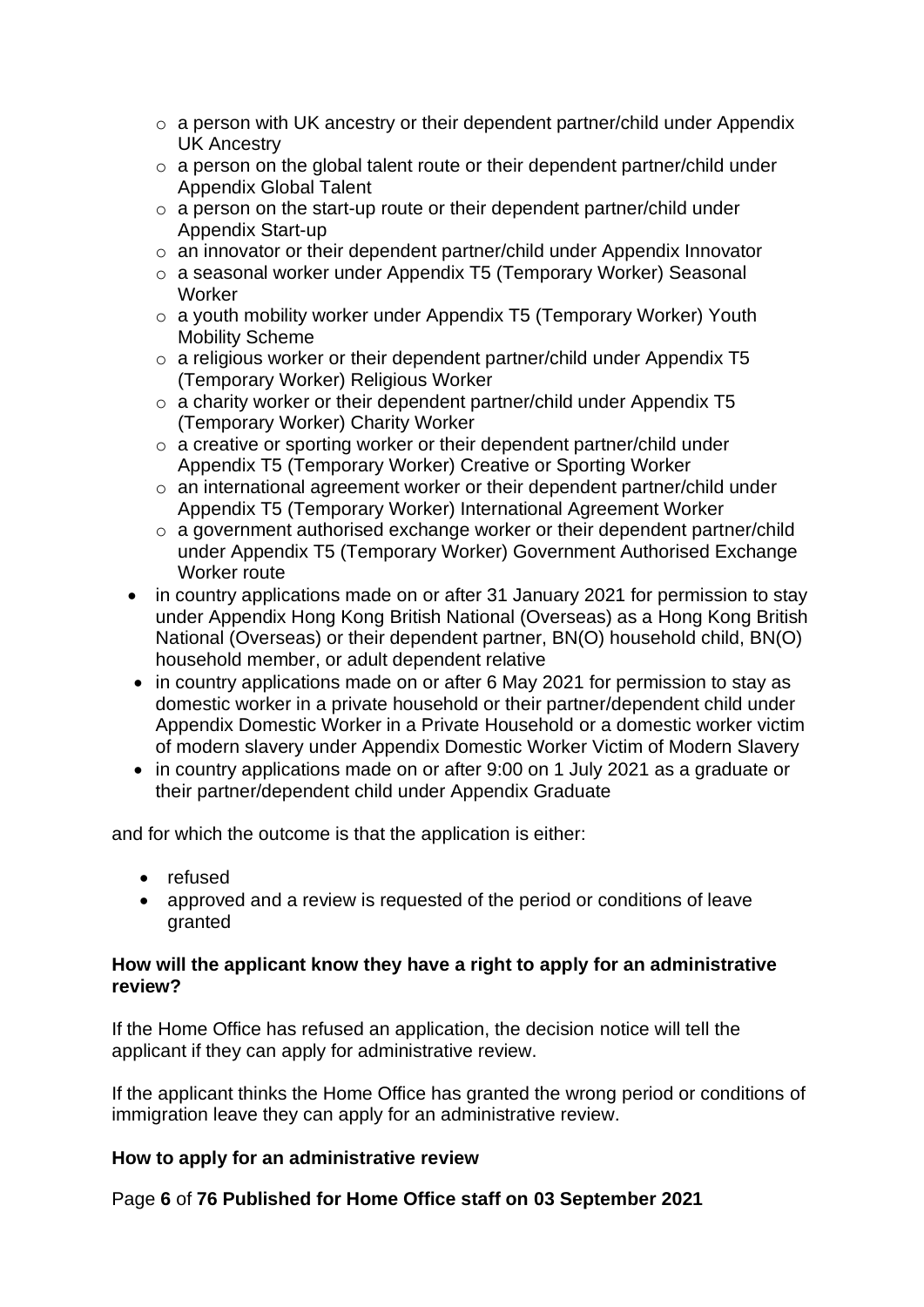Applicants should apply online using the form at [Ask for a visa administrative review.](https://www.gov.uk/ask-for-a-visa-administrative-review/if-youre-in-the-uk)

### **Who can the applicant contact if they have technical problems with the online administrative review form?**

They must email the appeals policy team.

This email address must only be used for enquiries about technical problems with the online administrative review form. General enquires about immigration matters will not be answered.

### **What fee is payable for an administrative review?**

There is a fee of £80 for an administrative review.

### **Refunds and length of time for a refund to be given**

The fee is only refunded if the:

- application for administrative review is rejected as invalid
- decision on the review is to grant leave, this includes cases where the outcome of an administrative review is that the original grant of leave was issued for the wrong period, or subject to the wrong conditions

The fee will not be refunded if the outcome of the administrative review is that the original decision is upheld.

The fee should normally be refunded within 3 weeks of the date of decision.

### **What does an administrative review do?**

It will allow the applicant to raise any permitted case work error (defined in [appendix](https://www.gov.uk/government/publications/immigration-rules-appendix-ar-administrative-review)  [AR](https://www.gov.uk/government/publications/immigration-rules-appendix-ar-administrative-review) of the Immigration Rules) that they think has been made on the application and, if an error has been made, have it corrected.

### **Will the person conducting the administrative review be the same person who made the initial decision?**

No. The administrative review will be carried out by a different person on an independent team.

### **What is the time limit for applying for administrative review in country?**

It is 14 calendar days from the date the applicant receives the decision notice or biometric residence permit (BRP) (7 calendar days if they are detained).

### **Will immigration leave continue while the administrative review is being carried out?**

Page **7** of **76 Published for Home Office staff on 03 September 2021**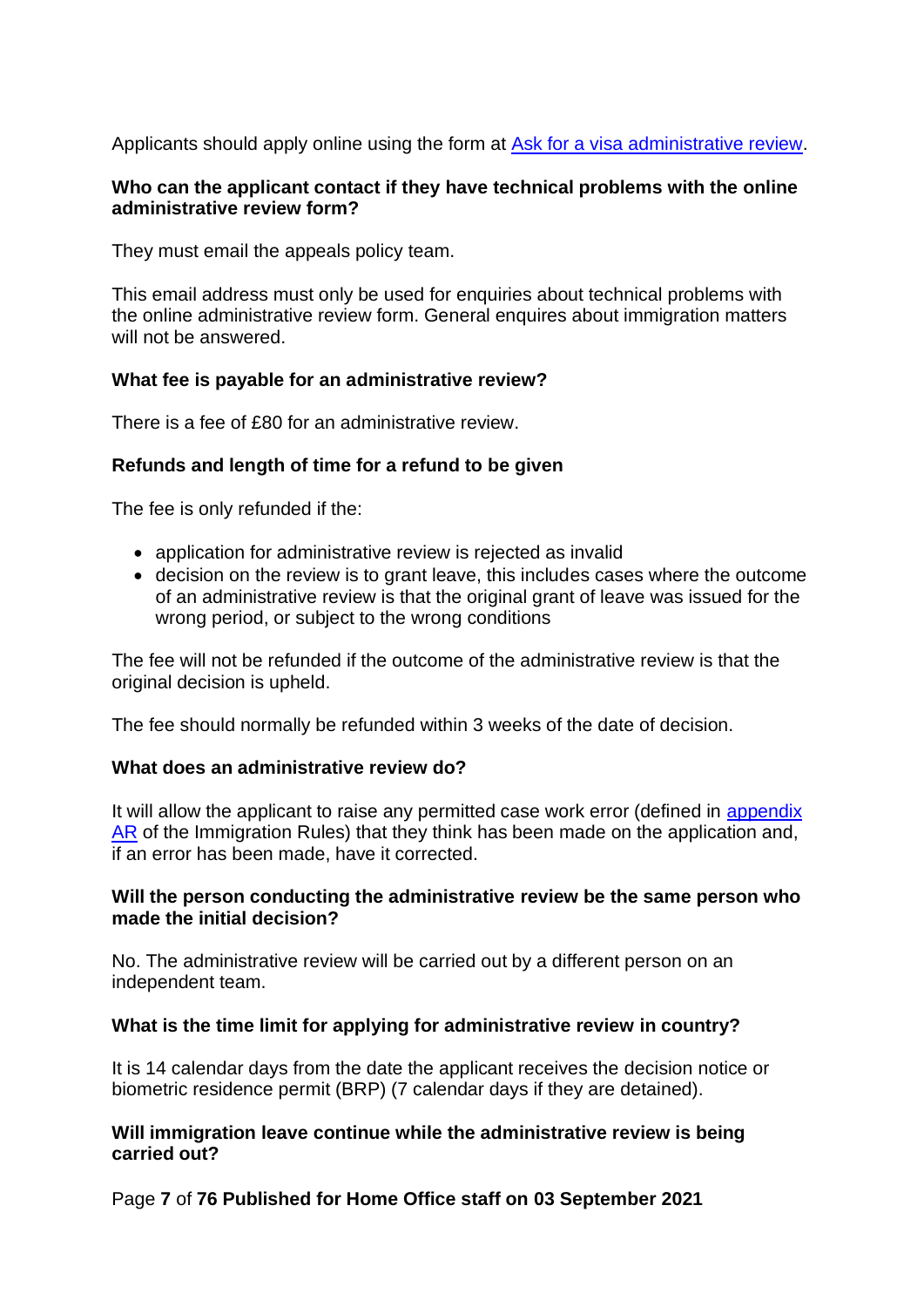If the applicant made an in time application, and has applied within the time limit for administrative review of the decision on that application, they continue to have immigration leave until they are served with notice of decision of the administrative review or they withdraw their application for administrative review.

### **Can applicants who applied in country before administrative review was introduced also request an administrative review?**

No. Applicants who made an application before the relevant time limit for the route they are applying under cannot request an administrative review.

### **Can applicants apply for administrative review and make a new application for entry clearance, leave to enter or leave to remain at the same time?**

No. If an applicant makes an administrative review application and then makes a new application for entry clearance, leave to enter or leave to remain, the administrative review application will be treated as withdrawn.

If an applicant makes a new application for entry clearance, leave to enter or leave to remain and then makes an administrative review application in respect of a previous decision, the administrative review application will be rejected.

### **What happens if the administrative review is unsuccessful?**

The applicant must leave the UK after they receive the administrative review decision if they do not have immigration leave.

### **Will the applicant need to go through the biometric enrolment process again if the administrative review results in an outcome that requires a new BRP to be produced?**

No.

### **What will happen to any immigration health surcharge (IHS) paid while an administrative review could be made?**

If an IHS has been paid and the application was refused with a right of administrative review, the IHS will not be refunded during the period when an:

- in time administrative review may be made
- administrative review is under consideration

If an IHS has been paid and the application for leave was granted but for a shorter period than applied for, the IHS will be refunded for the period of leave which was not granted. Consequently, if the applicant makes an administrative review application and is granted an extra period of leave as a result, they must then pay the extra IHS. The Home Office will contact the applicant to request the IHS payment.

### Page **8** of **76 Published for Home Office staff on 03 September 2021**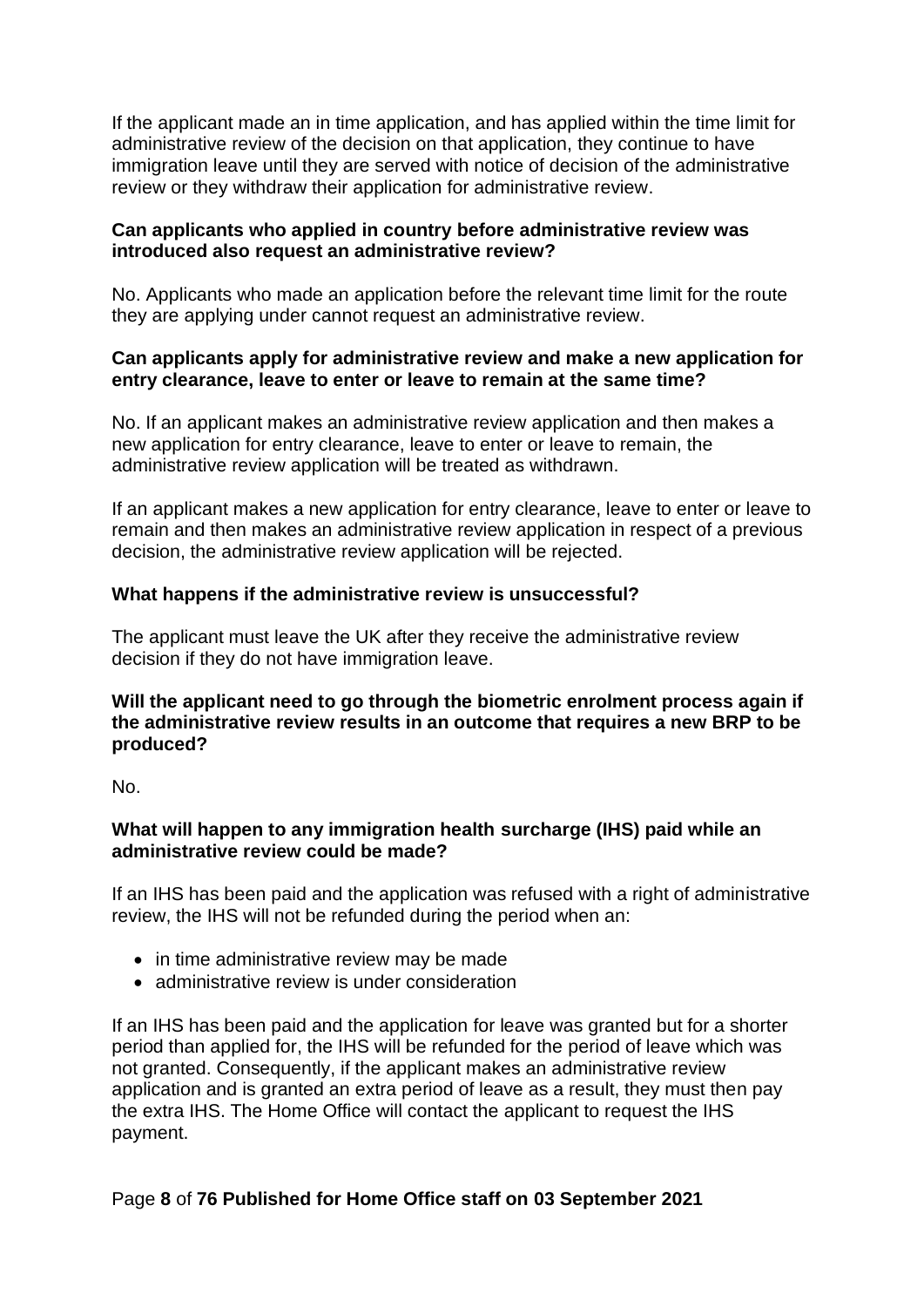### **Related content [Contents](#page-1-0)**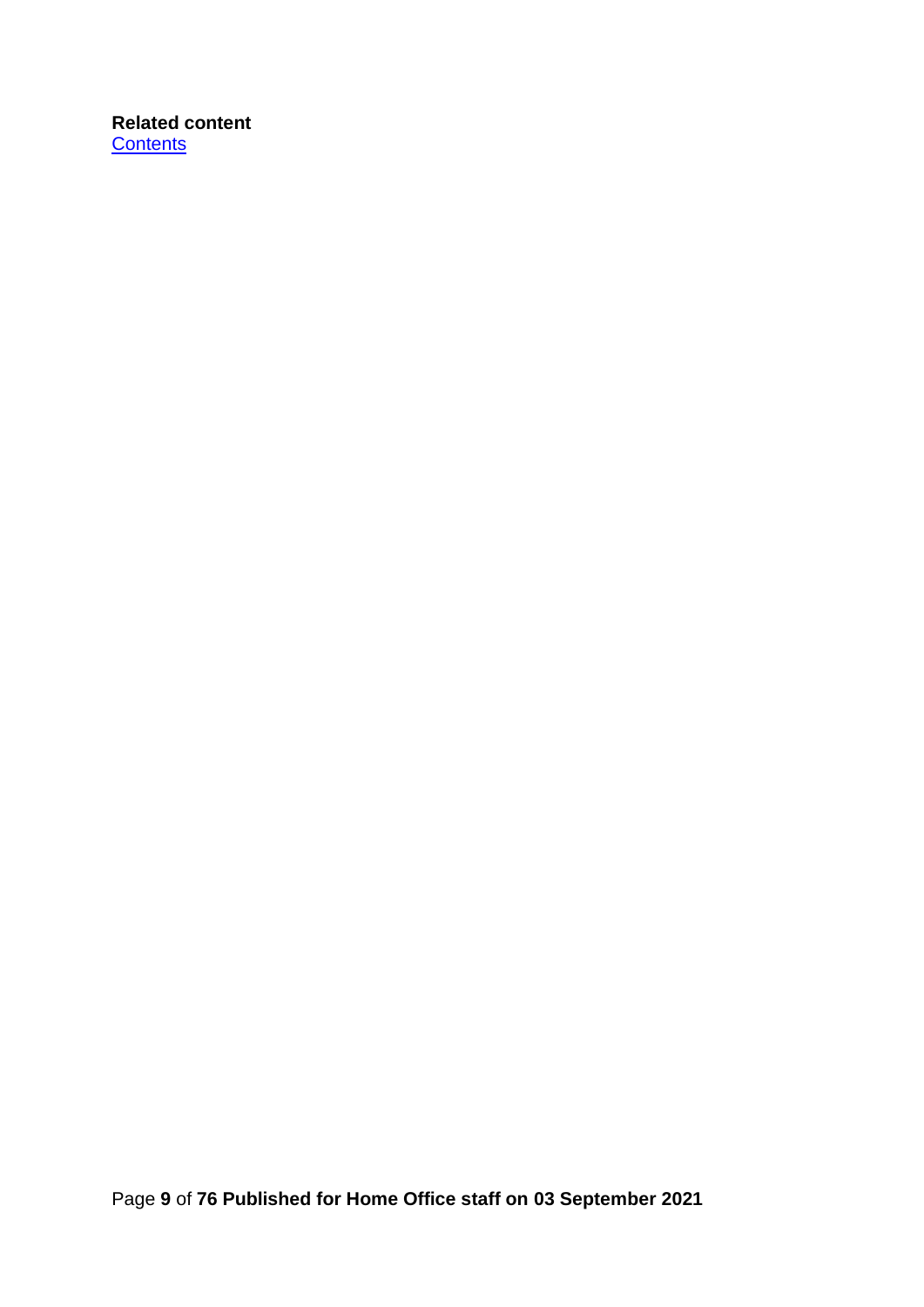## <span id="page-9-0"></span>Key facts: administrative review at the border

This page provides some key facts relating to administrative review at the border.

### **Who has the right to apply for an administrative review at the border?**

An applicant who has received an 'eligible decision' may apply for an administrative review.

For applicants at the UK border, eligible decisions are decisions made on or after 6 April 2015 to cancel leave to enter or remain which was in force with the result that the applicant has no leave to enter or remain, due to:

- change of circumstances
- false representations
- failure to disclose material facts

If the decision was made before 6 April 2015, it is not possible to apply for administrative review of the decision.

### **How will the applicant know they have a right to apply for an administrative review?**

If a Border Force officer has cancelled a person's leave to enter or remain at the border, the decision notice will tell the applicant if they can apply for administrative review.

### **How to apply for an administrative review**

The applicant should apply online using the form at Ask for a visa administrative [review.](https://www.gov.uk/ask-for-a-visa-administrative-review/if-your-visa-was-cancelled-at-the-border)

### **Who can the applicant contact if they have technical problems with the online administrative review form?**

They must e-mail the administrative review team.

This email address must only be used for enquiries about technical problems with the online administrative review form. General enquires about immigration matters will not be answered.

### **Fee payable for administrative review**

There is a fee of £80 for an administrative review.

### **Refunds and length of time for a refund to be given**

Page **10** of **76 Published for Home Office staff on 03 September 2021**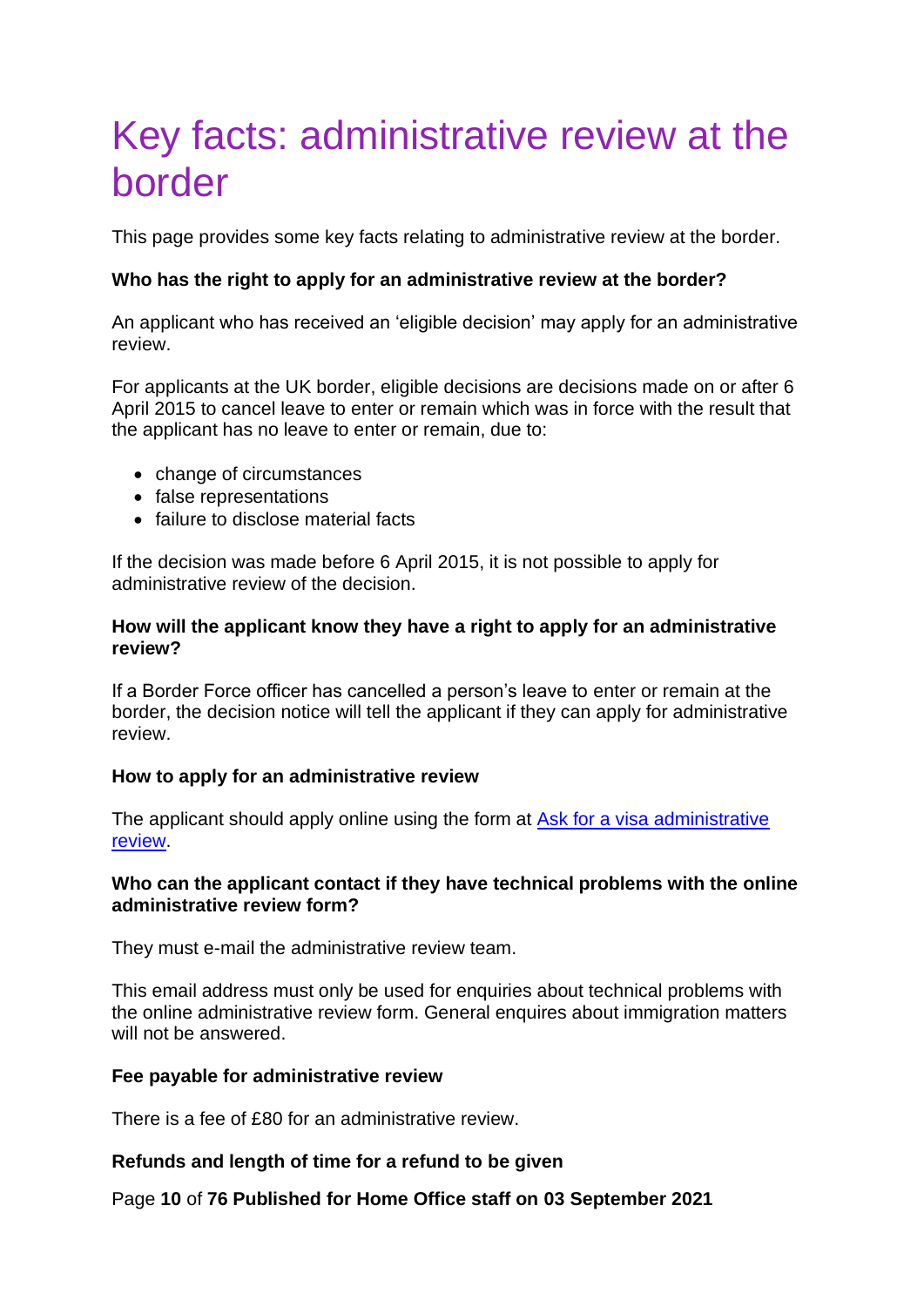The fee is only refunded if the:

- application for administrative review is rejected as invalid
- decision on the review is to withdraw the cancellation and grant leave to enter

The fee will not be refunded if the outcome of the administrative review is that the original decision is upheld.

The fee should normally be refunded within 3 weeks of the date of decision.

### **What does an administrative review do?**

It will allow the applicant to raise any permitted case work error (defined in [appendix](https://www.gov.uk/government/publications/immigration-rules-appendix-ar-administrative-review)  [AR](https://www.gov.uk/government/publications/immigration-rules-appendix-ar-administrative-review) of the Immigration Rules) that they think has been made on the application and, if an error has been made, have it corrected.

### **Will the person conducting the administrative review be the same person who made the initial decision?**

No. The administrative review will be carried out by a different person.

### **What is the time limit for applying for administrative review of a decision at the border?**

14 calendar days from the date the applicant receives the decision notice, if the application must be made while the person is in the UK.

Where the applicant is in immigration detention on the date they receive their decision notice, they have 7 calendar days from that date to apply for an administrative review.

The application must be made from overseas if the decision was made at the juxtaposed controls in:

- Paris
- Brussels
- Dunkirk
- Coquelles
- Calais
- Lille

In this case the time limit is 28 calendar days from the date the applicant receives the decision notice.

### **Will immigration leave continue while the administrative review is being carried out?**

No. The applicant will be granted temporary admission if they are allowed to enter the UK to make an administrative review application.

### Page **11** of **76 Published for Home Office staff on 03 September 2021**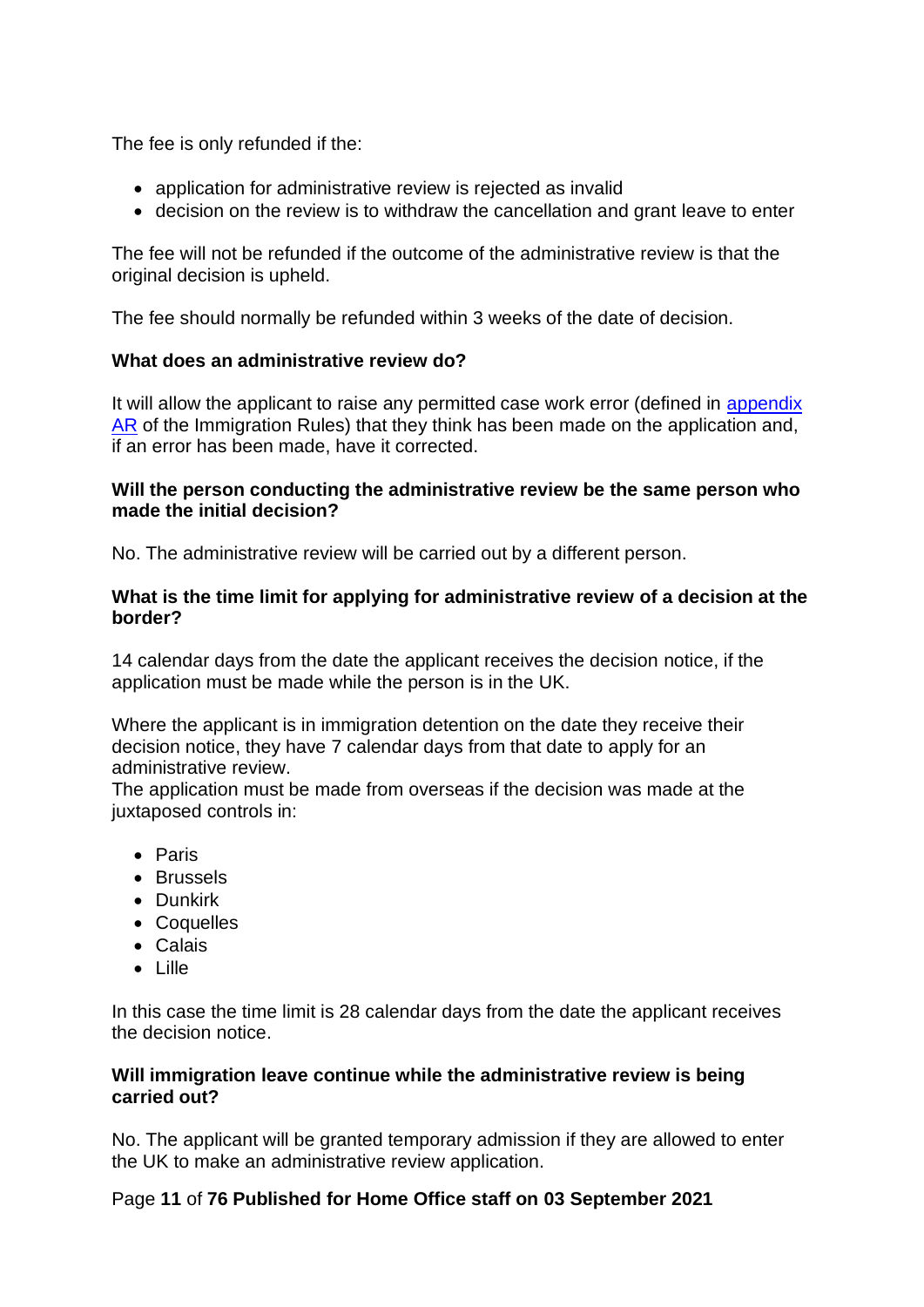### **Can applicants whose leave was cancelled before administrative review was introduced also request an administrative review?**

No. Applicants whose leave was cancelled at the border before 6 April 2015 do not have a right of administrative review.

### **Can applicants apply for administrative review and make a new application for entry clearance, leave to enter or leave to remain at the same time?**

No. If an applicant makes an administrative review application and then makes a new application for entry clearance, leave to enter or leave to remain, the administrative review application will be treated as withdrawn.

If an applicant makes a new application for entry clearance, leave to enter or leave to remain and then makes an administrative review application in respect of a previous decision, the administrative review application will be rejected.

### **What happens if the administrative review is unsuccessful?**

The applicant must leave the UK after they receive the administrative review decision if they do not have immigration leave.

**Related content [Contents](#page-1-0)**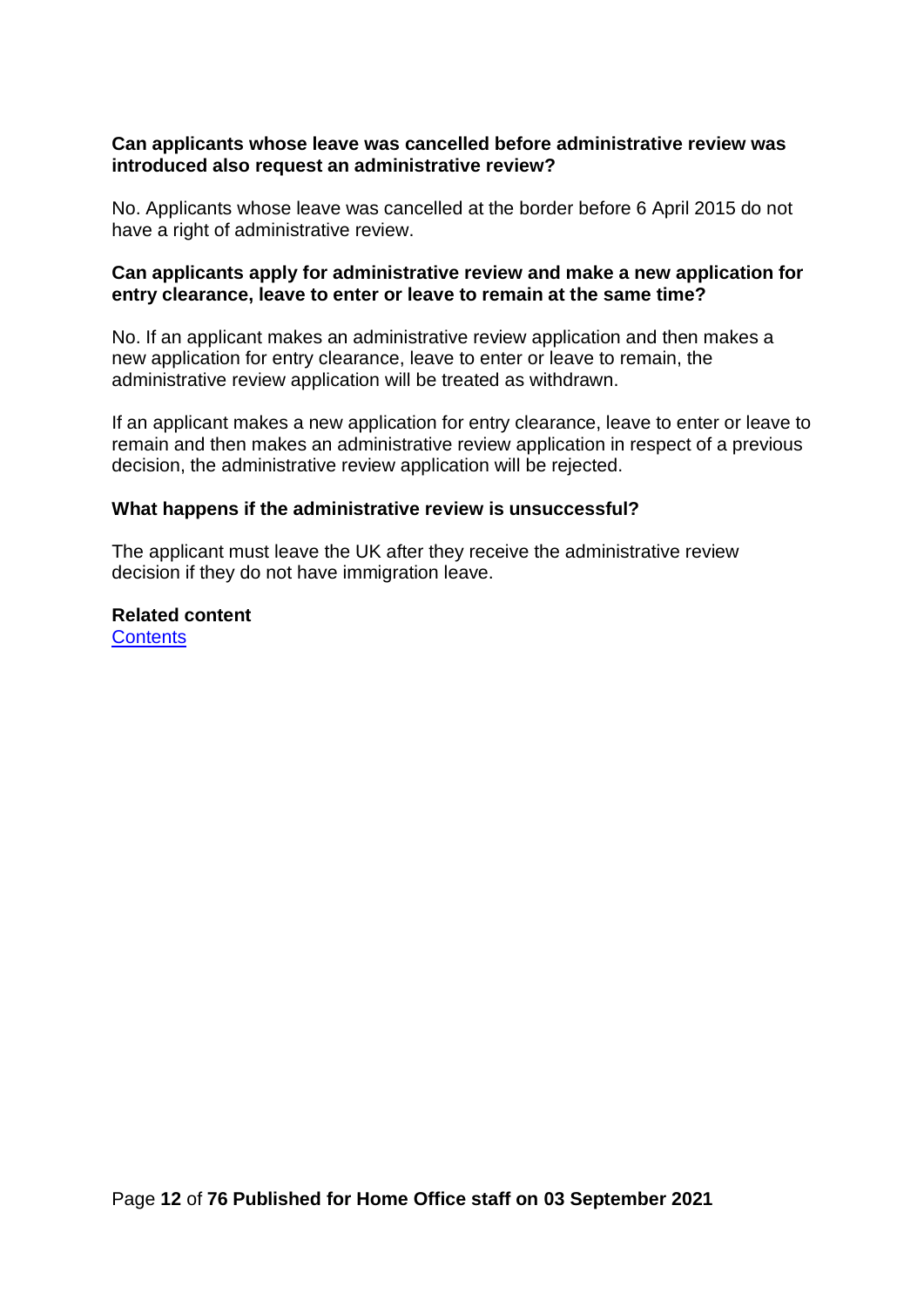## <span id="page-12-0"></span>Key facts: overseas administrative review

This page provides some key facts relating to overseas administrative review

### **Who has the right to apply for an administrative review overseas?**

A person who has received an 'eligible decision' on an entry clearance application may apply for an administrative review.

For applicants overseas, an eligible decision is a decision to refuse an application for entry clearance made on or after 6 April 2015, unless the application is:

- as a short term student made under part 3 of the Immigration Rules
- under Appendix EU (Family Permit)
- as a visitor
- a human rights claim

### **How will the applicant know they have a right to apply for an administrative review?**

If the entry clearance officer has refused an application, the decision notice will tell the applicant if they can apply for administrative review and how to apply.

### **How to apply for an administrative review**

The applicant should apply online using the form at [Ask for a visa administrative](https://www.gov.uk/ask-for-a-visa-administrative-review)  [review.](https://www.gov.uk/ask-for-a-visa-administrative-review) Where an offline application is permitted the applicant should use the specified paper application form.

### **Fee payable for administrative review**

There is a fee of £80 for an administrative review.

### **Refunds and length of time for a refund to be given**

The fee is only refunded if the:

- application for administrative review is rejected as invalid
- decision to refuse entry clearance is withdrawn because of a caseworking error in the original decision

The fee will not be refunded if the outcome of the administrative review is that the original decision is upheld.

The fee will not be refunded if the original decision is withdrawn on the basis of evidence that was not held by the Home Office on the date of the original decision.

### Page **13** of **76 Published for Home Office staff on 03 September 2021**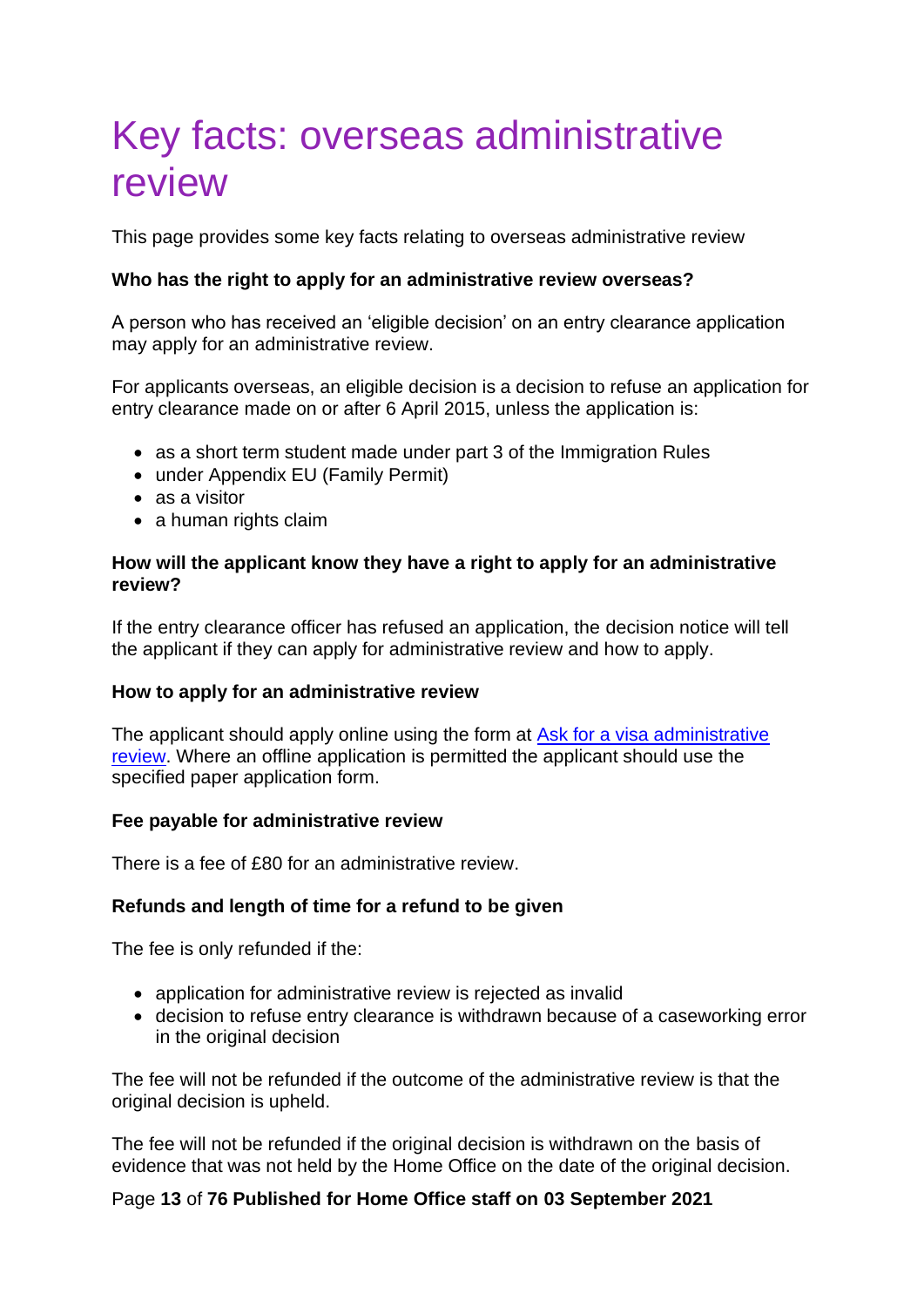The fee should normally be refunded within 3 weeks of the date of decision. **What does an administrative review do?**

It will allow the applicant to raise any permitted case work error (defined in appendix [AR](https://www.gov.uk/government/publications/immigration-rules-appendix-ar-administrative-review) of the Immigration Rules) that they think has been made on the application and, if an error has been made, have it corrected.

### **Will the person conducting the administrative review be the same person who made the initial decision?**

No. The administrative review will be carried out by a different person.

### **What is the time limit for applying for administrative review?**

For entry clearance decisions, 28 calendar days from the date the applicant receives the decision notice.

### **Can applicants who applied overseas before administrative review was put into the Immigration Rules for overseas decisions also request an administrative review?**

Only if they had a right of administrative review under the policy before 6 April 2015. Their decision notice will tell them if they have a right of administrative review and how to apply for one.

### **Can applicants apply for administrative review and make a new application for entry clearance, leave to enter or leave to remain at the same time?**

No. If an applicant makes an administrative review application and then makes a new application for entry clearance, leave to enter or leave to remain, the administrative review application will be treated as withdrawn.

If an applicant makes a new application for entry clearance, leave to enter or leave to remain and then makes an administrative review application in respect of a previous decision, the administrative review application will be rejected.

### **What happens if the administrative review is unsuccessful?**

If the administrative review is unsuccessful it will mean the entry clearance will not be granted.

### **Will the applicant need to go through the biometric enrolment process again if the administrative review results in an outcome that requires a visa to be issued?**

No.

### **What will happen to any immigration health surcharge (IHS) paid while an administrative review could be made?**

Page **14** of **76 Published for Home Office staff on 03 September 2021**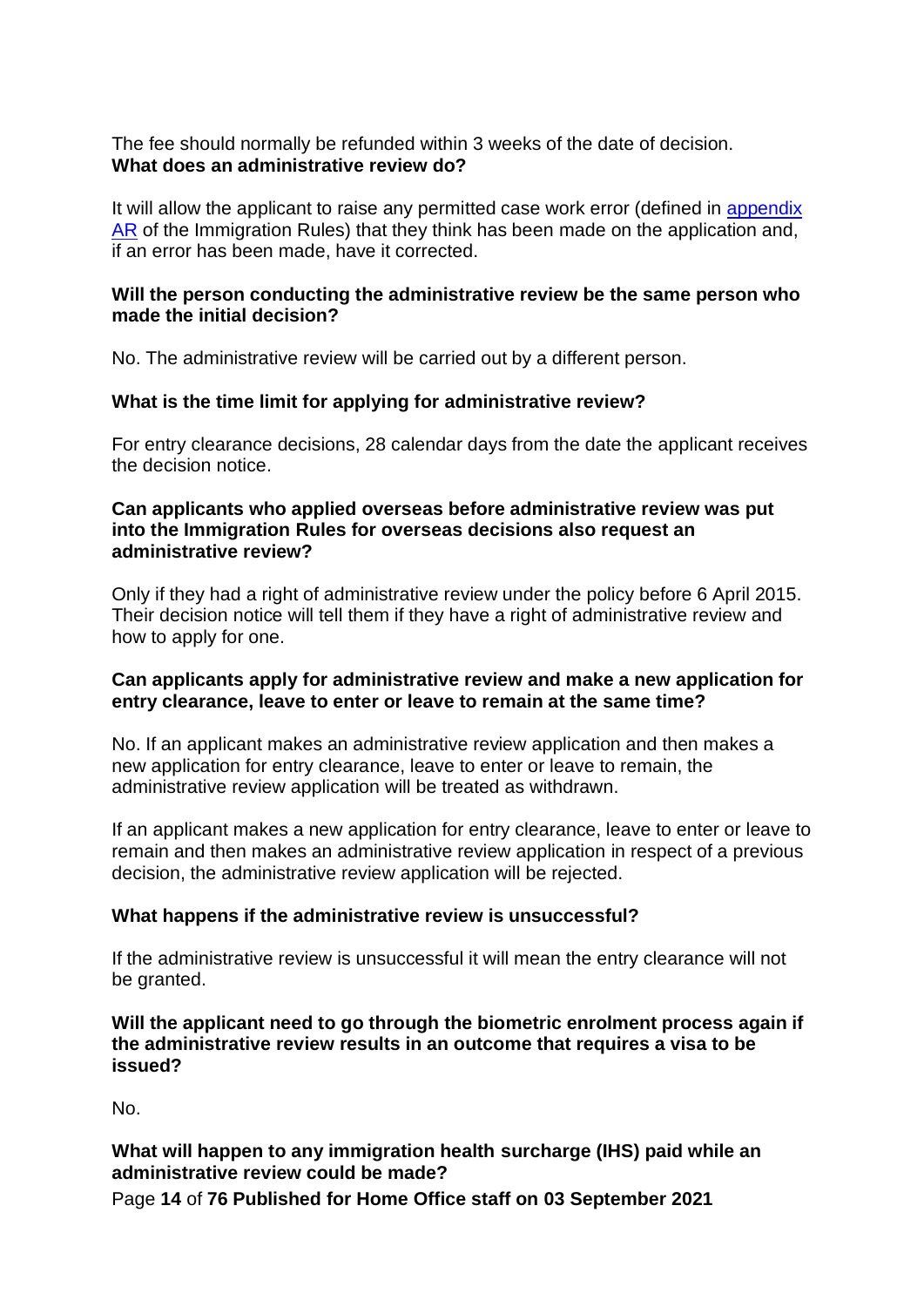If an IHS has been paid and the application was refused with a right of administrative review, the IHS will not be refunded during the period when an:

- in time administrative review may be made
- administrative review is under consideration

If an IHS has been paid and the application was approved, but for a shorter period than applied for, the IHS will be refunded for the years of leave which were not granted. If the migrant makes an administrative review application and is granted an extra period of leave as a result, they must then pay the extra IHS. The Home Office will contact the migrant to request the IHS payment.

**Related content [Contents](#page-1-0)**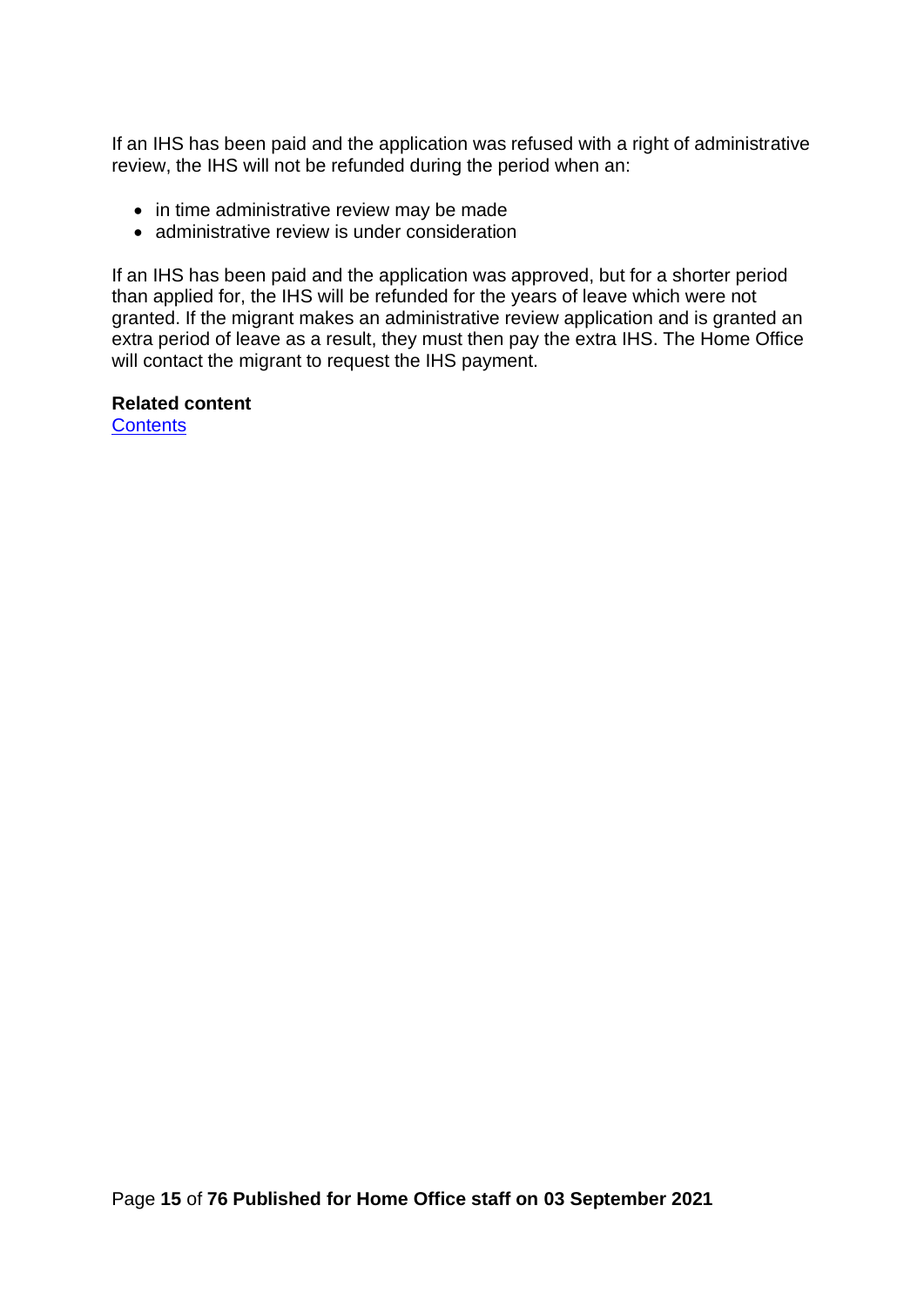# <span id="page-15-0"></span>Validation requirements

The requirements for an administrative review application to be valid are set out in paragraphs 34M – [34Y in Part 1 of the Immigration Rules.](https://www.gov.uk/guidance/immigration-rules/immigration-rules-part-1-leave-to-enter-or-stay-in-the-uk) You must check that the application meets all the requirements and if it does not you must reject it as invalid.

### **Paragraph 34M**

This specifies that any administrative review application must meet the requirements set out in paragraphs 34N to 34S of the Rules. Applications which do not meet these requirements are invalid and must be rejected. The requirements are listed in paragraphs 34N – 34S.

### **Paragraph 34N(1) to (2): only one application**

An applicant is normally only allowed one administrative review for each eligible decision that falls within the scope of the Immigration Rules and this policy. A second or further application must be rejected.

The exception to this (set out in paragraph 34N(2) of the Immigration Rules) is where, following an administrative review, the Home Office maintains its refusal of leave decision but on additional or different grounds. This is the outcome defined in paragraph AR2.2(d) of [Appendix AR](https://www.gov.uk/guidance/immigration-rules/immigration-rules-appendix-ar-administrative-review) of the Immigration Rules.

In those circumstances, the individual will be entitled to a further administrative review in relation to the new grounds.

For in country cases, you must check the relevant caseworking database to make sure this is the first review or the applicant is entitled to a second review following the decision on the first review. Unless 34N(2) applies you must reject any other second administrative review application under paragraph 34M with reference to 34N(1) of the Immigration Rules.

The following administrative review CID outcome shows when a migrant could ask for another review of the same decision:

• AR Decision Maintained – Condition code 'Errors Found in original refusal'

The following administrative review CID outcomes show when a migrant could ask for an administrative review of the new decision, because this would be the first review in respect of that decision:

- AR Decision Overturned Condition code 'AR Decision Overturned Grant Leave'
- AR Decision Overturned Condition code 'AR Decision Overturned Refuse Leave'
- AR Decision Overturned Condition code 'AR Error in Grant of Leave'

### Page **16** of **76 Published for Home Office staff on 03 September 2021**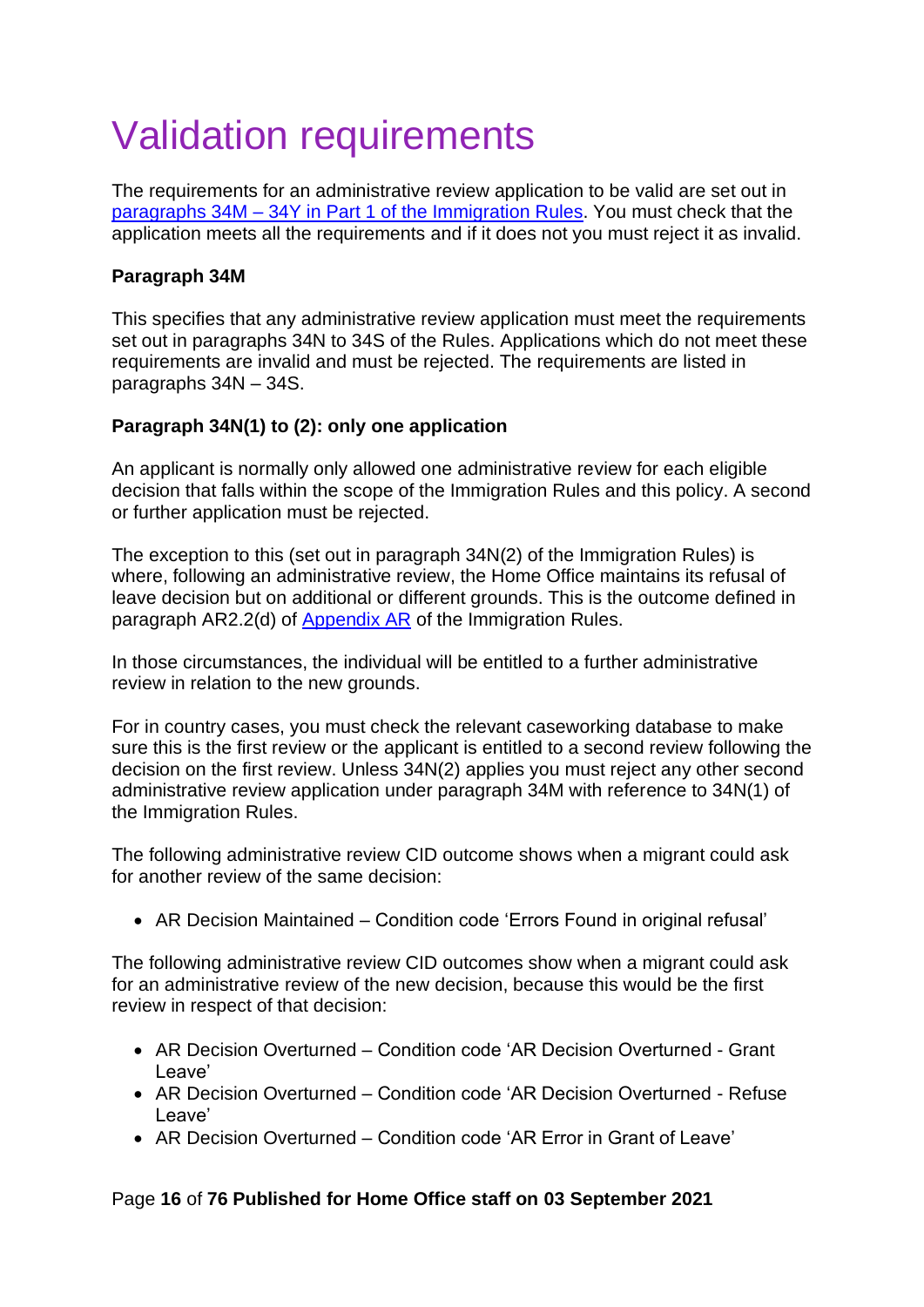The following administrative review Atlas outcome shows when a migrant could ask for another review of the same decision:

• AR Decision Maintained – Errors Found

The following administrative review Atlas outcomes show when a migrant could ask for an administrative review of the new decision, because this would be the first review in respect of that decision:

- AR Decision Overturned –Grant Leave'
- AR Decision Overturned –Refuse Leave'
- AR Decision Overturned –AR Error in Grant of Leave

The applicant may also submit a second administrative review application if the first one was rejected as invalid and there is still time to make an application before the deadline set out in [paragraph 34R.](#page-43-0)

### **Paragraph 34N(3): waiver form previously signed**

You must reject an administrative review application in respect of an eligible decision if the applicant has previously signed an 'administrative review waiver form' relating to that decision.

An applicant may complete and sign an administrative review waiver form in line with paragraph AR2.10(a) of appendix AR. This is a form which a person may use to declare that although they may make an administrative review application of a decision, they will not do so. By completing and signing the waiver form, they are confirming that they will not apply for an administrative review of the decision.

You must check the relevant caseworking database and, if applicable, the case file to make sure that no signed waiver form has been received by the Home Office.

### **Paragraph 34N(4): new application made**

You must reject an administrative review application in respect of an eligible decision if the applicant has made a new application for entry clearance, leave to enter or leave to remain after receiving the notice of the eligible decision.

You must check the relevant caseworking database and, if the applicant is or may be overseas, the Central Reference System (CRS) to see if a new application has been made. You must take care to check that the date of any application is after the date on which the applicant is regarded as having received notice of the eligible decision.

For more information about when notices of eligible decisions are regarded as having been received, see [paragraph 34R: time limit.](#page-43-0)

### **Paragraph 34O: how the application must be made**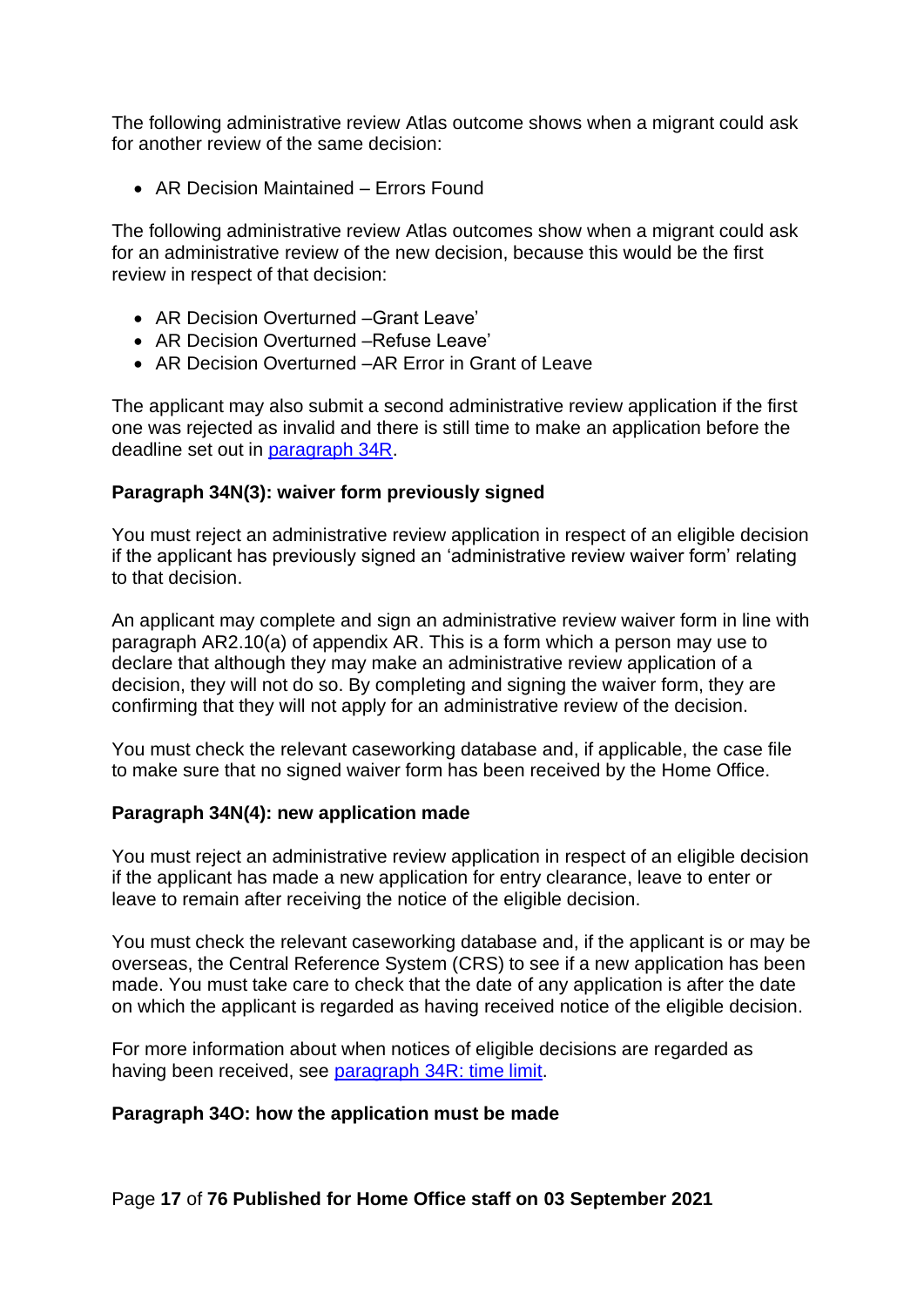• With one exception, a valid application for administrative review can only be made by completing the relevant online application process in accordance with paragraph 34U of the Immigration Rules. The exception is that if the application for review relates to an application that was validly made offline, it can be made either online under paragraph 34U or by using and submitting the specified application form in accordance with paragraph 34V or 34VA of the Immigration Rules.

You must reject an application made by any other method, such as by letter or email, under paragraph 34M with reference to 34O of the Immigration Rules.

### **Paragraph 34U: online applications**

Under the online application process:

- the specified fee must be paid online unless an exemption applies
- all mandatory sections of the online application must be completed as specified in the form and guidance notes to the form

If these requirements are not met, you must reject the application under paragraph 34M of the Immigration Rules with reference to 34U.

The Immigration Rules also state that documents specified as mandatory on the online application or in the related guidance must be submitted either online or by post. If the application is valid and the applicant has indicated that they want to send additional evidence on the form but has not provided any documents, you must request any documents that the applicant is allowed to provide under paragraph AR2.4 of Appendix AR of the Immigration Rules and you need to review the case in the light of those documents (if provided).

### **Paragraphs 34V and 34VA: offline applications**

If the application for review relates to an application that was validly made offline, it can be made either online under paragraph 34U or offline in compliance with either paragraph 34V (in country and at the border) or 34VA (entry clearance).

Applicants who cannot use the online form should be directed to [the assisted digital](https://www.gov.uk/assisted-digital-help-online-applications)  [service](https://www.gov.uk/assisted-digital-help-online-applications) in the first instance.

Where an offline application is permitted, it may be made by post or courier (and, in overseas cases, hand, fax or email) using the specified paper application form. Administrative review applications cannot be made without using either the specified form or the online application process.

If an applicant asks you how to request a paper administrative review application form, you must tell them to send their request by email to the Administrative Review Team.

This email address must only be used for enquiries about the administrative review process and not for general enquires about immigration matters.

### Page **18** of **76 Published for Home Office staff on 03 September 2021**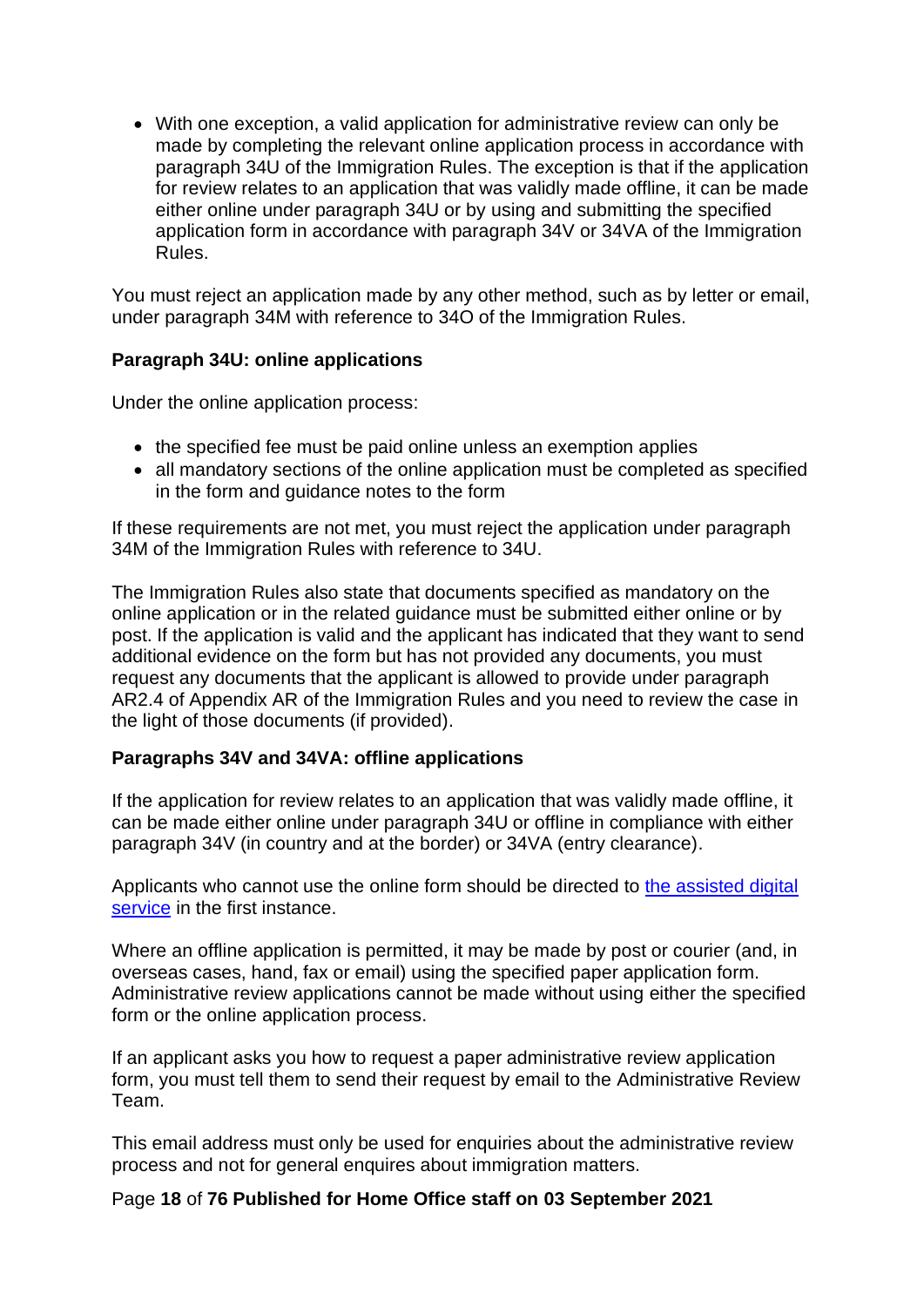If an applicant requests a paper form using the admin review enquiries mailbox, you must send a copy of the paper form if they cannot use the online form. You must encourage applicants to use the online form if possible and find out what help they would need to be able to use the online form.

Where an application is made by post or courier (or overseas by hand, fax or email):

- it must be made on the specified application form
- the specified fee must be paid
- all sections designated as mandatory in the form itself or related guidance notes must be completed as specified
- the form must be signed by the applicant or the applicant's representative. If the applicant is under the age of 18, the form may be signed by the applicant's parent or legal guardian on the applicant's behalf
- the application must be accompanied by any documents specified as mandatory in the application form or related guidance notes
- the application must be sent to the address specified on the form (or, overseas, the specified fax number if fax is available)

If any of these requirements are not met, you must reject the application under paragraph 34M of the Immigration Rules with reference to 34V or 34VA as appropriate. State in the notice of rejection which sub-paragraph or paragraphs of 34V or 34VA were not met.

### **Paragraph 34P: eligible decision**

The application must be about an 'eligible decision'. For guidance on what is an eligible decision, see:

- [Decisions which are eligible for administrative review](#page-28-0)
- [Decisions which are not eligible for administrative review](#page-32-0)

You must check the relevant casework database (Atlas or CID for in country cases and CRS for overseas cases) to find out what the person applied for and when, which will determine whether the decision is eligible for review.

You must not accept a request for administrative review that is not about an 'eligible decision'. You must reject applications about any other type of decision under paragraph 34M with reference to 34P of the Immigration Rules.

### **Paragraph 34Q: where application must be made**

### **In country and border decisions**

If the administrative review is about a decision on an in country application or a decision made to cancel leave at the border, the administrative review application must be made while the applicant is in the UK. The exception is when the decision

### Page **19** of **76 Published for Home Office staff on 03 September 2021**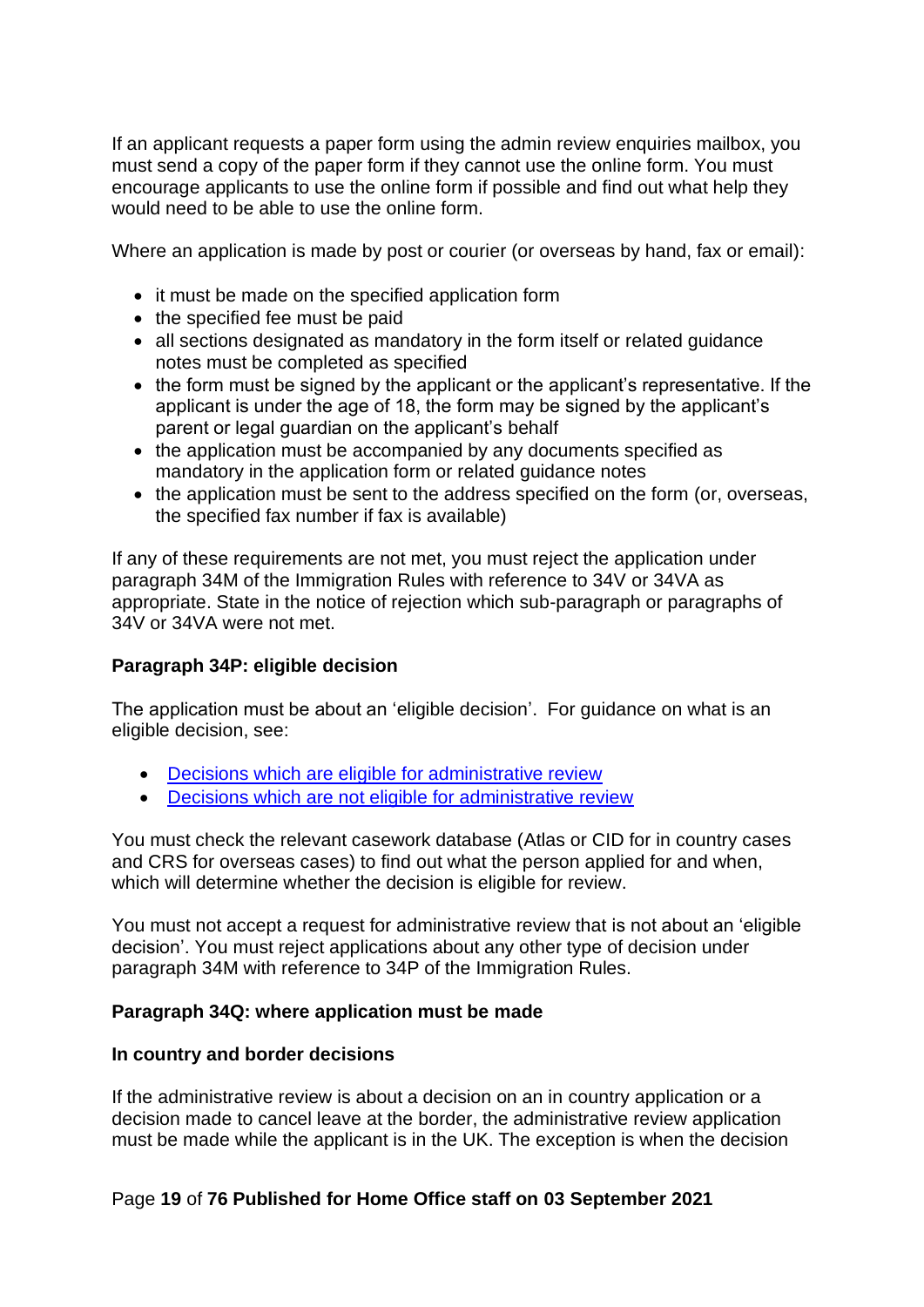was made at the juxtaposed controls in Paris, Brussels, Dunkirk, Coquelles, Calais and Lille.

You must confirm the application was made whilst the migrant was in the UK by checking:

- the relevant caseworking database
- the applicant's stated home address

The applicant will be considered to be outside the UK if they provided an overseas residential address on their application form. The applicant must provide the address at which they are living on the application form. They cannot provide the address of another person such as a friend or relative. If they do, they will have failed to complete a mandatory section of the form and you must reject the application on that basis.

If the applicant has provided a UK address but there is other evidence that suggests the person has left the UK, you must ask the applicant further questions to find out whether they:

- applied for administrative review while they were in the UK
- left the UK after making the application for administrative review, which would have the effect of [withdrawing](#page-72-0) it

If the applicant made the application for administrative review after they left the UK, you must reject it under paragraph 34M with reference to 34Q of the Immigration Rules.

### **Entry clearance decisions**

If the administrative review is about a decision on an application for entry clearance, the administrative review application must be made while the applicant is outside the UK. If you have evidence that the applicant made the administrative review application from within the UK, you must reject it under paragraph 34M with reference to 34Q of the Immigration Rules.

### **Paragraph 34R: time limit**

An in country request for administrative review of an eligible in country or border decision must be made within 14 calendar days after the date on which the person received the decision, for migrants who are not detained, or for those in immigration detention, 7 calendar days after the date on which they received the decision.

If the request is about a decision made overseas or at the juxtaposed controls in Paris, Brussels, Dunkirk, Coquelles, Calais and Lille, the application must be made within 28 calendar days after the date on which the person received the decision.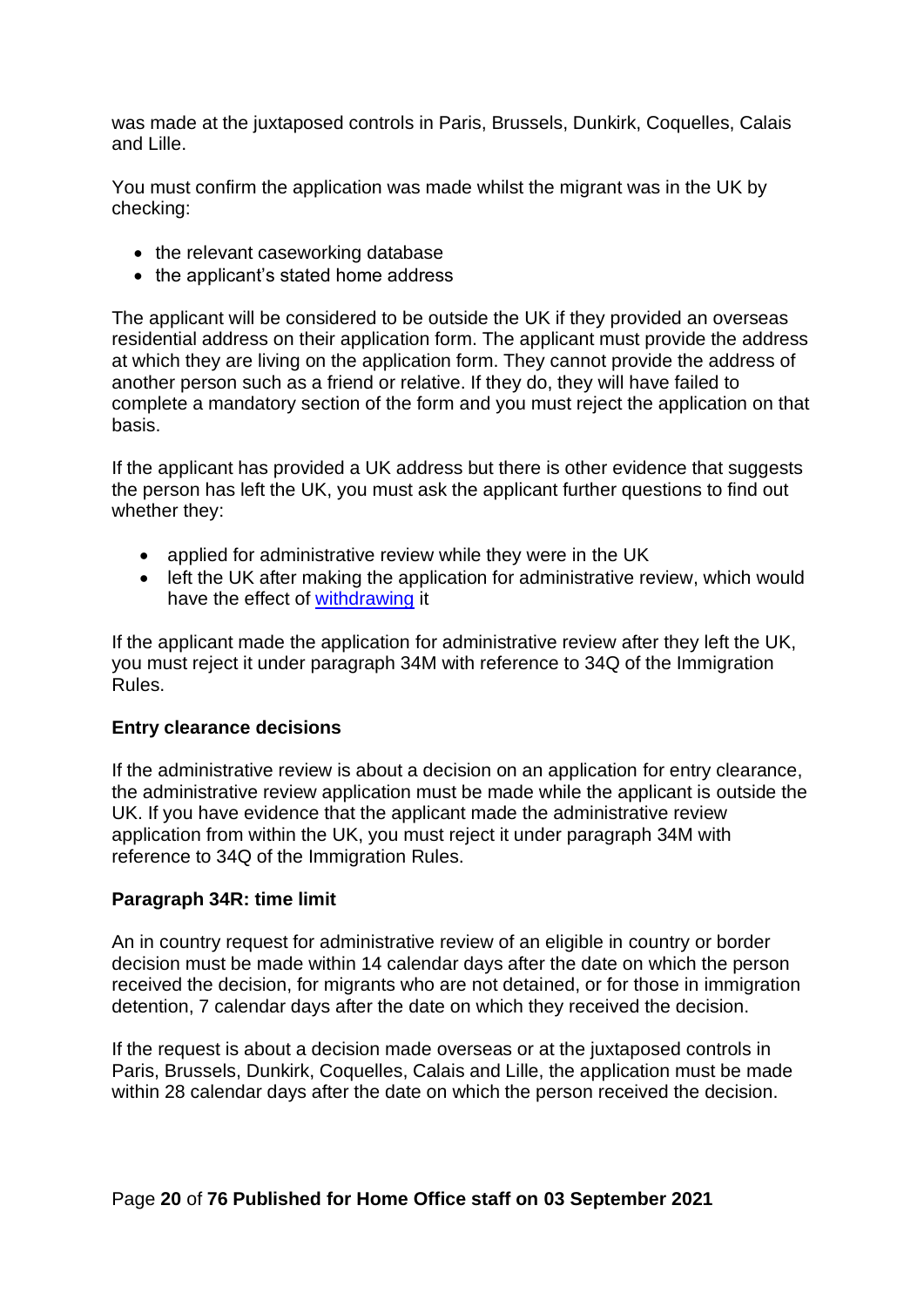The first day of the period during which the person must apply is the first day after the migrant received the decision. For example, if the migrant received the decision on 7 June, the first day when calculating the deadline is 8 June.

Where the applicant is entitled to apply for review of a previous administrative review decision, the time limit is calculated from when they were served with the administrative review decision.

#### **When was the decision served?**

Decisions on immigration applications which are eligible for administrative review are served in accordance with article 8ZA of the Immigration (Leave to Enter and [Remain\) Order 2000.](http://www.legislation.gov.uk/uksi/2013/1749/article/4/made) Article 8ZA sets out when such decisions are deemed to be served (received by the applicant).

Administrative review decisions are served in accordance with [appendix SN](https://www.gov.uk/guidance/immigration-rules/immigration-rules-appendix-sn-service-of-notices) of the Immigration Rules. Appendix SN sets out when such decisions are deemed to be served (received).

If the eligible decision is sent by post to an address in the UK, it is regarded as having been received on the second working day after the day on which it was posted, unless there is evidence to prove it was received on a different date.

If the eligible decision is sent by courier to an address in the UK, it is regarded as having been received on the day on which it was delivered unless there is evidence to prove it was received on a different date. The delivery date is the date on which the person signed for the package.

If the eligible decision is sent by post to an address outside the UK, it is regarded as having been received 28 calendar days after the day on which it was posted, unless there is evidence to prove it was received on a different date.

If the eligible decision is sent by email, it is regarded as having been received on the day on which it was sent, unless there is evidence to prove it was received on a different date.

If the migrant claims they received the in country or overseas decision on a later date, it is their responsibility to show when it was actually received.

An in country request for administrative review of an eligible decision to grant leave must be made within 14 calendar days after the date when the applicant received their biometric residence permit (BRP, also referred to as a biometric immigration document or BID). BRPs are delivered by courier and must be signed for by the applicant. The first day of the 14 calendar day period is the day after the date on which the applicant signed for the BRP. For example, if the BRP was signed for on 11 June, the first day of the 14 calendar day period is 12 June.

When the eligible decision was sent by a tracked postal delivery service and the administrative review appears to have been made after the time limit has expired, you must check the date on which it was delivered using the 'track and trace'

Page **21** of **76 Published for Home Office staff on 03 September 2021**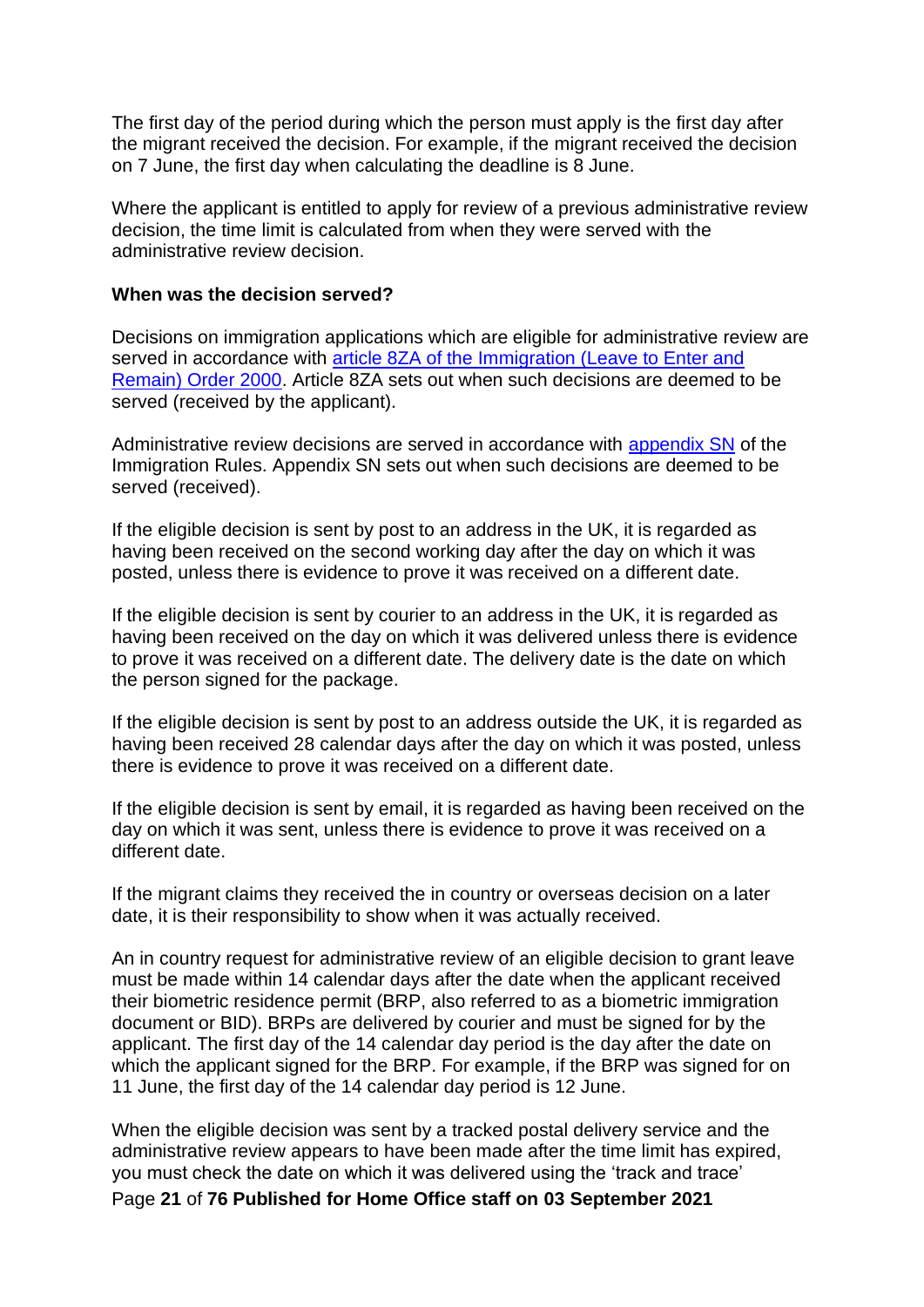service. You must not reject the application if it was made with the permitted timescale based on the recorded date of delivery. You must request evidence from the applicant about the actual date of receipt if the 'track and trace' record is unavailable.

Applications submitted after the deadline has expired must normally be rejected. The only exception to this is where the Secretary of State is satisfied that it would be unjust not to waive the time limit and the application was made as soon as reasonably practicable.

The migrant may need to provide evidence to demonstrate why the Secretary of State should decide that it would be unjust not to accept the out of time administrative review application.

For example, if the migrant was prevented from making an in time application because they were admitted to hospital as an emergency admission for immediate treatment and a period of recuperation, a letter from the consultant will verify the dates of admission and discharge and the nature of the emergency treatment. In this case the migrant must make the application as soon as they are well enough to do so. It would not be acceptable to further delay making the application.

The time limit will not be waived if there is no compelling reason why it was not possible to make an in time application. For example, the following would not be acceptable reasons. The applicant:

- forgot about the deadline
- had problems with their computer or internet connection
- wanted to discuss their case with an advisor who wasn't available
- had a minor illness for a few days during the 14 or 7 day period
- had to care for a sick child who was off school with a mild illness for a few days during the 14 or 7 day period

In such cases the Secretary of State is unlikely to be satisfied that it would be unjust not to waive the time limit.

If any of these requirements are not met, you must reject the application under paragraph 34M with reference to 34R of the Immigration Rules.

### **Paragraph 34S: dependants**

An applicant can only include a dependant in their administrative review request if that person was a dependant on the original immigration application that led to the eligible decision.

A dependent child who is now aged over 18 but was legitimately included in the application that is the subject of the administrative review, or was legitimately included but has reached the age of 18 since the date of that application, may be included in the administrative review application.

#### Page **22** of **76 Published for Home Office staff on 03 September 2021**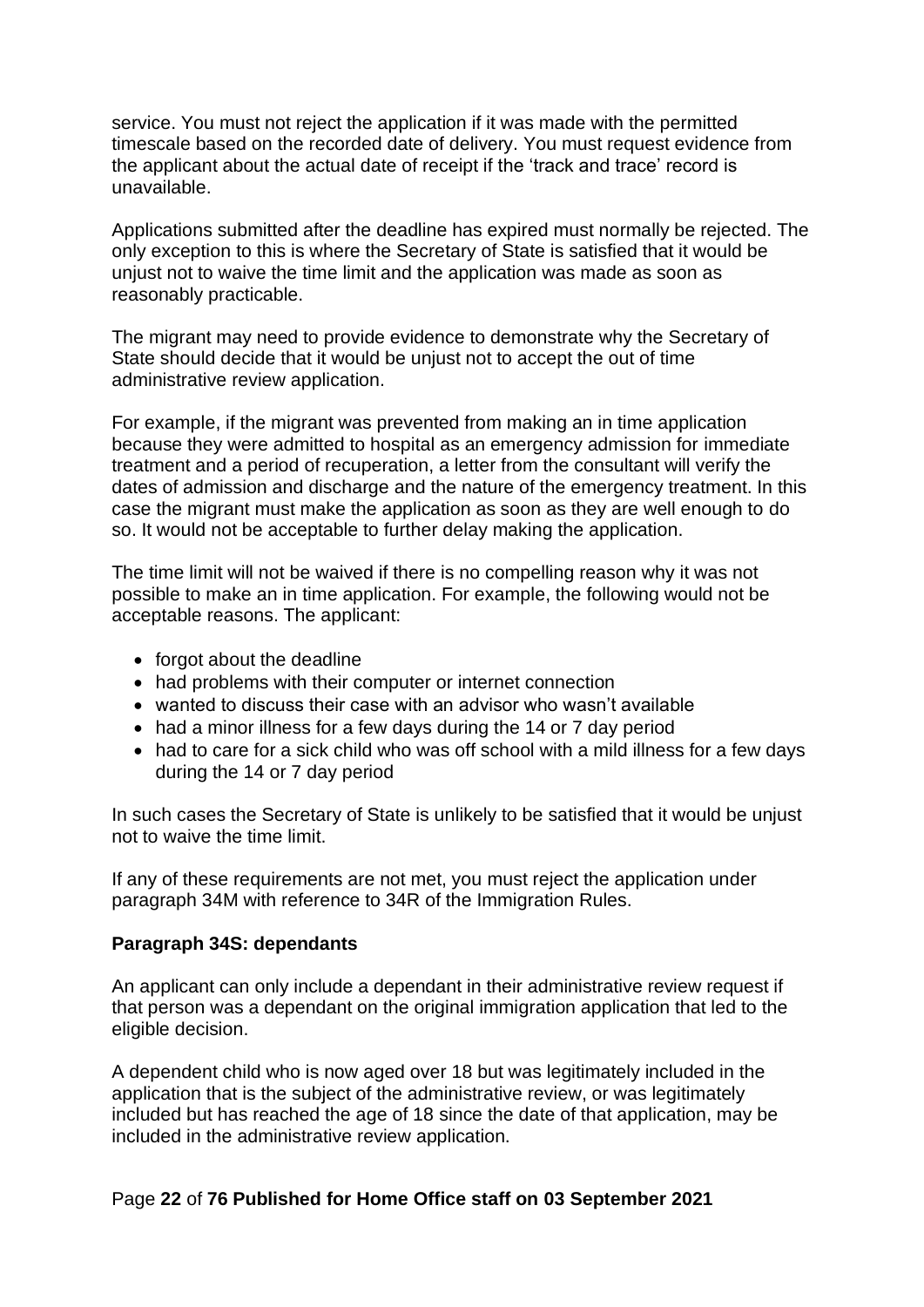If the applicant includes a dependant, who was not on the original application, you must reject the application for the dependant under paragraph 34M with reference to [paragraph 34S of the Immigration Rules.](https://www.gov.uk/guidance/immigration-rules/immigration-rules-part-1-leave-to-enter-or-stay-in-the-uk) You must not reject the rest of the application unless it is also invalid for other reasons.

A dependant 'on the application which resulted in the eligible decision' means a person who was named as a dependant on the paper or online application form used by the main applicant. This includes PBS applications for a main applicant and dependants which are submitted online as a linked family group on the same day.

If the dependant made an application in their own right using a separate application form, for example as a PBS dependant who applies separately on a different date to the main applicant, the dependant is applying as a main applicant. The dependant must therefore apply for administrative review separately as a main applicant.

Any other dependants, such as children of a lead dependant, who applied on the same day as the dependant can also be included in this separate administrative review application. They must apply as a separate group even if the main applicant is also applying for administrative review on the decision on their own application.

### **Representatives**

An applicant may change their representative, or appoint one for the first time, when they make an administrative review application. There is a section on the application form to allow them to provide information about any representative who they choose to appoint. Before you accept the change of representative, you must check:

- they have given the Home Office written authorisation for the representative to act on their behalf
- any new representative the applicant nominates is qualified to provide immigration services in the UK. This will usually mean they are either:
	- o regulated by the Office of the Immigration Services Commissioner (OISC)
	- o a solicitor or barrister

However, there may be other circumstances in which a person can provide immigration services. Caseworkers in doubt about whether a person is entitled to act as a representative can contact appeals policy.

If you accept a change of representative, you must update the relevant database (Atlas, CID or CRS) with the new contact details.

If you reject the requested change of representative because you have not received the required authorisation or the representative is not appropriately regulated, you must write to the applicant and their proposed representative informing them you cannot correspond with the new representative about the application.

Rejecting the change of representative is not a reason for rejecting the administrative review application.

### Page **23** of **76 Published for Home Office staff on 03 September 2021**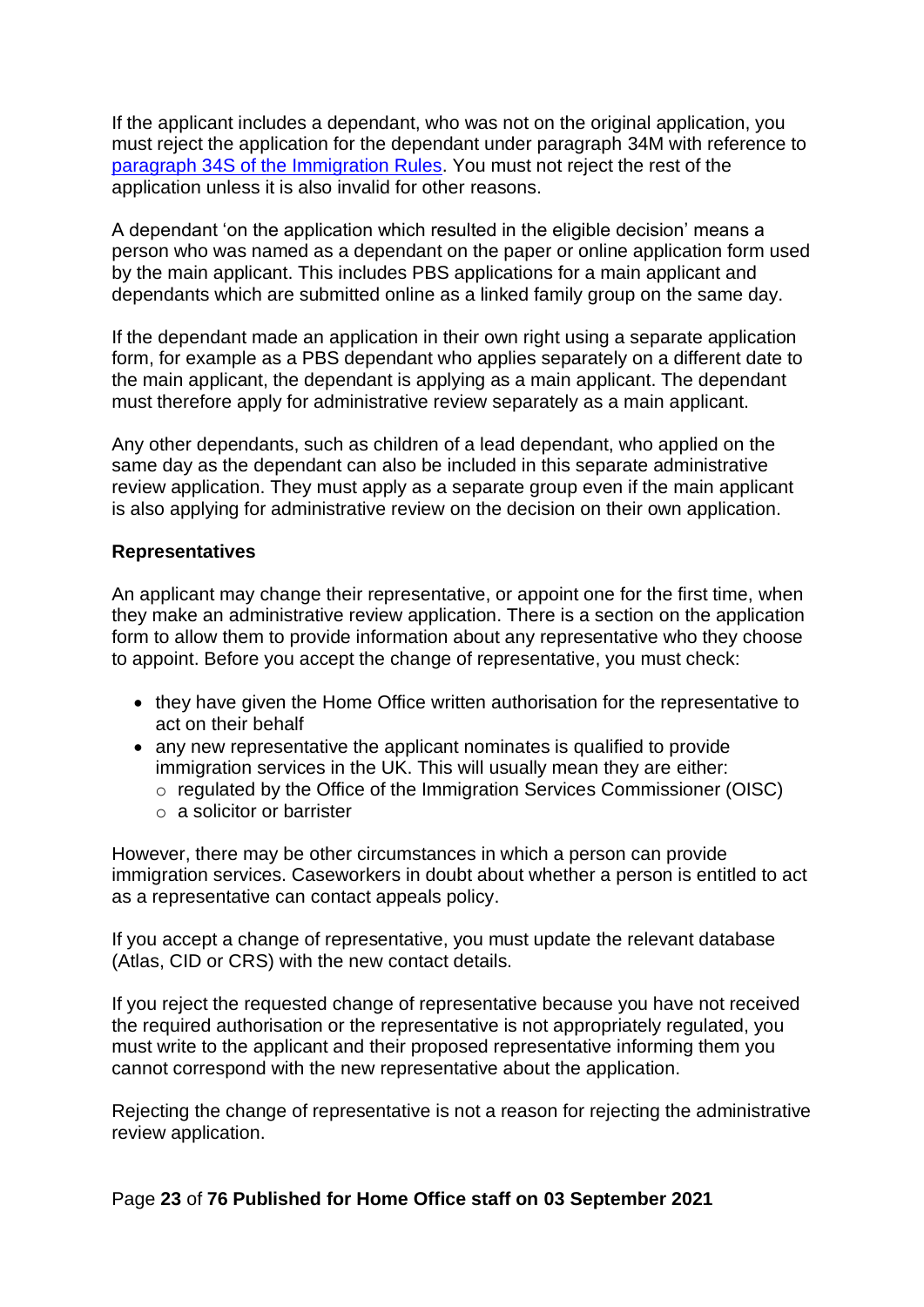### **Related content [Contents](#page-1-0)**

**Related external links** [Appendix AR](https://www.gov.uk/government/collections/immigration-rules) **Immigration Rules - part 1** [Ask for a visa administrative review](https://www.gov.uk/ask-for-a-visa-administrative-review)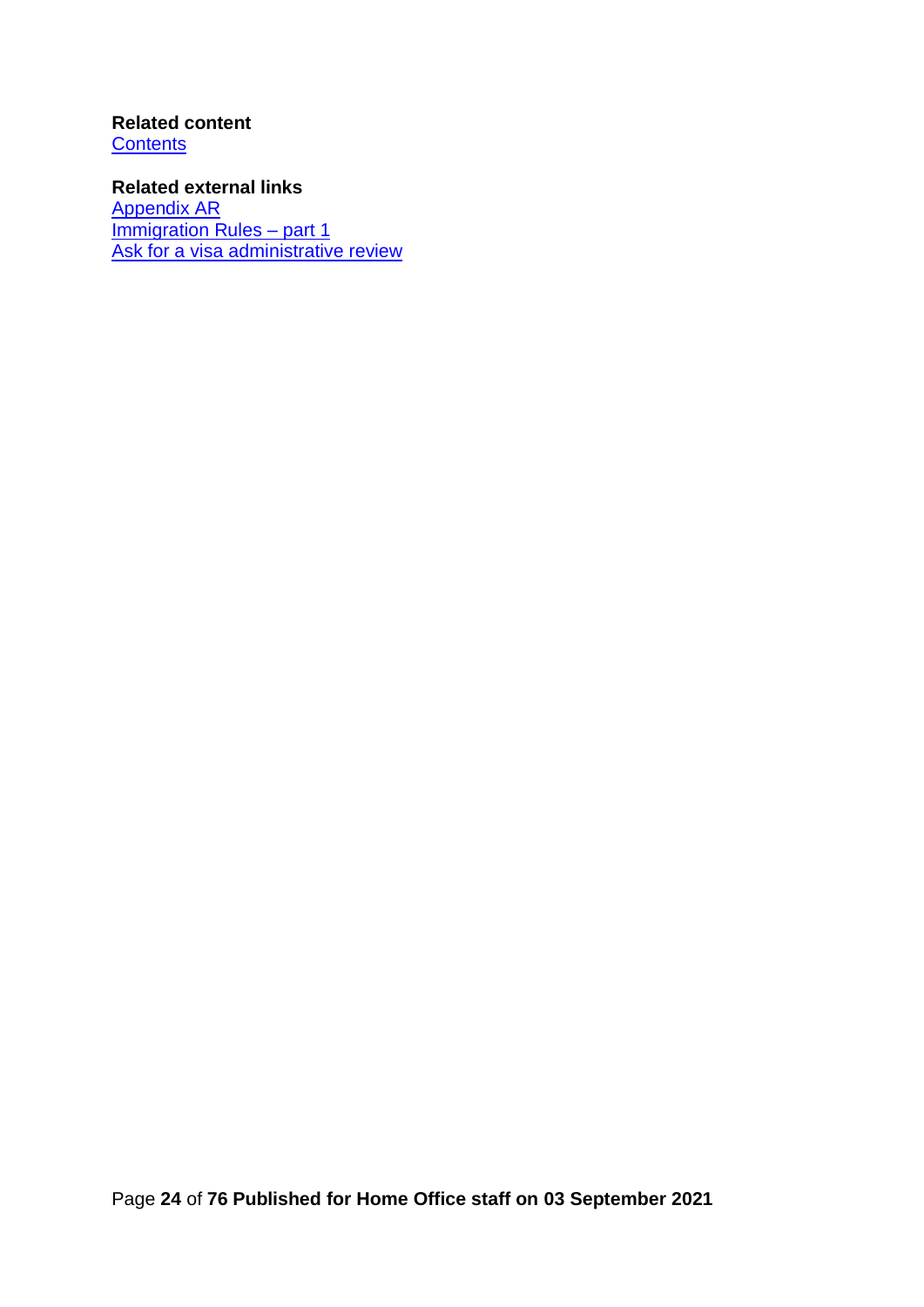# <span id="page-24-0"></span>Fee and payment exemptions

### **Administrative review fee**

An applicant who applies for an administrative review of an eligible decision must pay a fee of £80. There is no additional fee for reviewing the decision in relation to any dependants of that person who were legitimately included in the original application.

### **Payment exemptions**

An applicant will be exempt from paying the administrative review fee if they:

- were exempt from paying for their original application or the fee for their original application was waived, that is, the application was accepted without a fee
- previously applied for administrative review in relation to a decision on the same original application, and the outcome of the review (and any subsequent reviews) was that the original decision was maintained, but for different or additional reasons to those specified in the original decision

You must not reject an administrative review application for non-payment of the fee if the applicant was exempt from paying it.

### **Fee waiver due to exceptional circumstances**

The fee may also be waived if the applicant is able to demonstrate that, as a result of exceptional circumstances, they are unable to pay the fee. If a person wishes to apply for this waiver, they must explain the reasons for their claim on the administrative review application form.

You must carefully assess any application for a fee waiver due to exceptional circumstances. It will rarely be appropriate to grant such a waiver. In most cases it will be assumed that:

- if the applicant paid the fee for the original application, they will be able to pay the administrative review fee (or have someone pay it for them)
- any applicant who met a maintenance or accommodation requirement in the original application will be able to pay the fee for administrative review

You must consider applications for fee waivers due to exceptional circumstances on a case by case basis and on their own individual merits. Base your initial assessment on the information provided on the administrative review form. If you judge that the waiver application may succeed, you can request further evidence from the applicant about their financial circumstances to support their claim.

The type of evidence required will be dependent on the applicant's personal circumstances. For example, you may need:

### Page **25** of **76 Published for Home Office staff on 03 September 2021**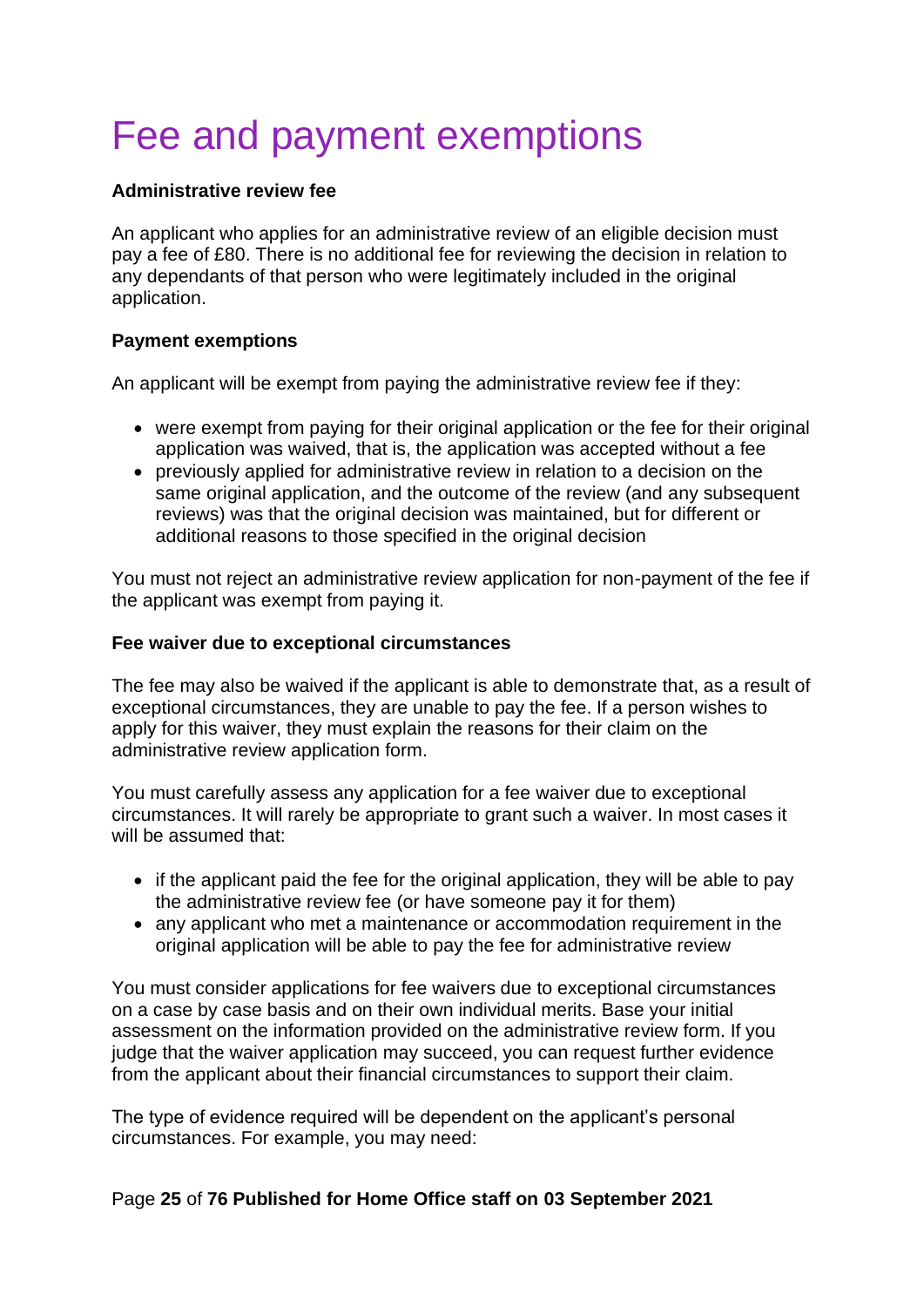- details of income, savings, or capital
- notices threatening legal action due to non-payment of bills or housing costs
- any other information that you think is appropriate to explain why the applicant cannot pay the fee or have the fee paid for them because of exceptional circumstances

To grant a fee waiver you must be satisfied that the:

- applicant cannot pay the fee and there is no one such as a family member, friend or sponsor who can pay it for them
- inability to pay the fee is due to exceptional circumstances
- existence of the circumstances claimed has been proved
- the circumstances are short-term and will not affect the applicant's ability to maintain and accommodate themselves, if this is a requirement of the category of the Immigration Rules under which the application was made

An example of an exceptional circumstance would be where the applicant was the victim of financial fraud which prevented them from accessing their funds. They were unable to resolve the issue because the Home Office had retained documents needed by the bank, such as passports, because their leave had expired while the application was outstanding. Acceptable evidence of this may include police reports and letters from their bank.

If the claim did not meet the high threshold for a fee waiver, you must:

- tell the applicant that the request for a fee waiver has been refused
- ask them to pay the fee within 10 working days of the day of the payment request

You must do this by writing to the applicant , using template ARN.0001A on DocGen or 'Administrative Review Further Actions Fee Reminder' on Atlas, asking them to complete the online administrative review application form again and pay the fee online. You must explain in the notice why the fee waiver request was refused. If the applicant fails to pay the fee online by the end of this period, you must reject the application for non-payment of the fee.

If the applicant's claim for a fee waiver meets the high threshold, you must accept the application without a fee and process it as normal.

In all cases you must fully record your consideration and reasons on the relevant caseworking database or in file notes.

If you reject the claim for a fee waiver and the applicant does not respond to the payment request within 10 working days, you must reject the application. You must explain to the applicant in the notice of rejection why their claim has not been accepted. You must state why the fee waiver request was refused and that the applicant failed to respond in time to the payment request.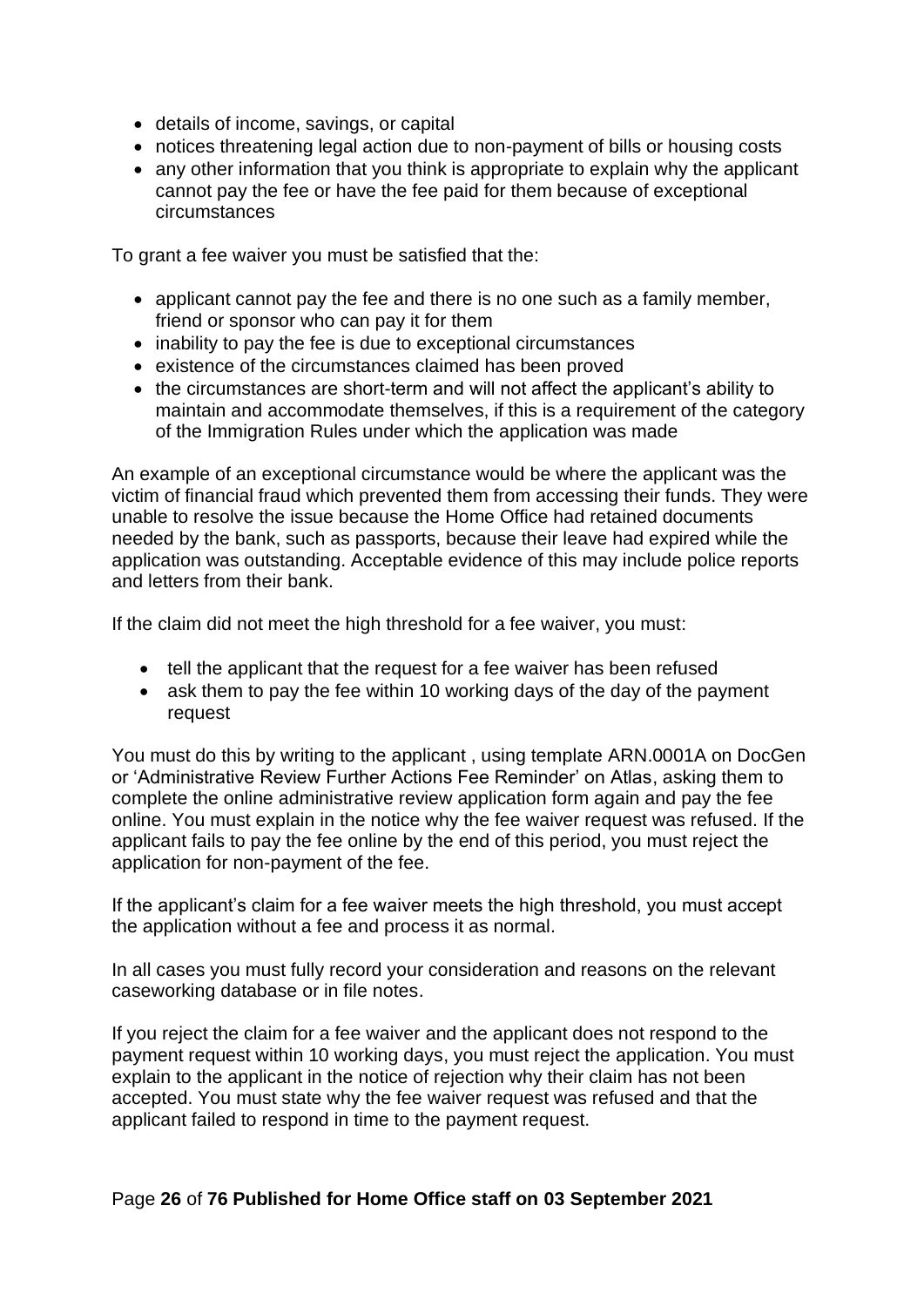### **Refunds**

If the outcome of the administrative review is that the decision on the original application is withdrawn and leave is granted, the Home Office will refund the fee. This includes reviews of granted cases where the outcome of an administrative review is that the original grant of leave was issued for the wrong period, or subject to the wrong conditions.

The fee will also be refunded if the administrative review application is rejected as invalid.

**Related content [Contents](#page-1-0)** 

#### **Related external links**

[The Immigration and Nationality \(Fees\) Order 2016](http://www.legislation.gov.uk/uksi/2016/177/contents/made) [The Immigration and Nationality \(Fees\) Regulations 2016](http://www.legislation.gov.uk/uksi/2016/226/contents/made)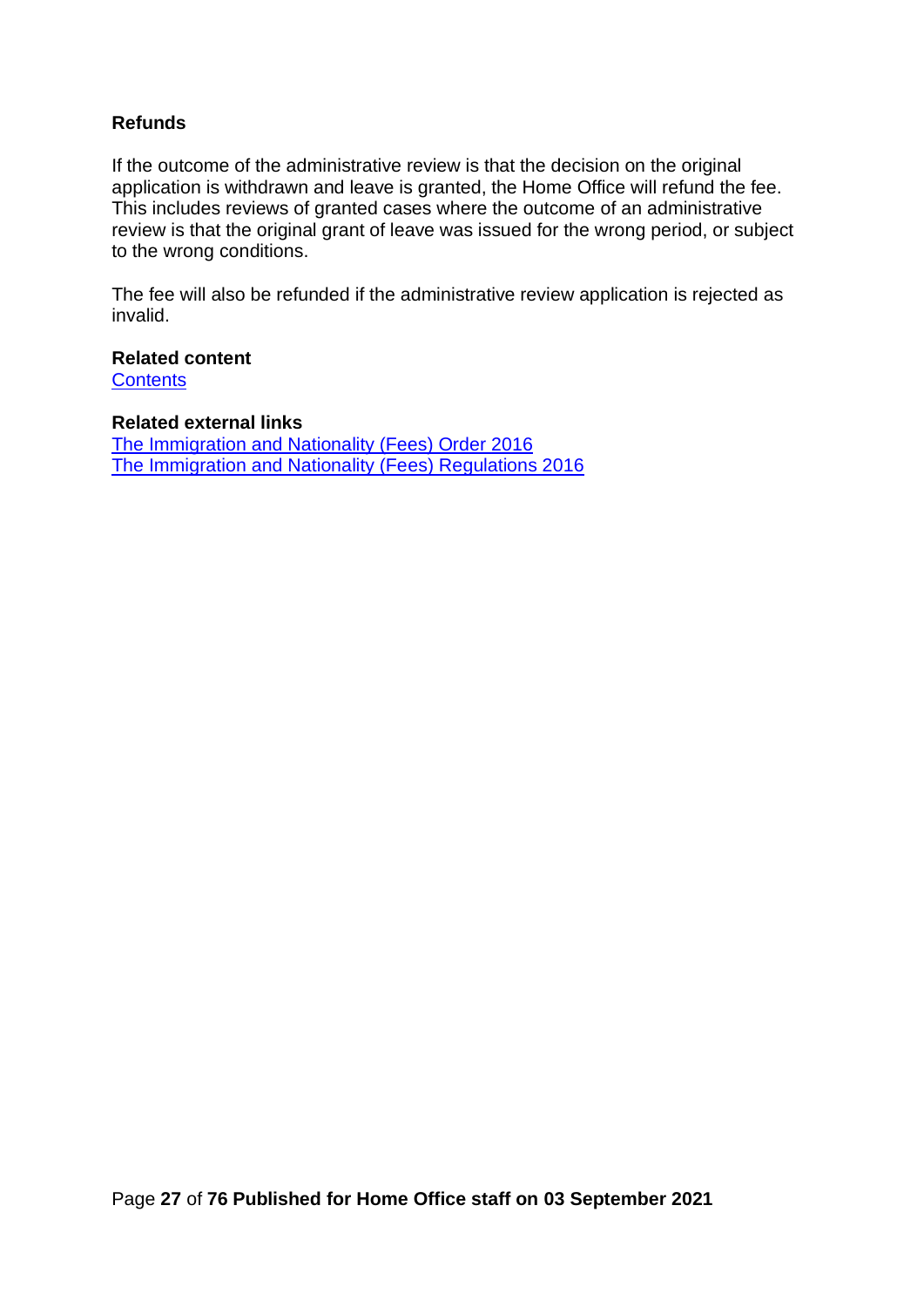# <span id="page-27-0"></span>Rejecting a request for administrative review on CID

This page explains the process for in country caseworkers and Border Force officers to follow when they reject an invalid request for administrative review.

Entry clearance managers processing overseas administrative review requests must follow local processes when they reject invalid requests in line with the Immigration Rules.

### **Rejecting a request for administrative review**

If your initial checks confirm you cannot accept the request for administrative review because it is invalid, you must:

- 1. Produce and complete the standard ARN.0001 'Administrative Review Rejection' notice, using DocGen, and send it to the applicant or their representative if they have one.
- 2. Explain in the notice that you cannot consider the administrative review request, state the reason for rejection and that the fee will be refunded, if one was paid.
- 3. Update CID to show the date the application for administrative review was received and the date on which it was rejected, the reason for rejection and the paragraph or paragraphs of the Immigration Rules under which it is being rejected.
- 4. Where applicable, initiate the refund process by completing the ICD.3463 template and sending it to the charging operations team.
- 5. Retain any valuable documents when required by the 'Retention of valuable documents' policy.

| <b>Outcome</b>      | <b>Usage</b>                                                              | <b>Comments</b>                                                                                                                                  |
|---------------------|---------------------------------------------------------------------------|--------------------------------------------------------------------------------------------------------------------------------------------------|
| <b>AR Received</b>  | Every attempted initial AR<br>that we receive                             | All AR applications must<br>be recorded on the system<br>as soon as possible as<br>they are a barrier to<br>removal                              |
| <b>AR Validated</b> | When the caseworker has<br>considered whether the<br>application is valid | This outcome does not<br>mean that the<br>administrative review is<br>valid. It is used to record<br>the date on which<br>validation took place. |
| <b>AR Rejected</b>  | When the AR is invalid for<br>any reason                                  | The reasons for rejection<br>must be recorded in CID<br>notes.                                                                                   |

The table below lists the CID outcomes to use when recording the rejection.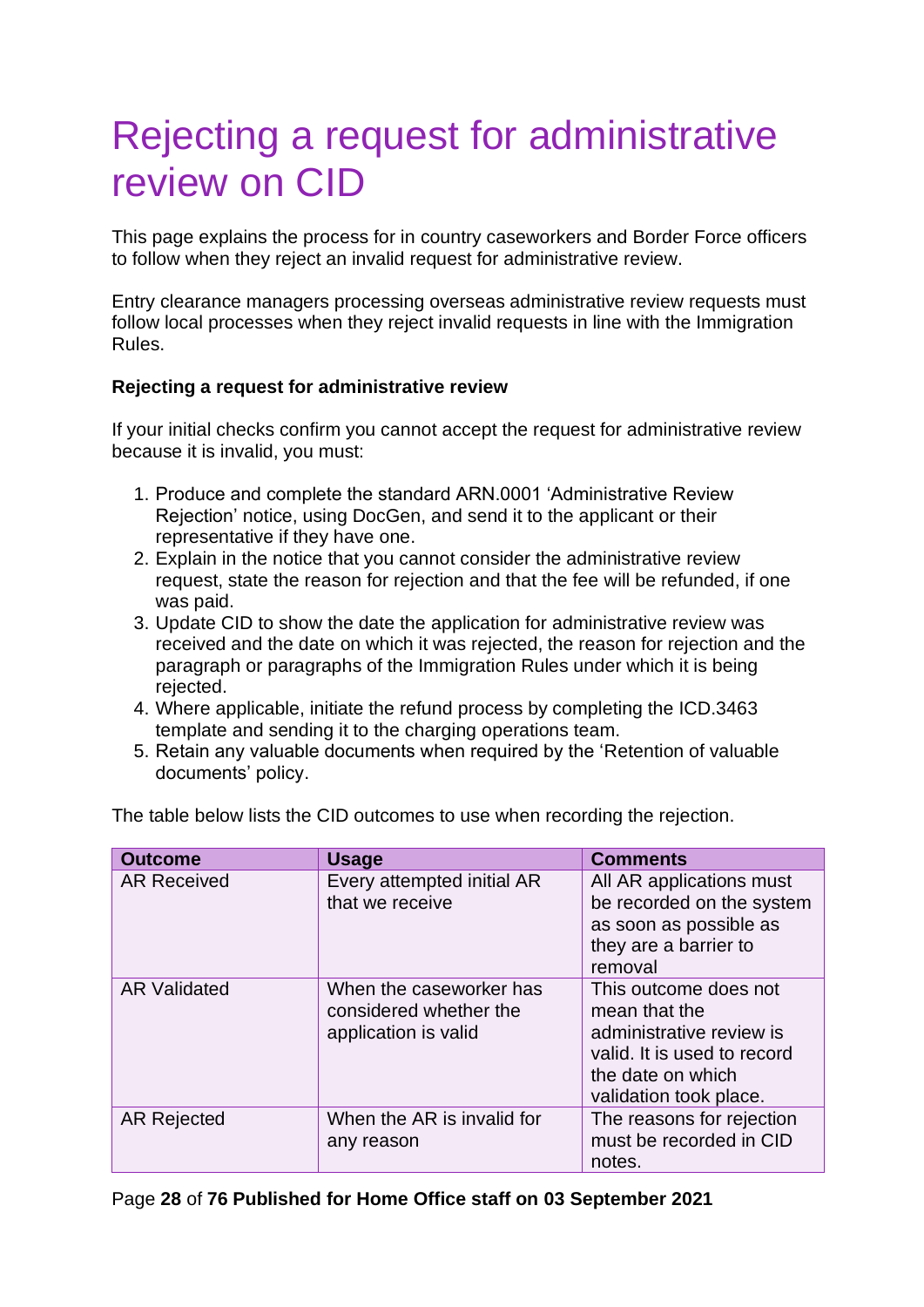| <b>Outcome</b>             | Usage                                                                                                                                                                                           | <b>Comments</b>                                                                                                                                                                                                                                                                                                                 |
|----------------------------|-------------------------------------------------------------------------------------------------------------------------------------------------------------------------------------------------|---------------------------------------------------------------------------------------------------------------------------------------------------------------------------------------------------------------------------------------------------------------------------------------------------------------------------------|
| <b>AR Completed</b>        | Where the AR process is<br>complete. For rejected<br>applications, this will be<br>where the application was<br>rejected and the timescale for<br>making an in time application<br>has expired. | You must also enter the<br>correct 'Stats category' in<br>CID. This is either:<br>• AR Completed - S120<br>issued<br>• AR Completed - S120<br>not issued<br>You must always issue a<br>S120 notice where the<br>migrant's leave has<br>expired. You must not<br>issue a S120 notice if the<br>migrant still has valid<br>leave. |
| <b>Further AR Received</b> | Every attempted second or<br>subsequent AR that we<br>receive                                                                                                                                   | Having another outcome<br>for further AR requests<br>enables these to be<br>recorded in MI.                                                                                                                                                                                                                                     |

### **Related content**

<span id="page-28-0"></span>**[Contents](#page-1-0)**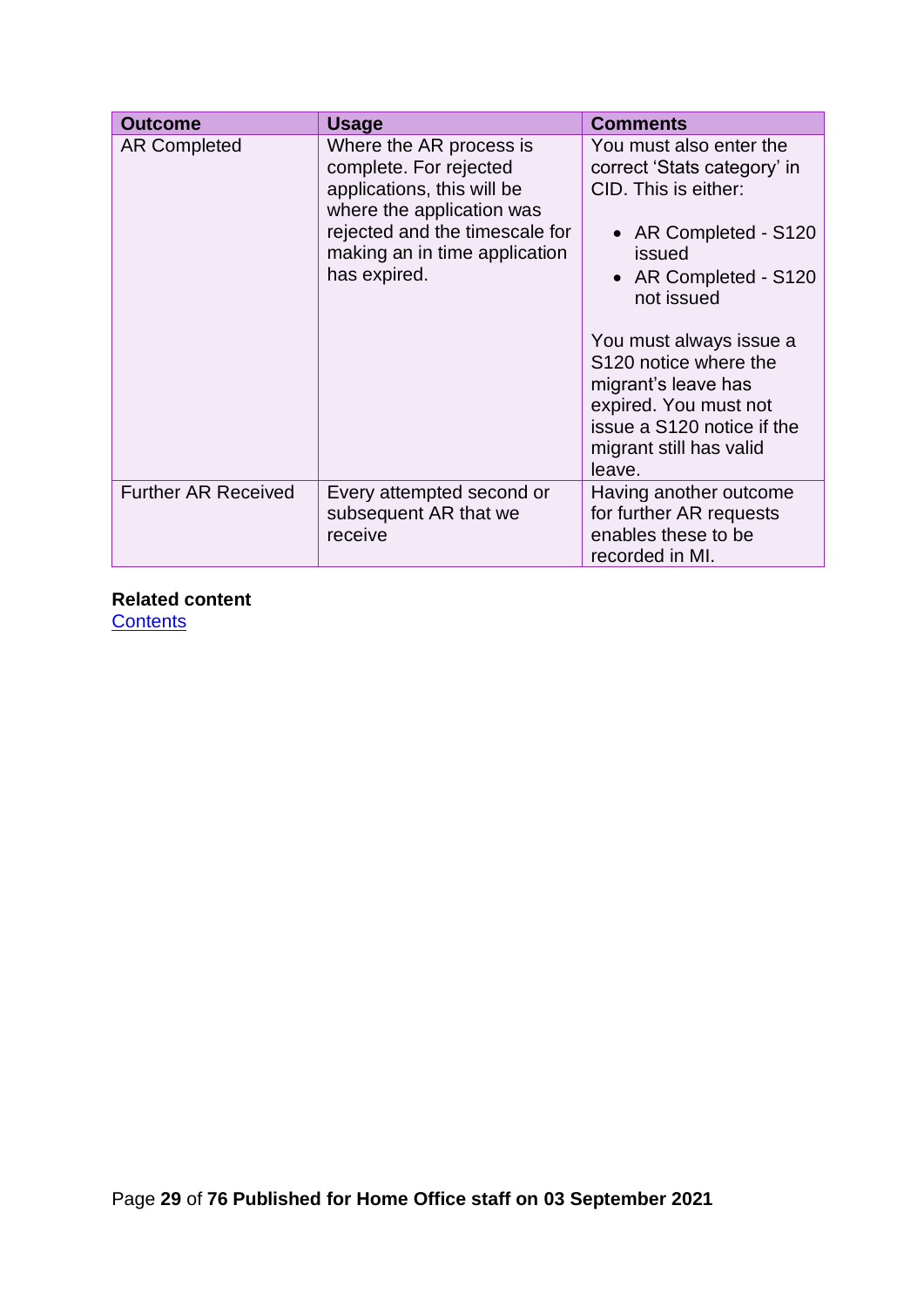# <span id="page-29-0"></span>Decisions which are eligible for administrative review

Where an 'eligible decision' as specified in Appendix AR of the Immigration Rules has been made, an administrative review may be brought. Individuals who will no longer have a right of appeal as a result of changes to the appeals system may be able to have their 'eligible decision' reviewed under the administrative review process.

### **In country**

Eligible decisions are those made on:

- in country Tier 4 applications made on or after 20 October 2014 by either a main applicant or dependant
- in country Tiers 1, 2 or 5 applications made on or after 2 March 2015 by either a main applicant or dependant, including indefinite leave to remain applications under those routes
- in country applications where the decision was made on or after 6 April 2015, unless the applicant applied as a visitor or made a protection or human rights claim
- in country applications made on or after 6 April 2015 for leave to remain made by a Turkish national or their family member pursuant to the UK's obligations under Article 41 of the Additional Protocol to the European Community Association Agreement (ECAA) with Turkey, and under Article 6(1) of Decision 1/80 of the Association Council established by that agreement.
- in country applications made on or after 5 October 2020 at 09:00 for permission to stay under Appendix ST: Student as a student or their dependent partner/child
- in country applications made on or after 5 October 2020 at 09:00 for permission to stay under Appendix CS: Child Student as a child student or the parent of a child student
- in country applications made on or after 1 December 2020 for permission to stay as:
	- o a student or their dependent partner/child under Appendix Student
	- o a child student under Appendix Child Student
	- o the parent of a child student under Appendix Parent of a Child Student
	- o a skilled worker or their dependent partner/child under Appendix Skilled Worker
	- o an intra-company routes worker or their dependent partner/child under Appendix Intra-Company Routes
	- o a Minister of Religion or their dependent partner/child under Appendix T2 Minister of Religion
	- o a Sportsperson or their dependent partner/child under Appendix T2 **Sportsperson**
	- o a Representative of an overseas business or their dependent partner/child under Appendix Representative of an Overseas Business; or

### Page **30** of **76 Published for Home Office staff on 03 September 2021**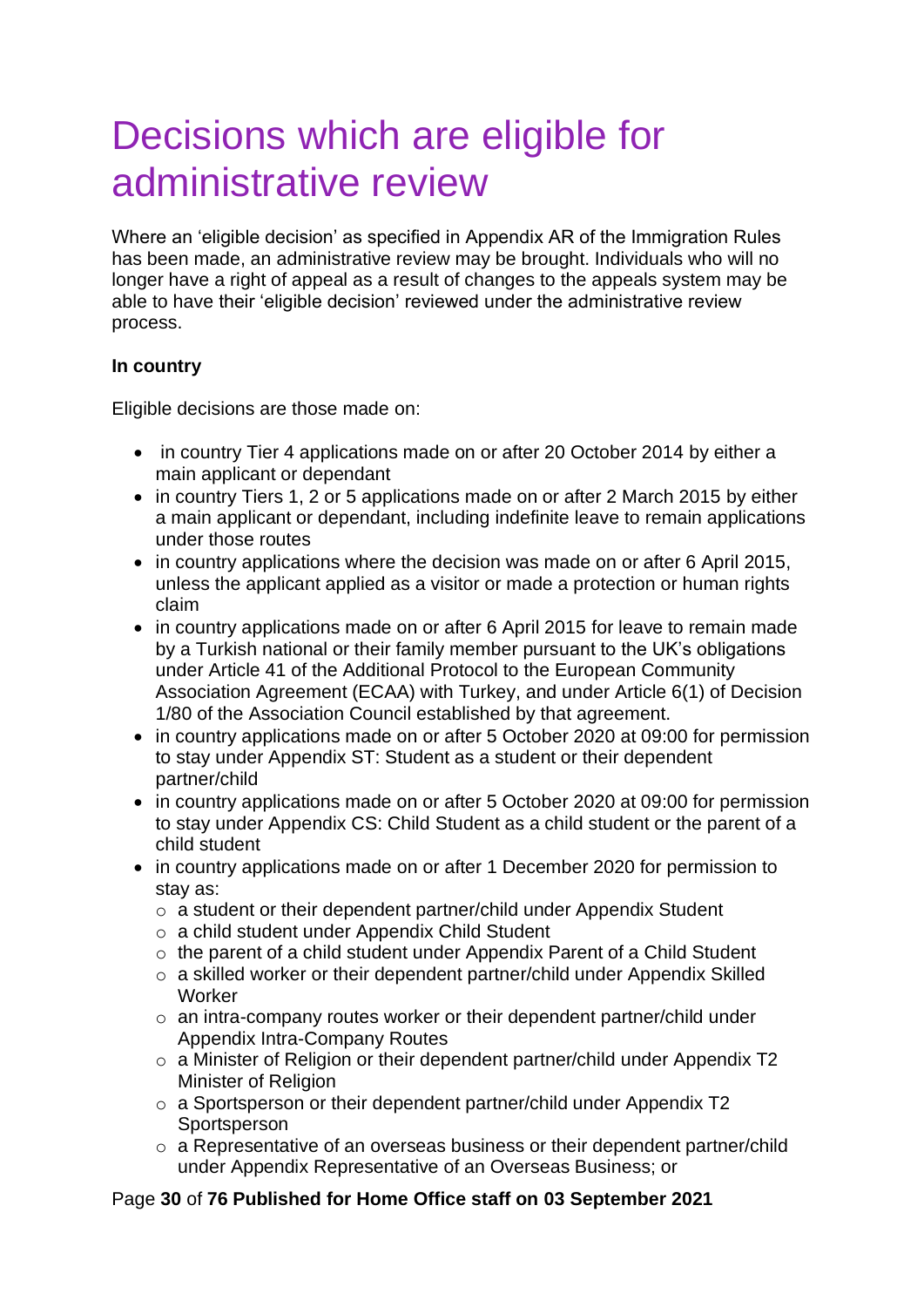- o a person with UK ancestry or their dependent partner/child under Appendix UK Ancestry
- o a person on the global talent route or their dependent partner/child under Appendix Global Talent
- o a person on the start-up route or their dependent partner/child under Appendix Start-up
- o an innovator or their dependent partner/child under Appendix Innovator
- o a seasonal worker under Appendix T5 (Temporary Worker) Seasonal **Worker**
- o a youth mobility worker under Appendix T5 (Temporary Worker) Youth Mobility Scheme
- o a religious worker or their dependent partner/child under Appendix T5 (Temporary Worker) Religious Worker
- o a charity worker or their dependent partner/child under Appendix T5 (Temporary Worker) Charity Worker
- o a creative or sporting worker or their dependent partner/child under Appendix T5 (Temporary Worker) Creative or Sporting Worker
- o an international agreement worker or their dependent partner/child under Appendix T5 (Temporary Worker) International Agreement Worker
- o a government authorised exchange worker or their dependent partner/child under Appendix T5 (Temporary Worker) Government Authorised Exchange Worker route
- in country applications made on or after 31 January 2021 for permission to stay under Appendix Hong Kong British National (Overseas) as a Hong Kong British National (Overseas) or their dependent partner, BN(O) household child, BN(O) household member, or adult dependent relative
- in country applications made on or after 6 May 2021 for permission to stay as domestic worker in a private household or their partner/dependent child under Appendix Domestic Worker in a Private Household or a domestic worker victim of modern slavery under Appendix Domestic Worker Victim of Modern Slavery
- In country applications made on or after 9:00 on 1 July 2021 as a graduate or their partner/dependent child under Appendix Graduate

and for which the outcome is that the application is either:

- refused
- approved and a review is requested of the period or conditions of leave granted

### **At the border**

For applicants at the UK border, eligible decisions are decisions made on or after 6 April to cancel leave to enter or remain which was in force with the result that the applicant has no leave to enter or remain, due to:

- change of circumstances
- false representations
- failure to disclose material facts

### Page **31** of **76 Published for Home Office staff on 03 September 2021**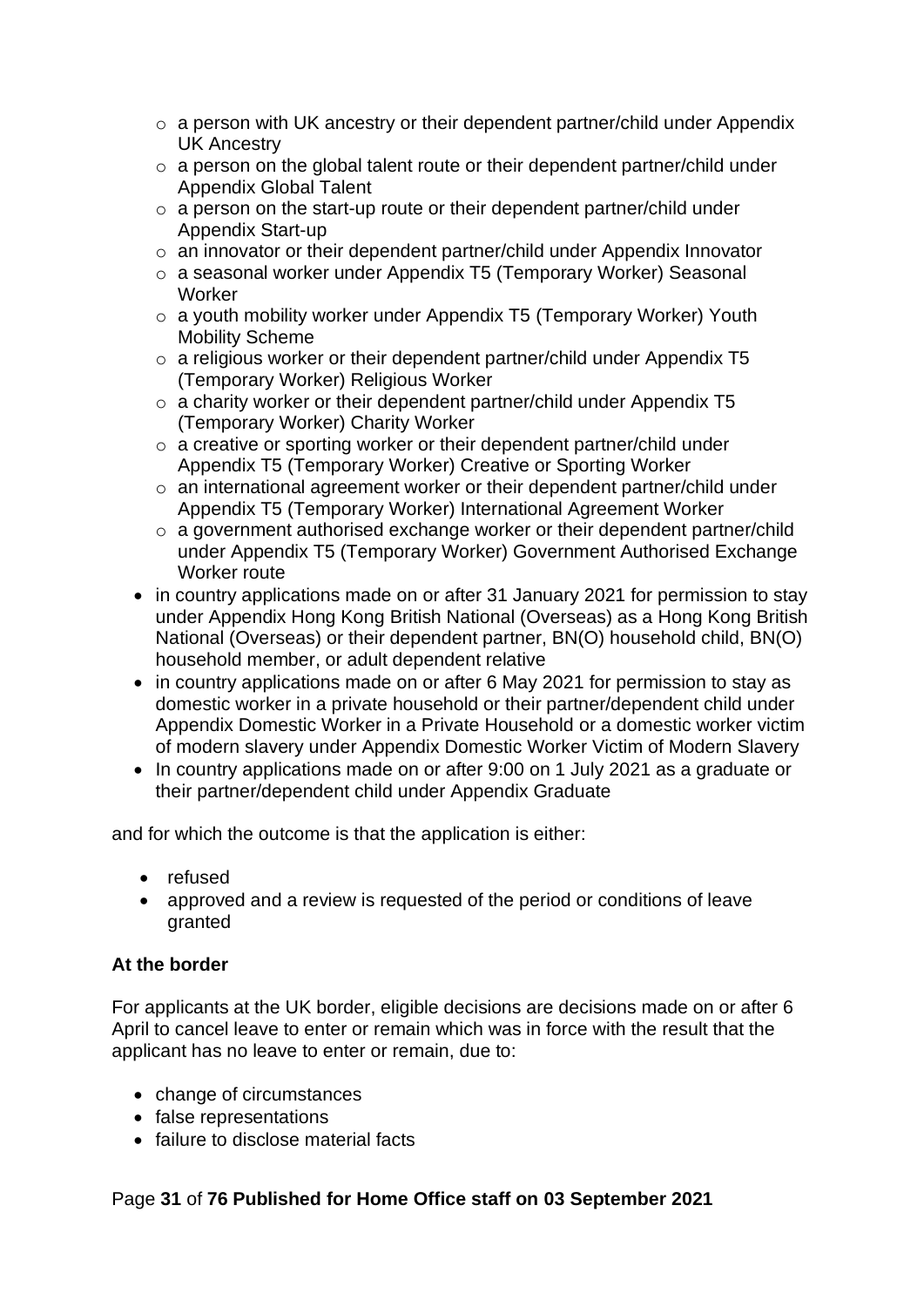This includes decisions to cancel leave to enter or remain which is in force as a visitor for the reasons set out above.

### **Overseas**

For applicants overseas, an eligible decision is a decision to refuse an application for entry clearance made on or after 6 April 2015, unless the application is:

- under Appendix EU (Family Permit)
- as a visitor
- a human rights claim

#### **Claimed errors which won't change the overall decision**

Administrative review can be raised if either:

- the alleged error could have made a difference to the original decision
- the alleged error could have an unfair impact on the applicant's future applications, for example because they may now be refused on general grounds.

For example, an application was refused both because:

- required evidence was missing
- some evidence sent with the application was found to be forged

The applicant may accept that some documents were missing and therefore that the refusal was correct overall. However, they may still wish to request administrative review if they can show that the documents were genuine, even though this would not change the decision on the original application. This is because future applications from the migrant may be refused on general grounds because false representations were made in a previous application.

For more information see the general grounds for refusal guidance.

**Related content [Contents](#page-1-0)** Points-based system evidential flexibility

**Related external links** [Immigration Act 2014](http://www.legislation.gov.uk/ukpga/2014/22/contents/enacted) [Administrative Review –](https://www.gov.uk/government/uploads/system/uploads/attachment_data/file/254851/SoI_Administrative_review.pdf) Statement of Intent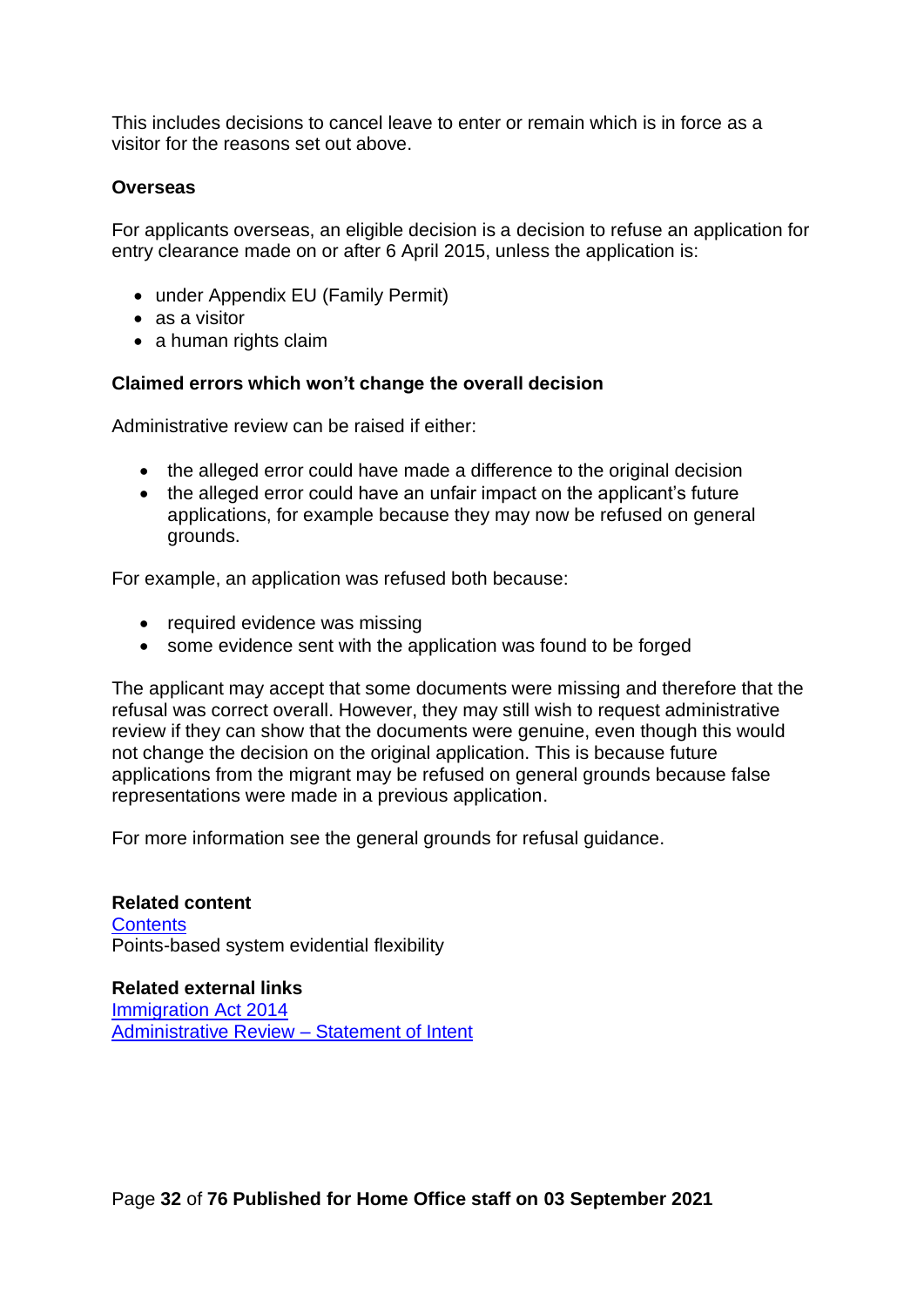# <span id="page-32-0"></span>Decisions which are not eligible for administrative review

Administrative review is not available for decisions made on:

- applications under the points-based system made before the date on which administrative review commenced for that route
- applications under Appendix EU (Family Permit)
- applications as a visitor
- protection claims
- human rights claims
- applications for leave to remain outside the Immigration Rules
- transfer of conditions (TOC), no time limit (NTL) or replacement biometric immigration document applications

Administrative review for those applying under the EU Settlement Scheme, for S2 Healthcare Visitors and service providers from Switzerland are provided for separately under [Appendix AR\(EU\).](https://www.gov.uk/guidance/immigration-rules/immigration-rules-appendix-ar-eu)

### **In country application types where decisions are not eligible for administrative review**

Decisions on in country human rights and protection claims which are not eligible decisions are specified in paragraph AR3.2(c) of Appendix AR of the Immigration Rules and are listed in the following table:

| <b>Type of application</b> | <b>Section of rules</b> | Paragraph            |
|----------------------------|-------------------------|----------------------|
| Partner or child of a      | Part 7                  | 276U and 276AA       |
| member of HM Forces        |                         |                      |
| Partner or child of a      | Part 7                  | 276AD and 276AG      |
| member of HM Forces,       |                         |                      |
| where the sponsor is a     |                         |                      |
| foreign or Commonwealth    |                         |                      |
| member of HM Forces        |                         |                      |
| and has at least 4 years'  |                         |                      |
| reckonable service in HM   |                         |                      |
| Forces at the date of      |                         |                      |
| application                |                         |                      |
| Long residence (indefinite | Part 7                  | 276B                 |
| leave to remain)           |                         |                      |
| Private life               | Part 7                  | 276ADE(1) or 276DE   |
| Family members under       | Part 8                  | A277 to 319Y.        |
| part 8 of the Rules where  |                         | Excluding paragraphs |
| the sponsor is present and |                         | 284, 287, 295D, 295G |
| settled in the UK (unless  |                         | and 319AA to 319J    |
| the application is made    |                         |                      |
| under paragraphs 319AA     |                         |                      |

Page **33** of **76 Published for Home Office staff on 03 September 2021**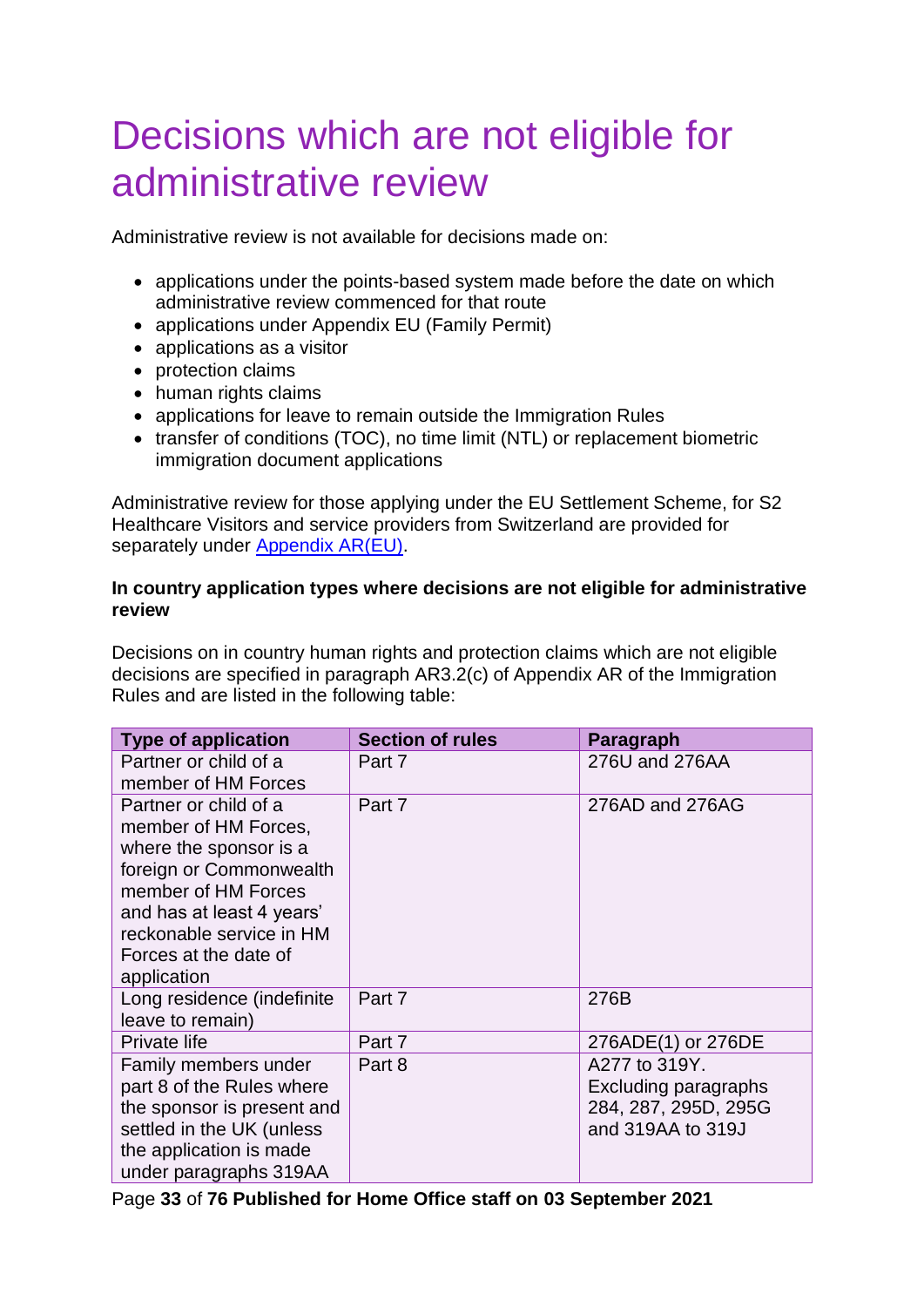| <b>Type of application</b>                                                                                                                                                                                                      | <b>Section of rules</b>      | Paragraph                              |
|---------------------------------------------------------------------------------------------------------------------------------------------------------------------------------------------------------------------------------|------------------------------|----------------------------------------|
| to 319J of these Rules, or<br>under paragraph 284, 287,<br>295D or 295G where the<br>sponsor was granted<br>settlement as a Points<br>Based System Migrant) or<br>has refugee or<br>humanitarian protection<br>status in the UK |                              |                                        |
| Asylum                                                                                                                                                                                                                          | Part 11                      | 326A to 352H                           |
| Partner or child of a<br>member of HM Forces<br>where the sponsor is a<br>British Citizen or has at<br>least 4 years' reckonable<br>service in HM Forces at<br>the date of application                                          | <b>Appendix Armed Forces</b> | Part 4 or Part 7                       |
| Family members under<br>Appendix FM, but not<br>where an application is<br>made under section<br>BPILR (bereavement) or<br>section DVILR (domestic<br>violence)                                                                 | <b>Appendix FM</b>           | All sections except BPILR<br>and DVILR |

For more information see **Part AR1 of Appendix AR of the Immigration Rules**.

### **Border decisions which are not eligible for administrative review**

Administrative review is not available for decisions made:

- before 6 April 2015
- to cancel leave to enter or remain or refuse entry on any basis other than the grounds set out in paragraph AR4.2, which are:
	- o change of circumstances
	- o leave obtained by false representation
	- o failure to disclose material facts

### **Overseas application types where decisions are not eligible for administrative review**

Administrative review under appendix AR of the Immigration Rules is not available for decisions made:

- before 6 April 2015
- on applications under Appendix EU (Family Permit)
- on applications as a visitor
- on human rights claims

### Page **34** of **76 Published for Home Office staff on 03 September 2021**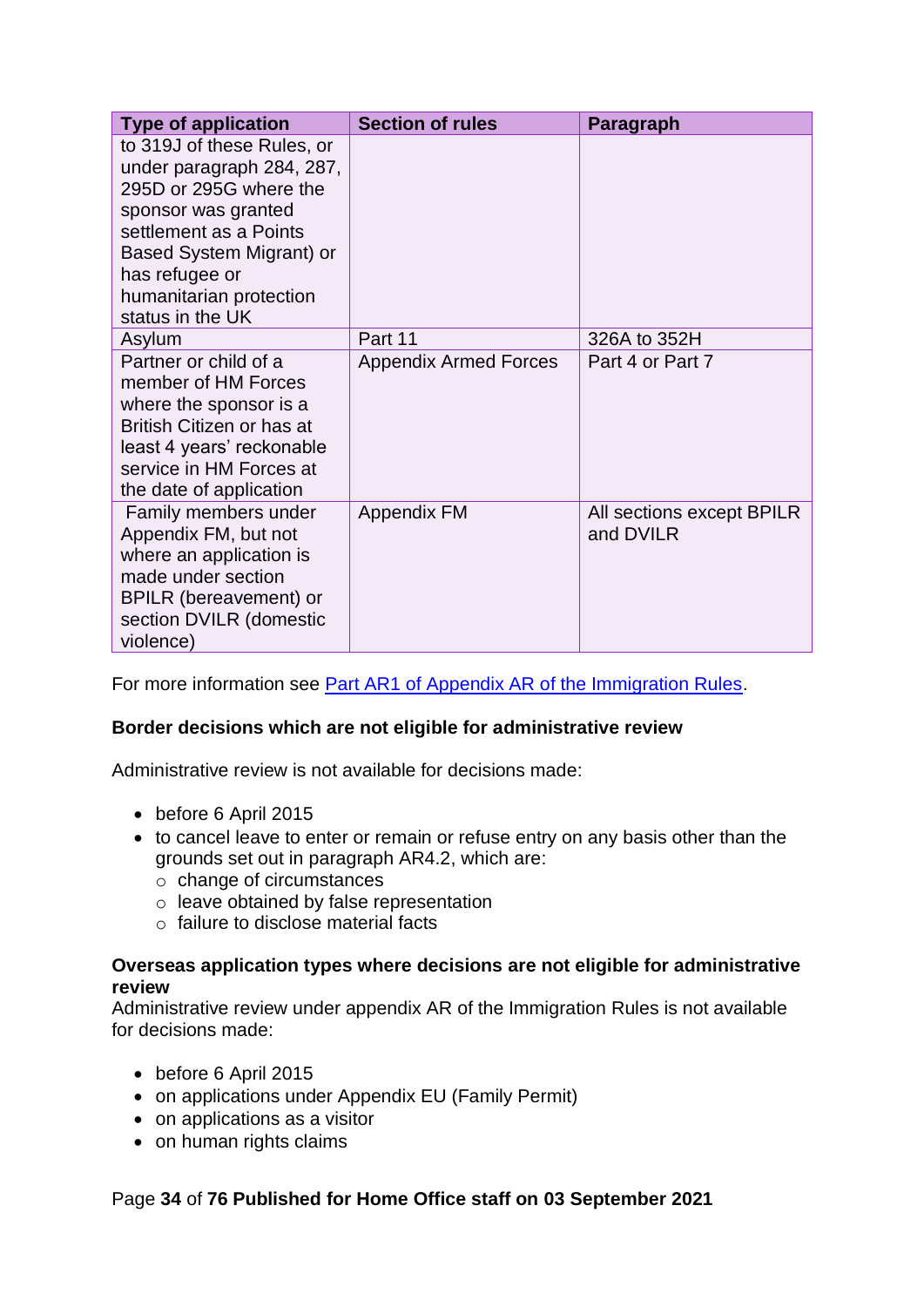Overseas human rights claims which are not eligible decisions are those specified in paragraph AR5.2(a)(i)-(vi) of Appendix AR of the Immigration Rules and are listed in the following table:

| <b>Type of application</b>                                                                                                                                                                                                                                                                                                                                                                           | <b>Section of rules</b>      | Paragraph                                                                                 |
|------------------------------------------------------------------------------------------------------------------------------------------------------------------------------------------------------------------------------------------------------------------------------------------------------------------------------------------------------------------------------------------------------|------------------------------|-------------------------------------------------------------------------------------------|
| Partner or child of a<br>member of HM Forces                                                                                                                                                                                                                                                                                                                                                         | Part 7                       | 276U and 276AA                                                                            |
| Partner or child of a<br>member of HM Forces,<br>where the sponsor is a<br>foreign or Commonwealth<br>member of HM Forces<br>and has at least 4 years'<br>reckonable service in HM<br>Forces at the date of<br>application                                                                                                                                                                           | Part 7                       | 276AD and 276AG                                                                           |
| Family members under<br>part 8 of the Rules where<br>the sponsor is present and<br>settled in the UK (unless<br>the application is made<br>under paragraphs 319AA<br>to 319J of these Rules, or<br>under paragraph 284, 287,<br>295D or 295G where the<br>sponsor was granted<br>settlement as a Points<br>Based System Migrant) or<br>has refugee or<br>humanitarian protection<br>status in the UK | Part 8                       | A277 to 319Y.<br><b>Excluding paragraphs</b><br>284, 287, 295D, 295G<br>and 319AA to 319J |
| Partner or child of a<br>member of HM Forces<br>where the sponsor is a<br>British Citizen or has at<br>least 4 years' reckonable<br>service in HM Forces at<br>the date of application                                                                                                                                                                                                               | <b>Appendix Armed Forces</b> | Part 4 or Part 7                                                                          |
| Family members under<br>Appendix FM, but not<br>where an application is<br>made under section<br><b>BPILR</b> (bereavement) or<br>section DVILR (domestic<br>violence)                                                                                                                                                                                                                               | <b>Appendix FM</b>           | All sections except BPILR<br>and DVILR                                                    |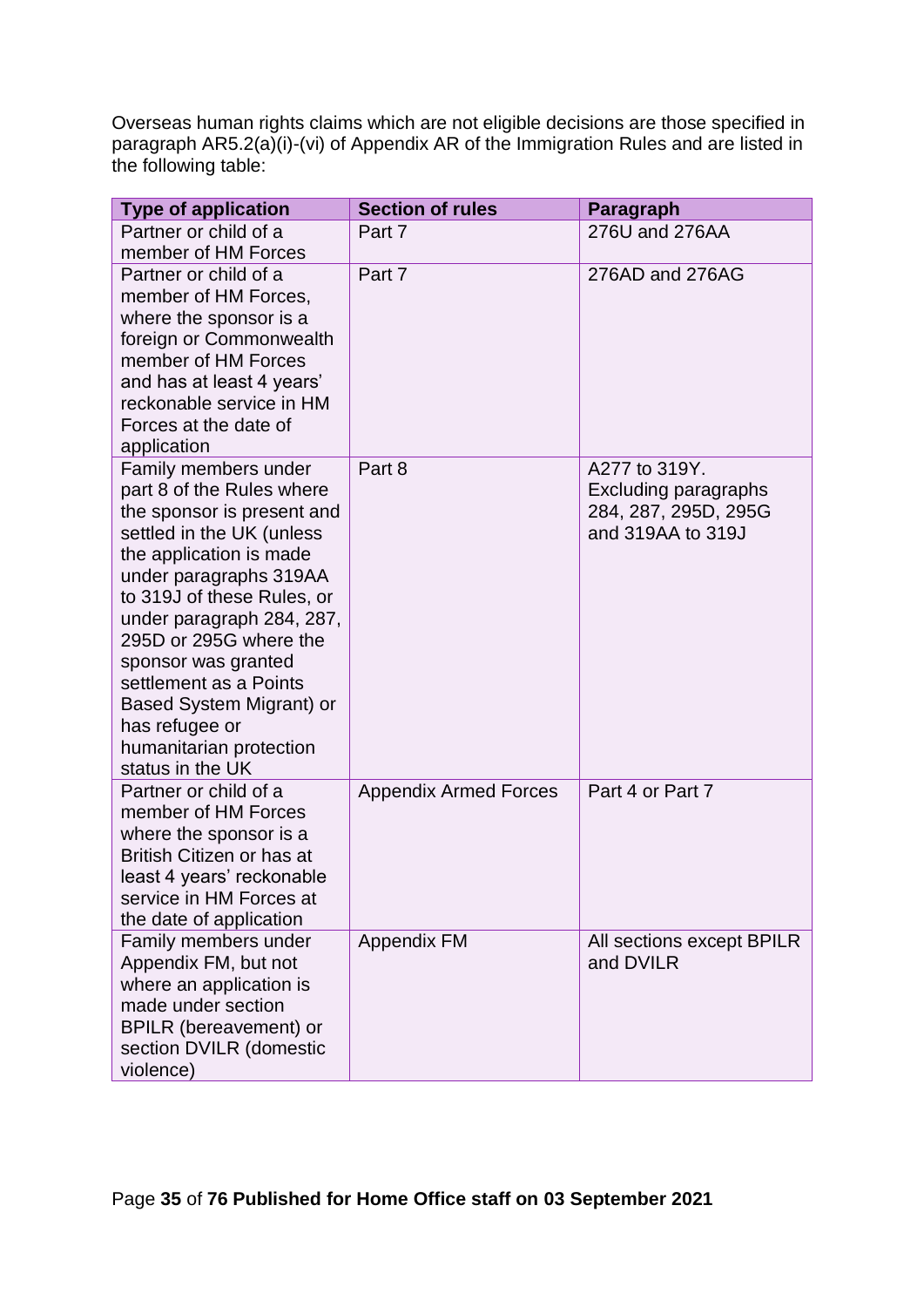### **Curtailment**

If a migrant's leave was curtailed on or after 6 April 2015 (or where leave was curtailed before 6 April and the amended appeals provisions introduced by the Immigration Act 2014 applied to the migrant), the curtailment decision does not attract a right of either:

- administrative review
- appeal

For more information on curtailment see the guidance on curtailment.

**Related content [Contents](#page-1-0)** 

**Related external links** [Immigration Rules Part 6A](https://www.gov.uk/government/publications/immigration-rules-part-6a) [Immigration Rules Part 8](https://www.gov.uk/government/publications/immigration-rules-part-8)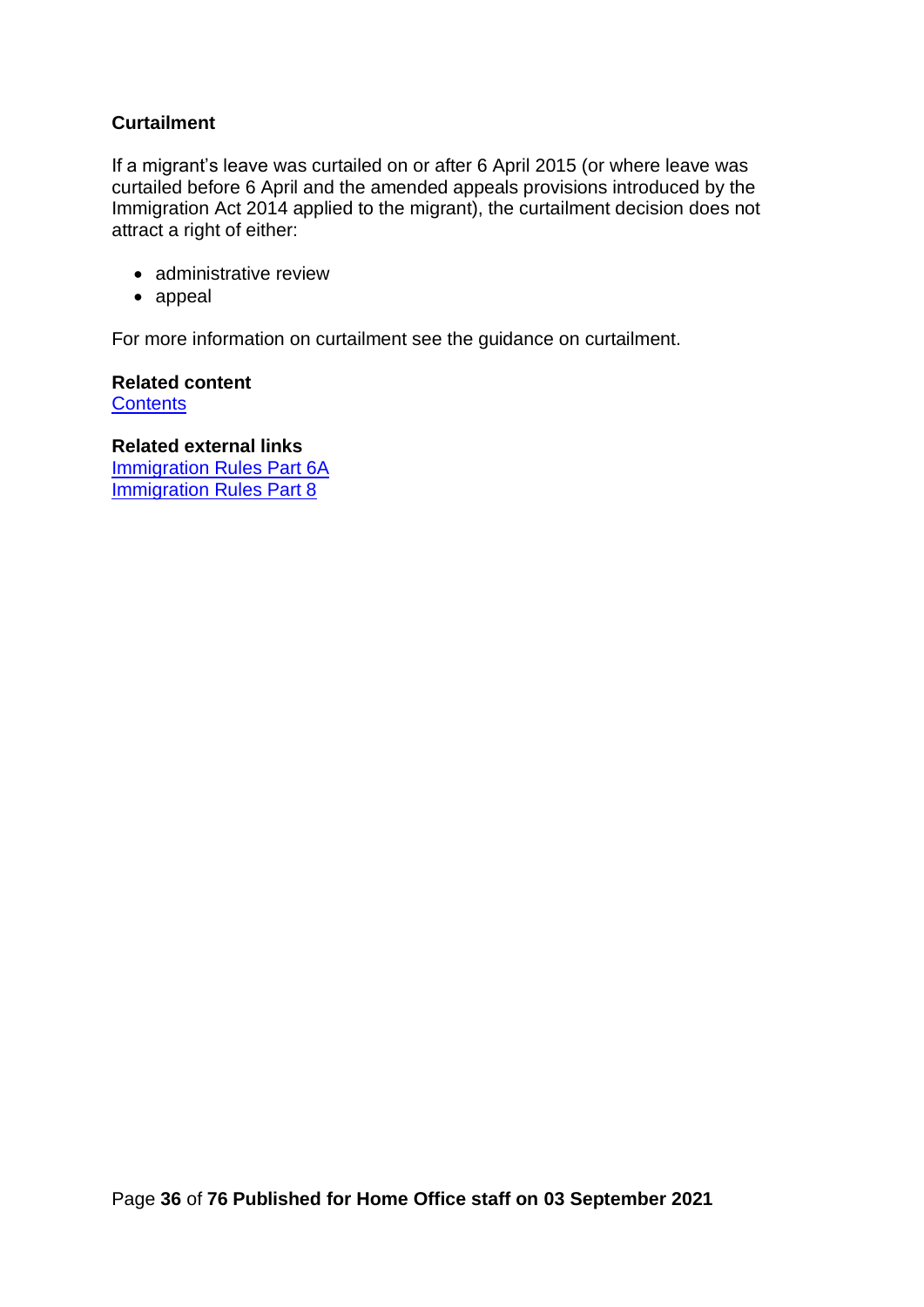# Claimed errors which may be raised in administrative review

Administrative review will only consider the following claimed case working errors, which are specified in AR2.11(a)-(d) and AR2.12 of Appendix AR of the Immigration Rules:

- the original decision was incorrect (paragraph AR2.11(a)) and was a decision to refuse or cancel entry clearance or leave to enter or remain under paragraph 9.7.1 9.7.2, 9.7.3, 9.8.1, 9.8.2 or 9.8.3 of Part 9 of the Rules (false representations, false document or information, failure to disclose material facts or previous breach of conditions)
- the original decision to refuse an application on the basis that the date of application was beyond any time limit in these Rules was incorrect (paragraph AR2.11(b))
- the original decision maker otherwise applied the Immigration Rules incorrectly (paragraph AR2.11(c))
- the original decision maker failed to apply the Secretary of State's relevant published policy and guidance in relation to the application (paragraph AR2.11(d))
- there has been an error in calculating the correct period or conditions of immigration leave either held or to be granted (paragraph AR2.12)

For more information about general grounds for refusal under Part 9, see General grounds for refusal.

For more information about overstayers, see Applications from overstayers (non family routes).

For more information about evidential flexibility, see Points-based system evidential flexibility.

The following table gives some examples of case working errors that may be raised in an administrative review of an application made under the Immigration Rules:

| <b>Caseworking error</b>                                                                                                                                       | <b>Example scenario</b>                                                                                                                                                                                                                                   | <b>Can the</b><br>reviewer<br>request<br>relevant new<br>evidence? |
|----------------------------------------------------------------------------------------------------------------------------------------------------------------|-----------------------------------------------------------------------------------------------------------------------------------------------------------------------------------------------------------------------------------------------------------|--------------------------------------------------------------------|
| Where the original decision<br>maker's decision to refuse<br>an application under<br>paragraph 9.7.1 on the<br>basis that the supporting<br>documents were not | The migrant has submitted internet<br>bank statements which appear to<br>have been stamped in a branch to<br>authenticate them. The statements<br>were verified and the issuing bank<br>stated that they were false. The<br>migrant has evidence from the | Yes - only to<br>prove that the<br>documents are<br>genuine.       |

Page **37** of **76 Published for Home Office staff on 03 September 2021**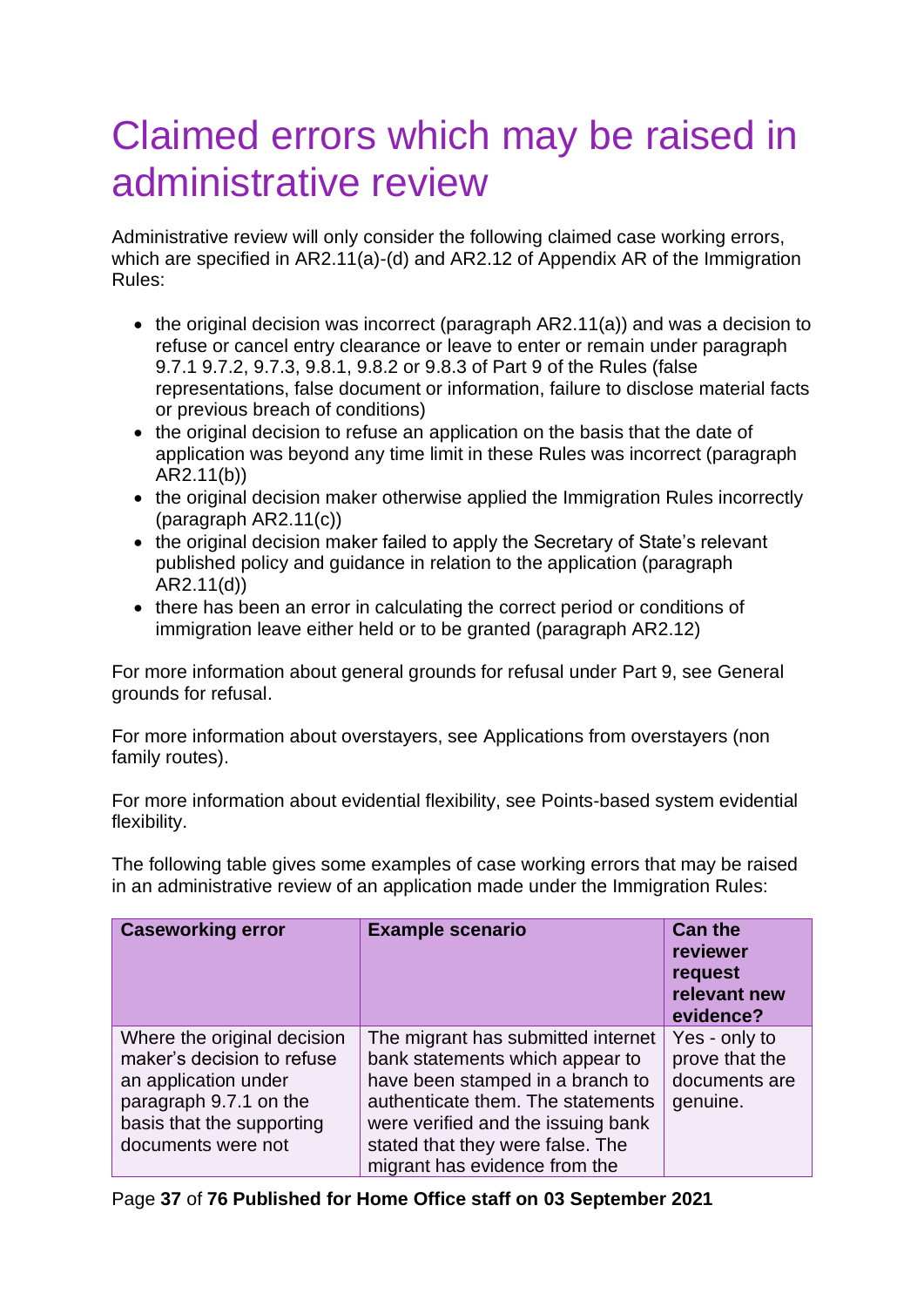| <b>Caseworking error</b>                                                                                                                                                                                                       | <b>Example scenario</b>                                                                                                                                                                                                                                                                                                 | <b>Can the</b><br>reviewer<br>request<br>relevant new<br>evidence?                                                                                                                        |
|--------------------------------------------------------------------------------------------------------------------------------------------------------------------------------------------------------------------------------|-------------------------------------------------------------------------------------------------------------------------------------------------------------------------------------------------------------------------------------------------------------------------------------------------------------------------|-------------------------------------------------------------------------------------------------------------------------------------------------------------------------------------------|
| genuine was incorrect -<br>paragraph AR2.11(a)(i).                                                                                                                                                                             | bank that states the verification<br>was done incorrectly and the<br>statements are genuine.                                                                                                                                                                                                                            |                                                                                                                                                                                           |
| Where the original decision<br>maker has incorrectly<br>refused an application on<br>the basis that it was made<br>after leave expired -<br>paragraph AR2.11(b).                                                               | The original decision maker uses<br>the date on which the application<br>was input as the date of<br>application rather than the date<br>the application was posted.                                                                                                                                                    | $Yes - only to$<br>prove the date<br>on which the<br>application was<br>submitted.                                                                                                        |
| Where the original decision<br>maker's decision not to<br>request specified<br>documents under<br>paragraph 245AA of these<br>Rules (points-based system<br>evidential flexibility) was<br>incorrect - paragraph<br>AR2.11(c). | The original decision maker<br>considered a points-based system<br>application. One bank statement<br>was missing from a series and<br>should have been requested<br>under the evidential flexibility<br>policy (paragraph 245AA of the<br>Immigration Rules). The<br>application was refused without<br>asking for it. | $Yes - only to$<br>provide the<br>evidence which<br>should have<br>been requested<br>under the<br>evidential<br>flexibility policy<br>(paragraph<br>245AA of the<br>Immigration<br>Rules) |
| Where the original decision<br>maker applied the wrong<br>Immigration Rules -<br>paragraph AR2.11(d).                                                                                                                          | The caseworker applies the rules<br>for students rather than child<br>students.                                                                                                                                                                                                                                         | <b>No</b>                                                                                                                                                                                 |
| Where the original decision<br>maker applied the<br><b>Immigration Rules</b><br>incorrectly – paragraph<br>$AR2.11(d)$ .                                                                                                       | The caseworker refuses the<br>application because a resident<br>labour market test has not been<br>carried out but the applicant's<br>occupation is exempt from this<br>requirement.                                                                                                                                    | <b>No</b>                                                                                                                                                                                 |
| Where the original decision<br>maker incorrectly added up<br>the points to be awarded<br>under the Immigration<br>Rules - paragraph<br>AR2.11(d).                                                                              | The migrant submitted a master's<br>degree certificate but the original<br>decision maker only awarded the<br>appropriate points for a bachelor's<br>degree.                                                                                                                                                            | <b>No</b>                                                                                                                                                                                 |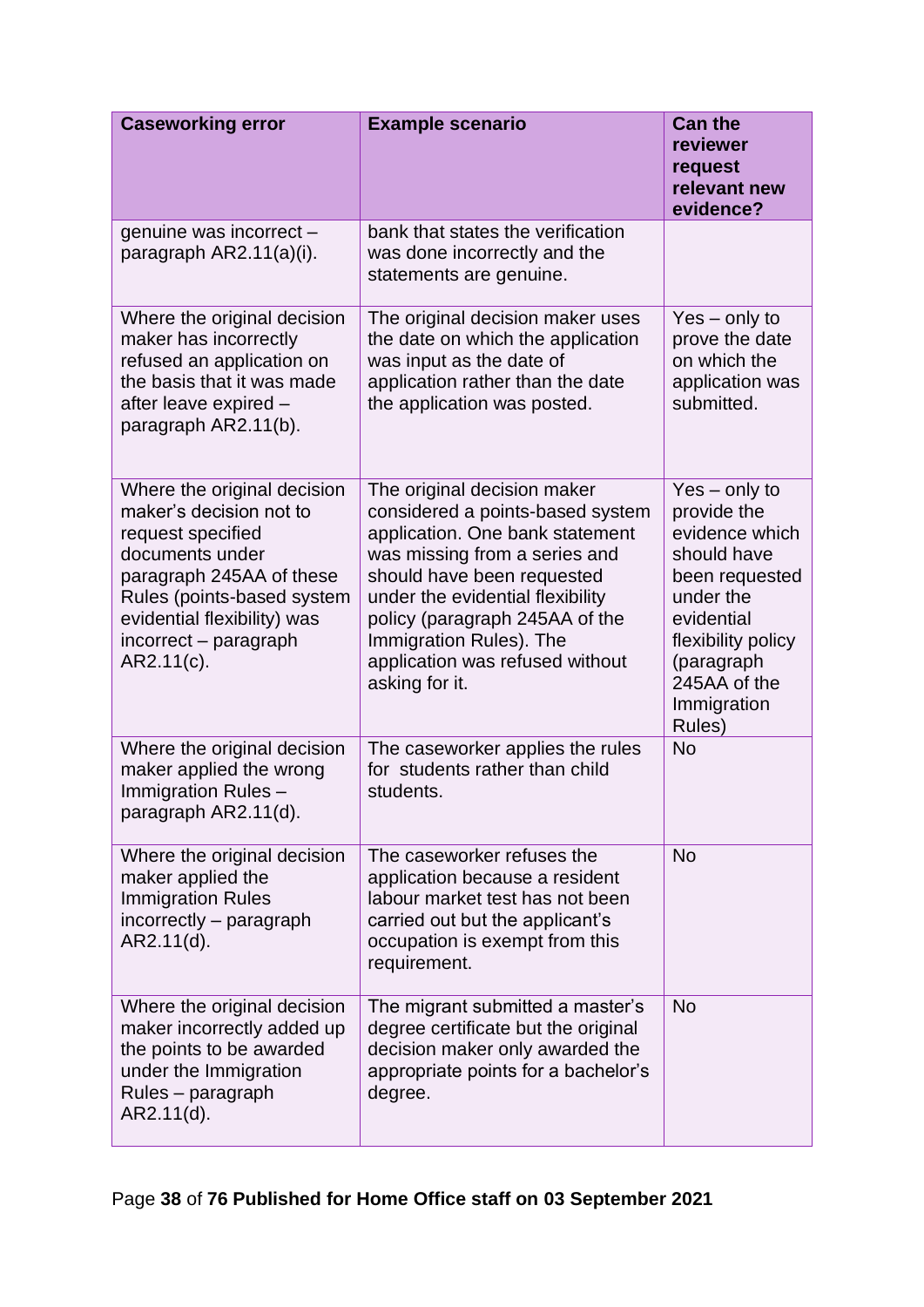| <b>Caseworking error</b>                                                                                                                                                                                                     | <b>Example scenario</b>                                                                                                                                                                                                                                                                                                                     | <b>Can the</b><br>reviewer<br>request<br>relevant new<br>evidence? |
|------------------------------------------------------------------------------------------------------------------------------------------------------------------------------------------------------------------------------|---------------------------------------------------------------------------------------------------------------------------------------------------------------------------------------------------------------------------------------------------------------------------------------------------------------------------------------------|--------------------------------------------------------------------|
| Where the original decision<br>maker has not considered<br>all the evidence that was<br>submitted as evidenced in<br>the eligible decision -<br>paragraph AR2.11(d).                                                         | Where the original decision maker<br>has overlooked a piece of<br>evidence such as a qualification<br>certificate or a bank statement.<br>For example, where 2 sets of bank<br>statements have been submitted<br>but the original decision maker<br>only considered one and therefore<br>refused the application on<br>maintenance grounds. | <b>No</b>                                                          |
| Where the original decision<br>maker has considered<br>some or all of the evidence<br>submitted incorrectly as<br>evidenced in the eligible<br>decision - paragraph<br>AR2.11(d).                                            | Where the migrant has submitted<br>multiple sets of bank statements<br>and the amounts have been<br>added up incorrectly by the<br>original decision maker, resulting<br>in a decision to refuse on the<br>grounds of insufficient funds.                                                                                                   | <b>No</b>                                                          |
| Where the eligible decision<br>to refuse an application on<br>the basis that the<br>supporting documents did<br>not meet the requirements<br>of the Immigration Rules<br>was incorrect- paragraph<br>$AR2.11(d)$ .           | The migrant must provide original<br>documents. The original decision<br>maker considered the documents<br>provided to be copies. The<br>documents were in fact original.                                                                                                                                                                   | <b>No</b>                                                          |
| For an application made<br>while the applicant is in the<br>UK, there has been an<br>error in calculating the<br>correct period or conditions<br>of immigration leave either<br>held or to be granted -<br>paragraph AR2.12. | Incorrectly calculating the period of<br>leave granted, for example<br>granting 2 years of leave when the<br>migrant was entitled be granted for<br>3 years leave. Incorrectly imposing<br>a requirement to register with the<br>policy when the migrant is not from<br>a police registration nationality.                                  | <b>No</b>                                                          |
| Where the original decision<br>maker failed to apply the<br>Secretary of State's<br>relevant published policy<br>and guidance – paragraph<br>AR2.11(e).                                                                      | The migrant's original sponsor<br>loses their licence while the<br>application is under consideration.<br>The original decision maker fails to<br>correctly apply the policy to allow                                                                                                                                                       | <b>No</b>                                                          |

Page **39** of **76 Published for Home Office staff on 03 September 2021**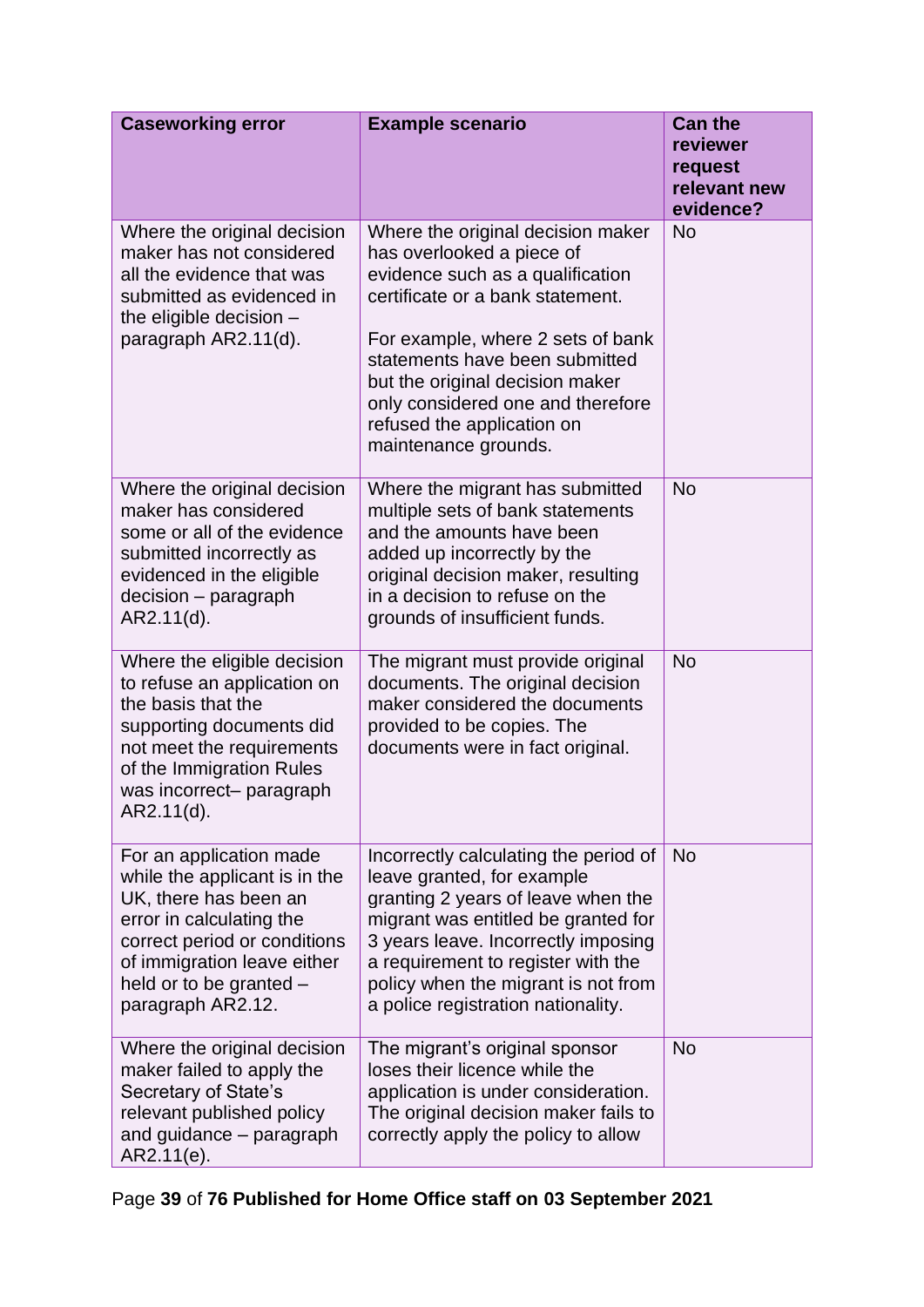| <b>Caseworking error</b>                                                                                                                                                                                                                               | <b>Example scenario</b>                                                                                                                                                                                                                                                                                                                                                                                                                                                    | <b>Can the</b><br>reviewer<br>request<br>relevant new<br>evidence?              |
|--------------------------------------------------------------------------------------------------------------------------------------------------------------------------------------------------------------------------------------------------------|----------------------------------------------------------------------------------------------------------------------------------------------------------------------------------------------------------------------------------------------------------------------------------------------------------------------------------------------------------------------------------------------------------------------------------------------------------------------------|---------------------------------------------------------------------------------|
|                                                                                                                                                                                                                                                        | the migrant 60 days to find a new<br>sponsor and vary their application.                                                                                                                                                                                                                                                                                                                                                                                                   |                                                                                 |
| Where the original decision<br>maker's decision to cancel<br>a visitor's leave to enter at<br>the border under paragraph<br>9.23.1 on the basis that<br>there had been a change in<br>their circumstances is<br>incorrect - paragraph<br>$AR2.11(d)$ . | The migrant was granted entry<br>clearance as a general visitor.<br>When interviewed at the border,<br>the visitor stated that they had<br>since decided to undertake a short<br>English language course in the UK<br>in addition to their tourist activities,<br>and had enrolled on a course of<br>study lasting 20 days. Their leave<br>was cancelled on the basis of a<br>change of circumstances but a<br>short course of incidental study is<br>in fact permissible. | <b>No</b>                                                                       |
| Where the original decision<br>maker's decision to cancel<br>a visitor's leave to enter at<br>the border under paragraph<br>9.7.3 on the basis that false<br>representations had been<br>made is incorrect -<br>paragraph AR2.11(a)(iii).              | The migrant was granted entry<br>clearance as a general visitor.<br>When they applied, they stated on<br>the application form that their<br>parents and siblings were in the<br>UK. When interviewed at the<br>border, the visitor's leave was<br>cancelled on the basis that that<br>they failed to declare the relatives<br>in the UK.                                                                                                                                   | $Yes - only to$<br>prove that false<br>representations<br>had not been<br>made. |

The following table gives some examples of case working errors that may be raised in an administrative review of an application made under the Turkish European Community Association Agreement (ECAA) provisions:

| <b>Caseworking error</b>                                                                                                                                                 | <b>Example scenario</b>                                                                                                                                                                                                                              | <b>Can new evidence</b><br>be provided?                          |
|--------------------------------------------------------------------------------------------------------------------------------------------------------------------------|------------------------------------------------------------------------------------------------------------------------------------------------------------------------------------------------------------------------------------------------------|------------------------------------------------------------------|
| Where the original decision<br>maker's decision to refuse a<br><b>Turkish ECAA application</b><br>on grounds of deception<br>was incorrect – paragraph<br>AR2.11(a)(iv). | The migrant has submitted<br>wage slips as evidence of<br>previous employment but<br>they were verified as false by<br>the employer. The migrant<br>has evidence that the<br>verification was done<br>incorrectly and the wage slips<br>are genuine. | Yes - only to prove<br>that the deception did<br>not take place. |
| Where the original decision                                                                                                                                              | The caseworker applies the                                                                                                                                                                                                                           | <b>No</b>                                                        |
| maker applied the wrong                                                                                                                                                  | current Immigration Rules                                                                                                                                                                                                                            |                                                                  |

Page **40** of **76 Published for Home Office staff on 03 September 2021**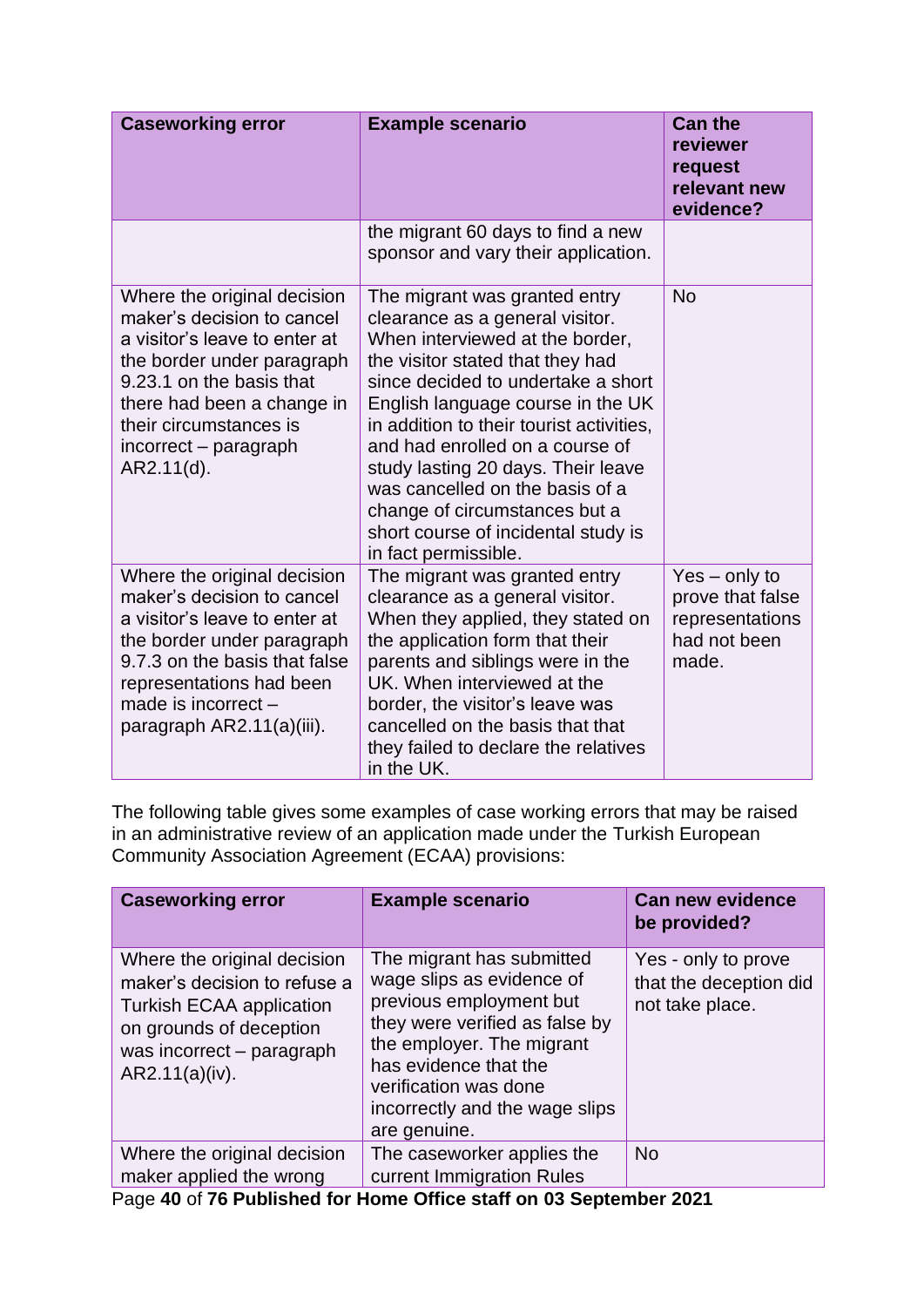| <b>Caseworking error</b>                                                                                                                                                                                                     | <b>Example scenario</b>                                                                                                                                                                                                                                                                                                                                                                     | <b>Can new evidence</b><br>be provided?                           |
|------------------------------------------------------------------------------------------------------------------------------------------------------------------------------------------------------------------------------|---------------------------------------------------------------------------------------------------------------------------------------------------------------------------------------------------------------------------------------------------------------------------------------------------------------------------------------------------------------------------------------------|-------------------------------------------------------------------|
| Immigration Rules -<br>paragraph AR2.11(d).                                                                                                                                                                                  | instead of the Turkish ECAA<br>worker provisions.                                                                                                                                                                                                                                                                                                                                           |                                                                   |
| Where the original decision<br>maker applied the 1973<br><b>Immigration Rules</b><br>incorrectly - paragraph<br>AR2.11(d).                                                                                                   | The caseworker refuses the<br>application because they<br>believe there is a set amount<br>of money the applicant must<br>earn while working when<br>there is no such specific<br>amount detailed in the 1973<br>Rules.                                                                                                                                                                     | <b>No</b>                                                         |
| For an application made<br>while the applicant is in the<br>UK, there has been an error<br>in calculating the correct<br>period or conditions of<br>immigration leave either<br>held or to be granted -<br>paragraph AR2.12. | Calculating the period of<br>leave granted incorrectly, for<br>example granting leave to<br>expire on a calendar day that<br>does not exist such as 31<br>June or entering the incorrect<br>year by mistake.                                                                                                                                                                                | <b>No</b>                                                         |
| Where the original decision<br>maker has considered<br>some or all of the evidence<br>submitted incorrectly, as<br>evidenced in the eligible<br>decision - paragraph<br>AR2.11(d).                                           | Where the original decision-<br>maker has overlooked a<br>piece of evidence such as a<br>set of payslips and so was<br>wrong in calculating the<br>length of the applicant's<br>employment. As a result the<br>application is incorrectly<br>refused on the basis that the<br>Turkish worker has not<br>completed the set period of<br>work (for example a year on<br>initial application). | Yes - only to prove<br>what evidence was<br>originally submitted. |
| Where the eligible decision<br>to refuse an application on<br>the basis that the<br>supporting documents did<br>not meet the requirements<br>of the 1973 Immigration<br>Rules was incorrect -<br>paragraph AR2.11(d).        | Where the applicant has<br>submitted multiple sets of<br>bank statements showing<br>wages being paid in and the<br>time period of employment<br>has been added up<br>incorrectly.                                                                                                                                                                                                           | <b>No</b>                                                         |
| Where the eligible decision<br>to refuse an application on<br>the basis that the<br>supporting documents did                                                                                                                 | The applicant must provide<br>original documents. The<br>caseworker considered the<br>documents provided to be                                                                                                                                                                                                                                                                              | <b>No</b>                                                         |

Page **41** of **76 Published for Home Office staff on 03 September 2021**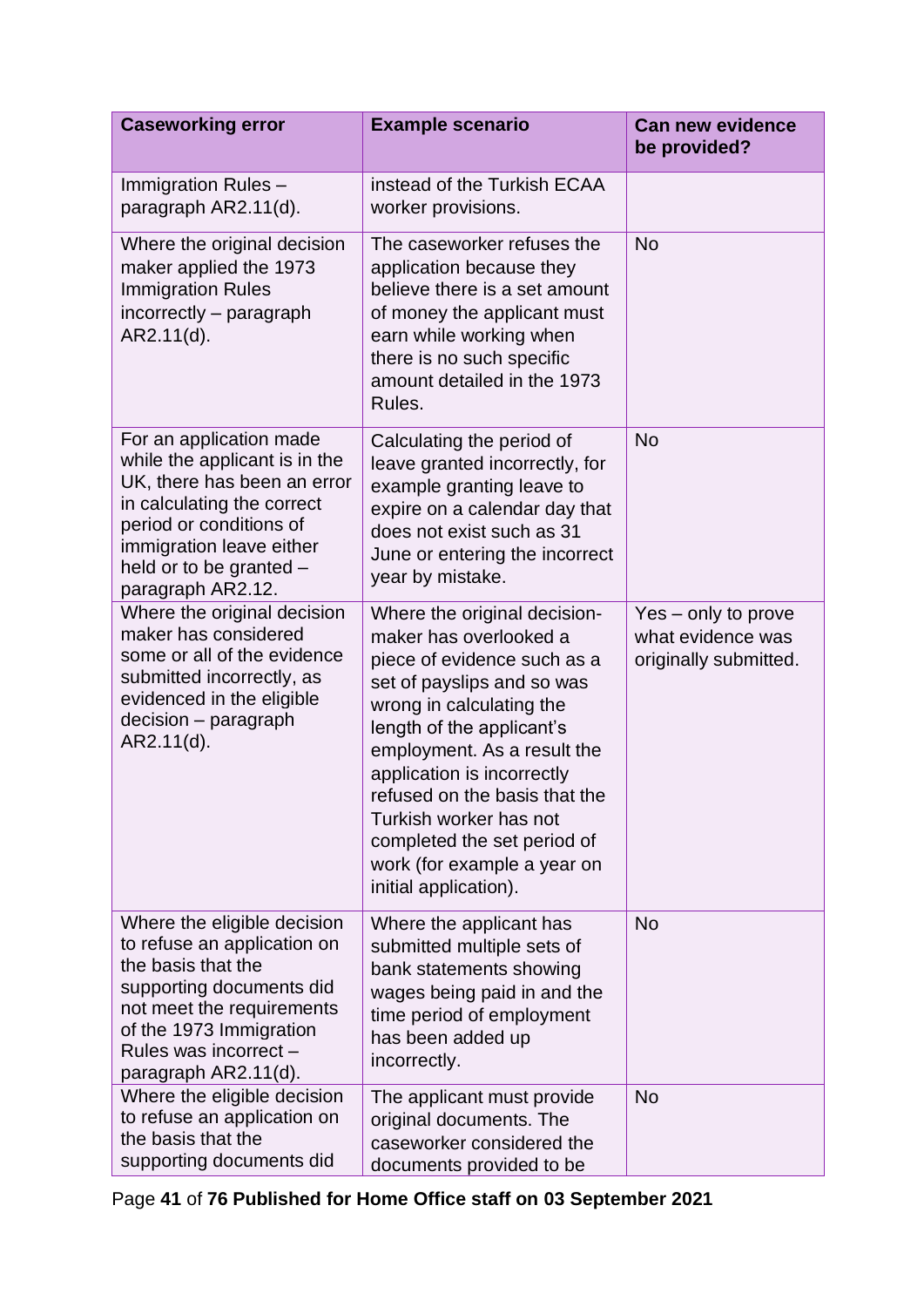| <b>Caseworking error</b>                                                                                                                                         | <b>Example scenario</b>                                                                                                                                                                                                    | <b>Can new evidence</b><br>be provided?                                       |
|------------------------------------------------------------------------------------------------------------------------------------------------------------------|----------------------------------------------------------------------------------------------------------------------------------------------------------------------------------------------------------------------------|-------------------------------------------------------------------------------|
| not meet the requirements<br>of the 1973 Immigration<br>Rules was incorrect -<br>paragraph AR2.11(d).                                                            | copies. The documents were<br>in fact original.                                                                                                                                                                            |                                                                               |
| Where the original decision<br>maker has incorrectly<br>refused an application on<br>the basis that it was made<br>after leave expired -<br>paragraph AR2.11(b). | The caseworker uses the<br>date on which the application<br>was input on CID as the date<br>of application rather than the<br>date the application was<br>posted.                                                          | Yes – only to prove<br>the date on which the<br>application was<br>submitted. |
| Where the original decision<br>maker failed to apply the<br>Secretary of State's<br>relevant published policy<br>and guidance – paragraph<br>$AR2.11(e)$ .       | The caseworker fails to<br>correctly apply the policy<br>relating to breaches of<br>conditions in ECAA cases<br>even though the breach was<br>not material to the applicant's<br>ability to meet the ECAA<br>requirements. | <b>No</b>                                                                     |

# **Related content**

**[Contents](#page-1-0)** 

# **Related external links**

[Appendix AR](https://www.gov.uk/government/collections/immigration-rules) [Immigration Rules Part 6A](https://www.gov.uk/government/publications/immigration-rules-part-6a) **[Immigration Rules Part 8](https://www.gov.uk/government/publications/immigration-rules-part-8)** [Immigration Rules Part 9](https://www.gov.uk/government/publications/immigration-rules-part-9)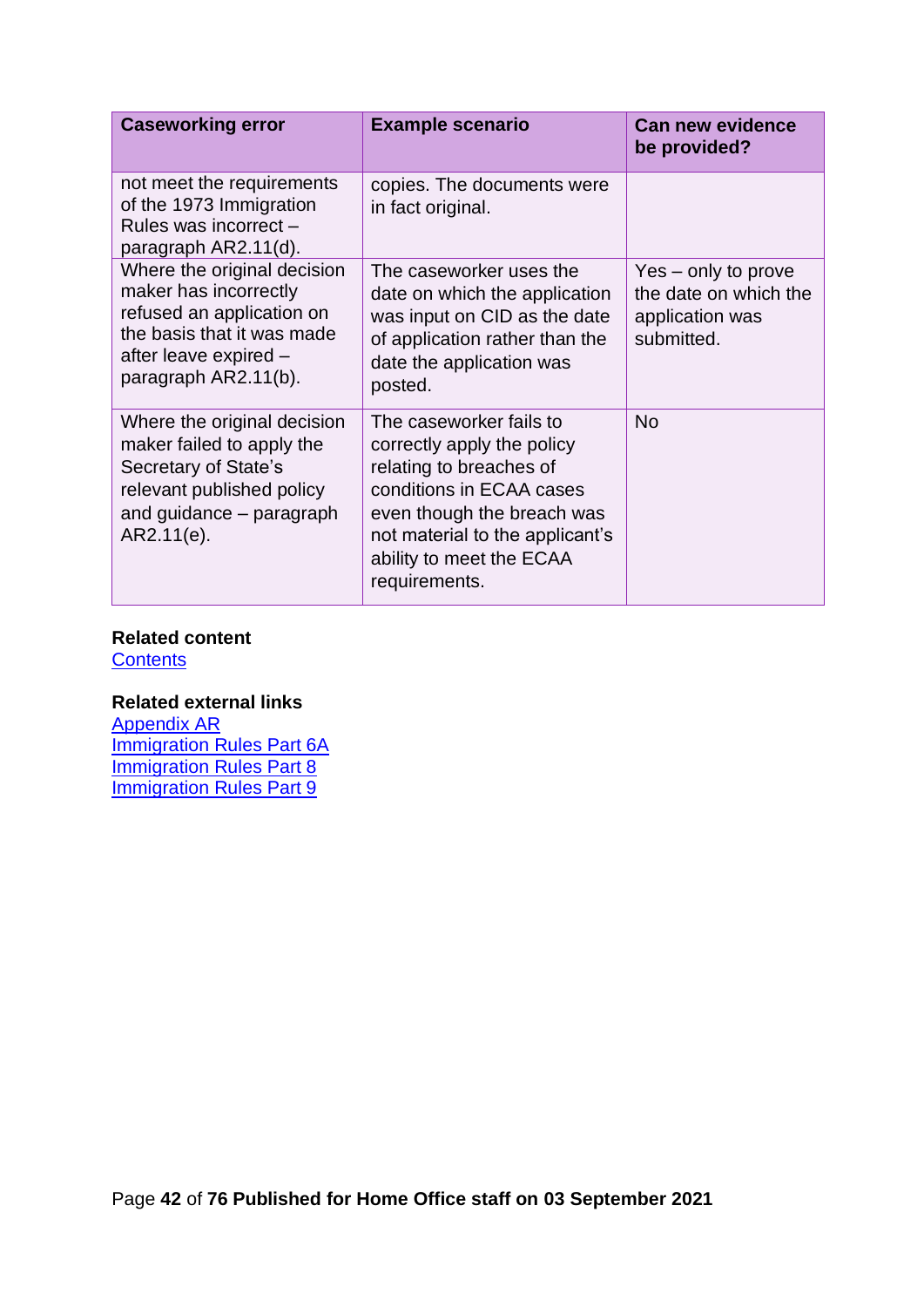# Requests which cannot be made using administrative review

The Home Office will consider any claimed errors in the original decision that the applicant is permitted to raise in their administrative review.

The administrative review cannot be used to apply for leave on another basis. The Home Office will not consider any human rights or asylum grounds that are raised in the application. This is in accordance with paragraph AR2.6 of [Appendix AR](https://www.gov.uk/guidance/immigration-rules/immigration-rules-appendix-ar-administrative-review) of the Immigration Rules.

#### **Seeking leave on another basis**

Applicants cannot use an application for administrative review of an eligible decision to apply for leave on another basis, for example to claim that they should be granted leave under a different route under the points-based system. If they attempt to do so, you must tell the applicant, in the rejection or decision notice, to make the appropriate application for leave in the manner specified.

#### **Human rights or protection claims**

A human rights or protection claim made in an administrative review application will not be considered. If the administrative review maintains the decision the applicant will be served with a notice under section 120 of the 2002 Act which will provide an opportunity to make any human rights or protection claim. .

If any of the above are the only grounds raised in the administrative review, but the review relates to an eligible decision, you must accept the application if it is otherwise valid and maintain the original decision.

You must only reject the application if it does not meet one or more of the [validation](#page-43-0)  [requirements.](#page-43-0)

**Related content [Contents](#page-1-0)** 

<span id="page-42-0"></span>**Related external links** [EEA and Swiss nationals: free movement rights](https://www.gov.uk/government/publications/eea-and-swiss-nationals-free-movement-rights)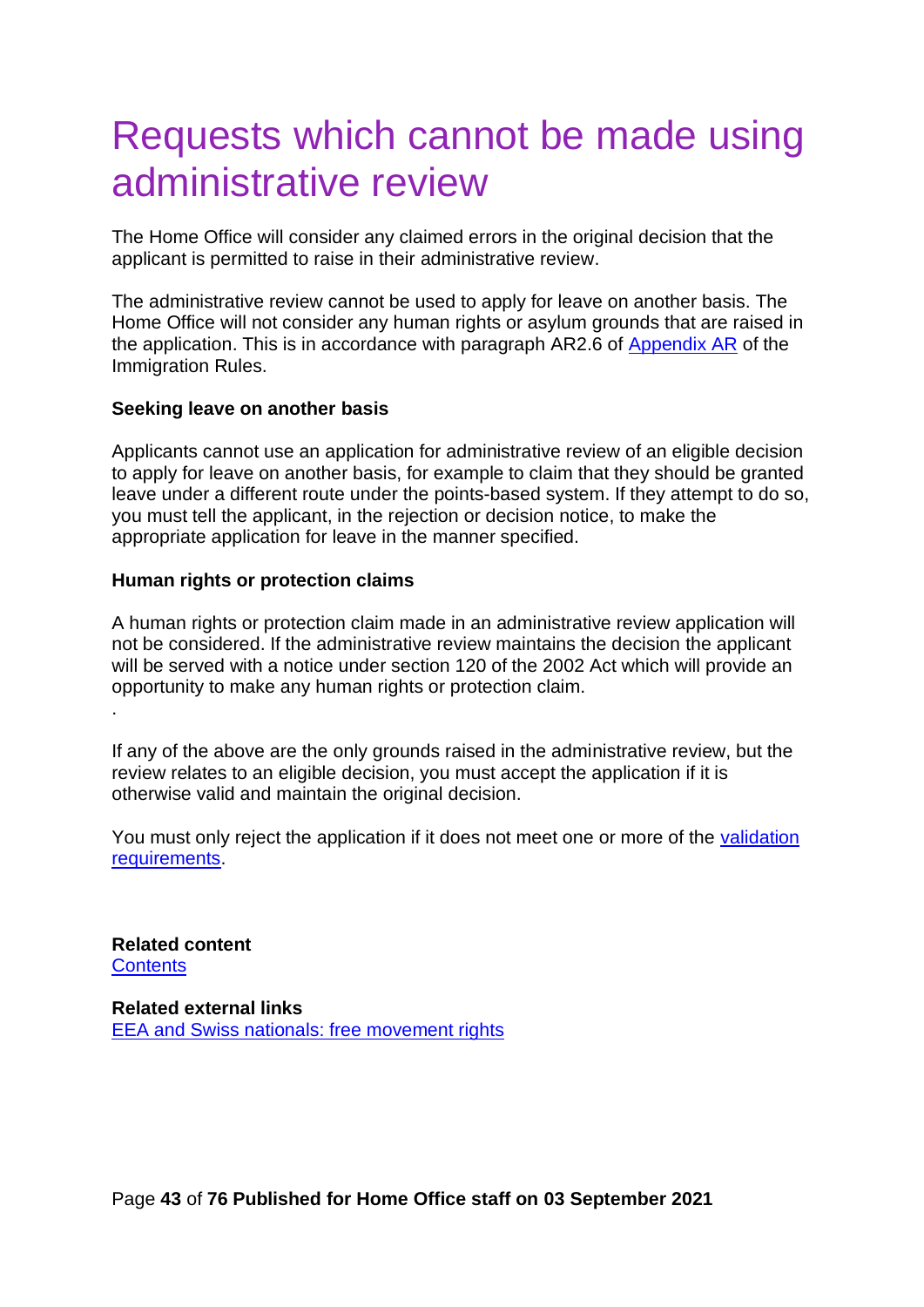# <span id="page-43-0"></span>How to consider an administrative review application

This section explains the process for considering administrative review applications.

Border Force officers must follow the guidance on administrative review contained in the Border Force administrative review guidance when they consider requests.

Entry clearance managers processing overseas administrative review requests must also follow their local processes for making checks, requesting evidence, recording the decision and issuing notices when considering invalid requests in line with the Immigration Rules.

# **Ensuring that the review is independent**

Administrative reviews will be carried out by a separate team that is independent from the team who made the original decision. This will make sure there is independence and transparency in the review process.

If you are given an administrative review case to consider and you were the original decision maker or reviewer, you must refer the case to your manager so it can be reallocated to another caseworker.

You must never carry out an administrative review of a decision on a case that you:

- originally considered
- were involved in considering
- previously reviewed

#### **Initial checks**

Before you consider a request for administrative review, you must check that the case has been correctly [validated](#page-42-0) and is valid.

# **Considering the request**

You must:

- for in country applications, normally only consider the specific aspects of the decision the applicant or representative challenges in their administrative review request: if it becomes clear during your review that that the original decision contained errors which the applicant or representative has not identified, you must also correct those errors
- for entry clearance and border decisions, conduct a full reconsideration of the decision
- carefully consider all the claimed errors raised in the application and address each of them in the decision

Page **44** of **76 Published for Home Office staff on 03 September 2021**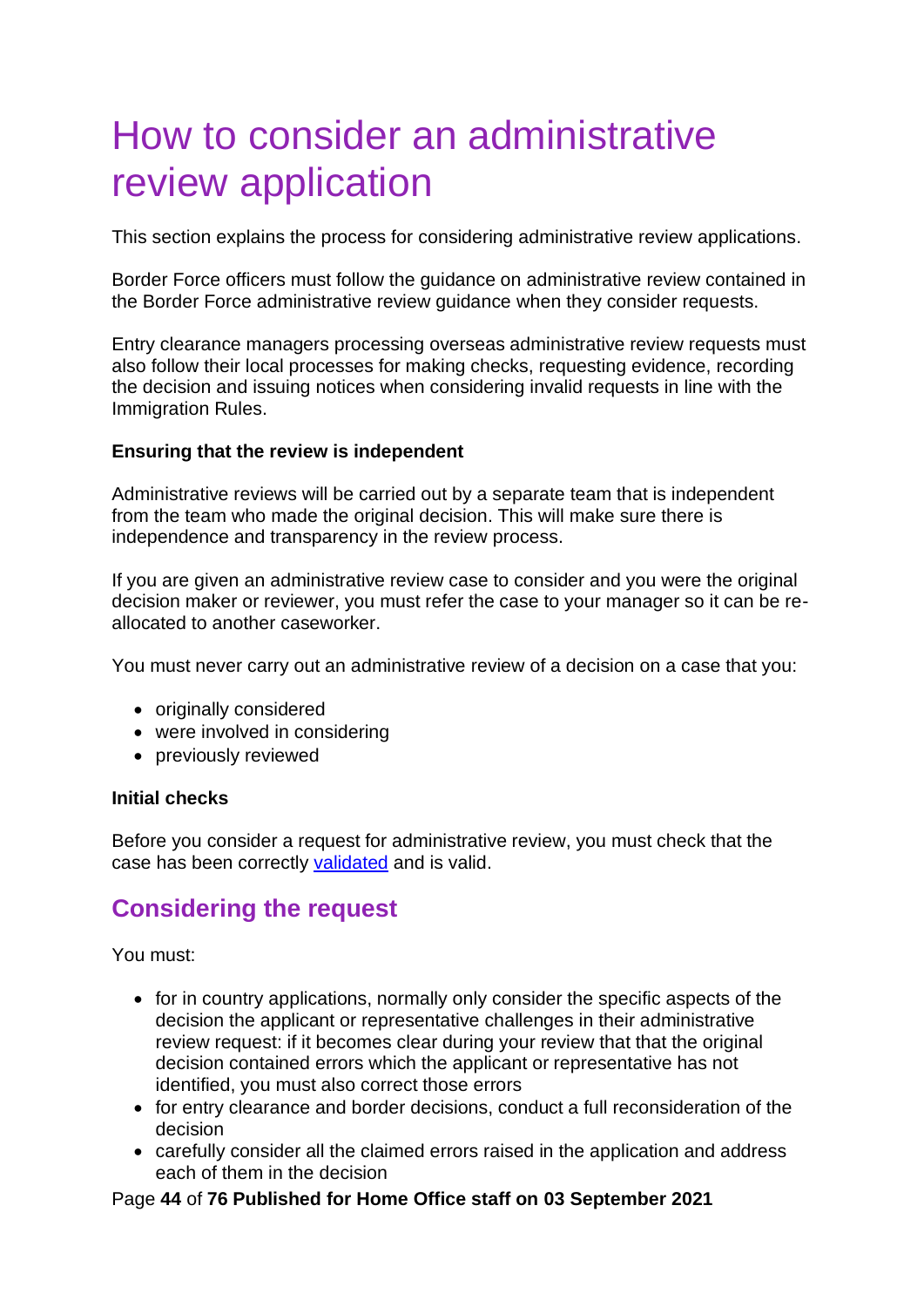- request additional information if the applicant is allowed to provide it and you need it to conduct the review
- not consider any new evidence or information, unless it impacts upon the decision under review and the applicant is allowed to provide new evidence under paragraph AR2.4 of Appendix AR of the Immigration Rules
- consider whether correcting the casework error would change the outcome of the original decision (whether or not the outcome of the administrative review is that the reasons for the original decision are withdrawn)

# **Evidence and information**

Additional evidence may only be considered if it:

- proves that the applicant has not practiced deception in the current application, for example by proving that documents provided with the application were genuine (following refusal or cancellation under paragraph 9.7.1, 9.7.2 or 9.7.3 of the Immigration Rules)
- proves that there had not been a change of circumstances when leave was cancelled at the border for this reason (following cancellation of leave under paragraph 9.23.1 of the Immigration Rules)
- proves that the original decision maker has incorrectly refused an application on the basis that it was made beyond any time limit specified in the Immigration Rules
- should have been requested under paragraph 245AA of the Immigration Rules (points-based system evidential flexibility)

Additional evidence cannot be considered in cases where the applicant's leave was cancelled at the border due to a change in their circumstances, under paragraph 9.8.1, 9.8.2 or 9.8.3 of the Immigration Rules.

# **Requesting further information**

If you need to request additional information or evidence to assess an error and the migrant is allowed to provide additional evidence, you must write to the applicant and request it. If you are conducting an in country review, you must use the ICD.0006: 'Request Documents & Information General' template on CID or the 'Evidential Flexibility Template' on Atlas.

You must request the evidence if the applicant claims that one of the 4 errors listed above, in the 'Evidence and information' section, has been made and they state they have additional evidence. You must edit the template as appropriate and state that you are giving the applicant 7 working days from the date of the request to respond if you need additional evidence.

You must allow an extra 2 days for the letter to pass through internal mail, in case the applicant replies by post. If the applicant does not respond within this timescale you must make a decision based on the evidence available unless there are exceptional reasons why the deadline should be extended.

# Page **45** of **76 Published for Home Office staff on 03 September 2021**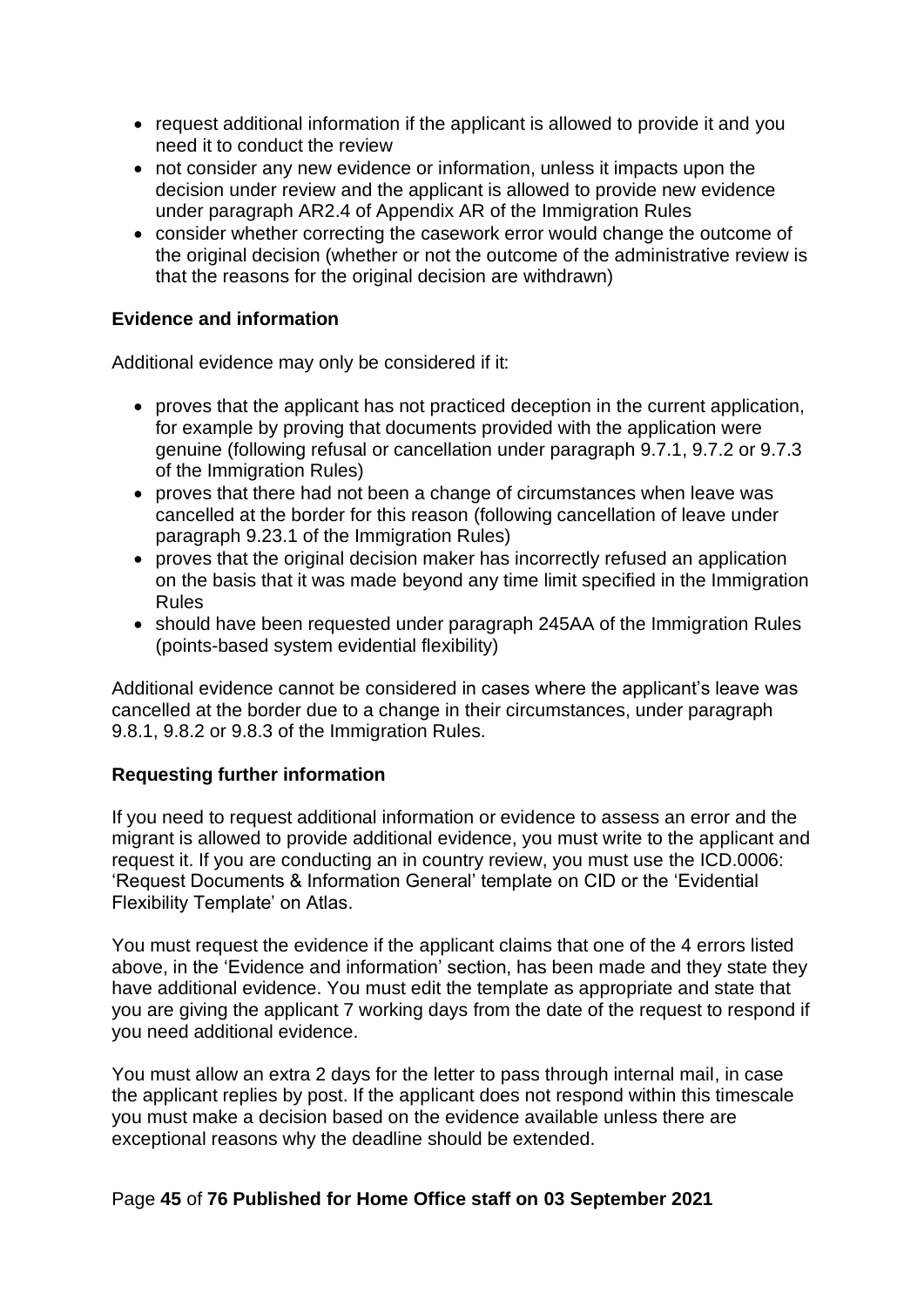An example of an exceptional reason is where the applicant can show that it would not be possible to get the evidence before the deadline because it has to be obtained or posted from overseas and will not arrive in time.

### **Ineligible evidence**

You must not consider ineligible evidence under any circumstances. Ineligible evidence is any evidence that the applicant is not allowed to provide under paragraph AR2.4 of Appendix AR.

# **Reviewing credibility refusals**

When considering an application for administrative review on the basis that the original caseworker made a caseworking error when assessing the credibility of the applicant, the correct test to apply is whether it is more likely than not, based on the evidence and facts available, that the original decision maker made the right decision that the applicant is not credible.

For example, when considering whether an applicant is a 'genuine student', the original caseworker has to decide, based on the evidence provided and any interview conducted, whether the applicant is a genuine student. To review a decision to refuse on credibility grounds, you must check whether the original caseworker made an error in reaching the decision that the applicant was not genuine.

You must decide whether any errors were made in following the relevant [rules](https://www.gov.uk/guidance/immigration-rules/immigration-rules-part-6a-the-points-based-system) and guidance, based on:

- the information supplied with the application
- any interview undertaken
- the caseworker's reasoning in their case notes and decision notice

You must then consider whether, based on those factors and that information, it is more likely than not that the original caseworker made the right decision. However, you must limit yourself to following the original casework steps and considering whether, on the basis of the evidence before the original caseworker, the decision to refuse on credibility grounds was correct. You should not, for example, make a fresh decision about whether to invite the applicant to attend an interview. You are considering whether the correct rules and process were used and whether the decision was more likely than not to be correct, not remaking the decision.

If you find that the original decision maker followed the rules and guidance correctly and that it is more likely than not that the rules and guidance were applied correctly, you must maintain this refusal reason.

If you find that the original decision maker followed the correct rules and guidance but it is more likely than not that errors were made in applying them, such that the wrong conclusion was reached, you must withdraw this refusal reason. If the application meets all the other requirements of the Immigration Rules, you must overturn the refusal decision and grant leave.

Page **46** of **76 Published for Home Office staff on 03 September 2021**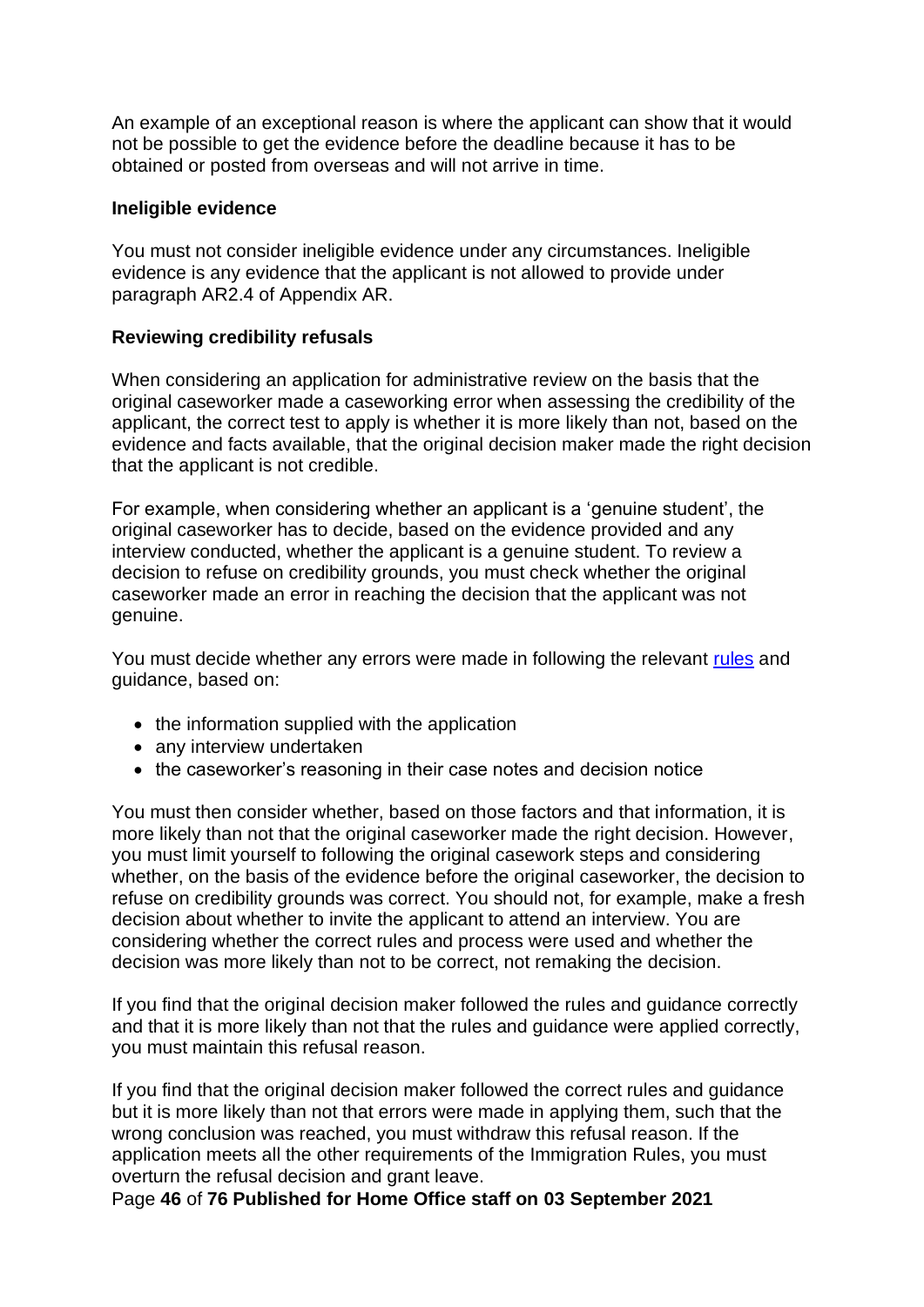If you find that the original decision maker followed the correct rules and guidance but made errors in applying them such that the original decision to refuse on that basis was correct but the reasons given in the decision notice were defective, you must maintain the refusal for this reason but explain the reasons for the decision correctly in the administrative review decision notice. As the applicant will not have been refused for these reasons before, they are entitled to a second administrative review of the decision.

#### **Reviewing genuine vacancy refusals**

A review request may claim that the original decision maker made an incorrect decision to refuse an application on the ground that a genuine vacancy did not exist.

The correct test to apply when assessing the decision that a genuine vacancy does not exist is whether it is more likely than not that the original caseworker's conclusion that the vacancy is not genuine is correct.

You must follow through the steps the original caseworker took in reaching the decision. The reasoning should be set out in the case notes and refusal notice in terms of the factors considered and what, if any, information was requested.

Based on the information supplied with the application and the caseworker's reasoning in their case notes and decision notice, you must decide whether any errors were made in following the relevant rules and guidance. You must then consider whether, based on those factors and that information, it is more likely than not that the original caseworker's decision to conclude that the vacancy is not genuine is correct. You must limit yourself to following the original casework steps and considering whether it is more likely than not that the original decision was correct. You should not make a fresh decision about whether to request additional information from the migrant or their sponsor. You are considering whether the correct rules and process were used and whether the decision was correct, not remaking the decision.

If you find that the original decision maker followed the rules and guidance correctly and that it is more likely than not that the rules and guidance were applied correctly, you must maintain this refusal reason.

If you find that the original decision maker followed the correct rules and guidance but it is more likely than not that errors were made in applying them, such that the wrong conclusion was reached, you must withdraw this refusal reason. If the application meets all the other requirements of the Immigration Rules, you must overturn the refusal decision and grant leave.

If you find that the original decision maker followed the correct rules and guidance but made errors in applying such that the original decision to refuse on that basis was correct but the reasons given in the decision notice were defective, you must maintain the refusal for this reason but explain the reasons for the decision correctly in the administrative review decision notice. As the applicant will not have been

# Page **47** of **76 Published for Home Office staff on 03 September 2021**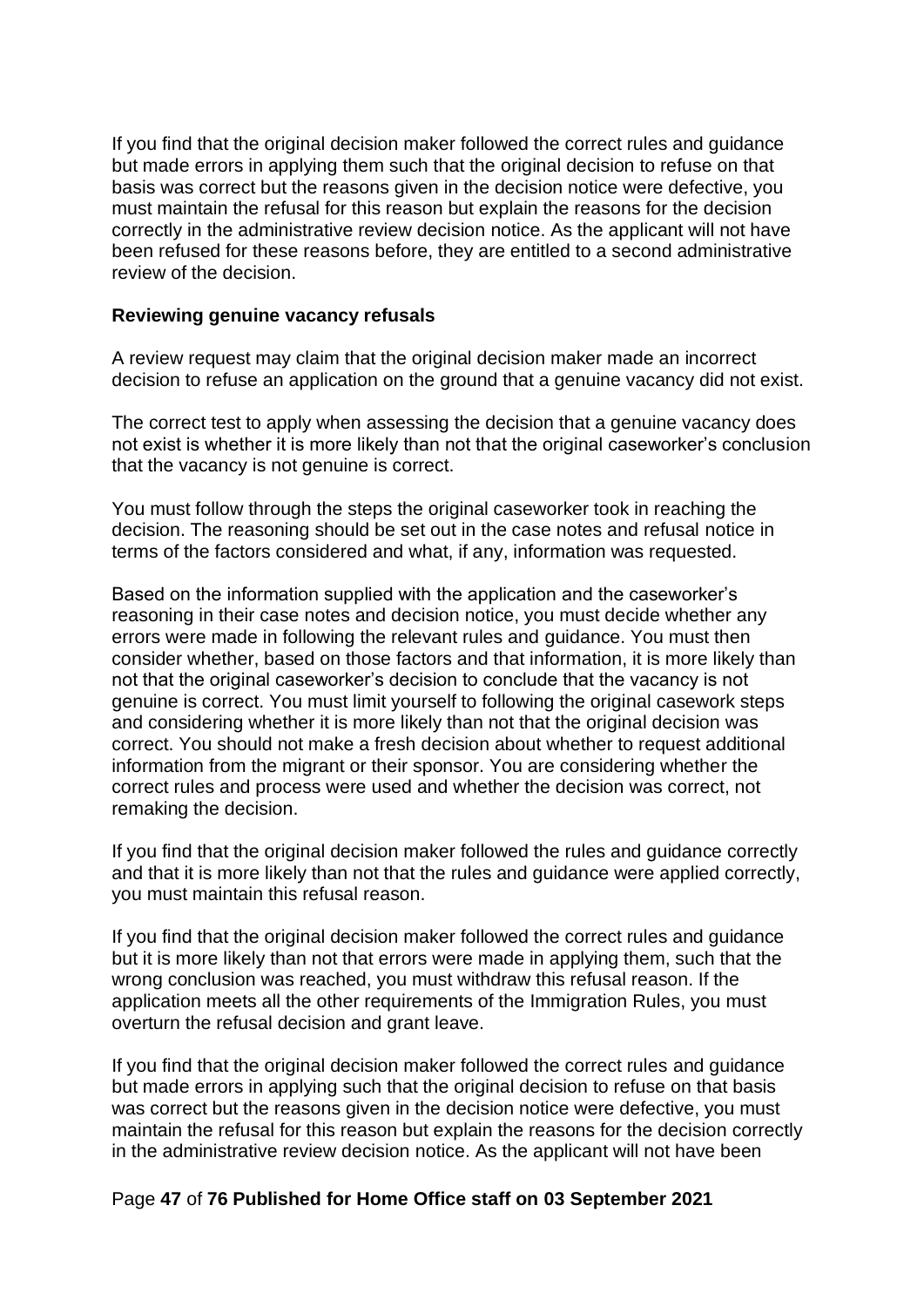refused for these reasons before, they are entitled to a second administrative review of the decision.

# **Change of circumstances**

As defined in paragraph AR2.1 of Appendix AR, administrative review is the review of an eligible decision to decide whether the decision is wrong due to a case working error. The review is concerned with the facts and circumstances of the case as it was on the date of the original decision.

If there has been a change of circumstances which may affect whether the original decision should now be maintained, you must:

- not consider the new circumstances when you review the decision to determine whether there has been a case-working error
- review the original decision in accordance with the administrative review rules and guidance

If the result of your review is to withdraw the original decision (the outcome defined in paragraph AR2.2(a) a of Appendix AR), the new circumstances can be taken into account when the decision is remade. This will be a new decision and will have a fresh right of administrative review.

# <span id="page-47-0"></span>**Referring cases back to the original decision making team**

If you withdraw an incorrect decision, you should normally correct the error and issue a new decision. However, the role of the administrative review team is to identify and correct casework errors, not to act as the original decision maker. In some cases you must refer the application back to the original decision making team to casework after you have withdrawn the incorrect decision. These are cases where:

- the case was considered under the 'single fatal flaw' process and you have withdrawn the single refusal reason – the rest of the case must now be considered by the original decision maker
- there has been a change of circumstances such that the whole case needs reconsidering when the decision is remade
- the applicant may need to be interviewed before remaking the decision, for example to assess their credibility or the genuineness of a vacancy – it is not possible to interview applicants as part of the administrative review process as this is an original decision making function
- the original decision maker's failure to obtain further evidence amounted to a casework error and the administrative review team cannot obtain the evidence because it requires liaison with other agencies, which is outside the team's remit

Changes of circumstance which require referral back to the original decision making team include: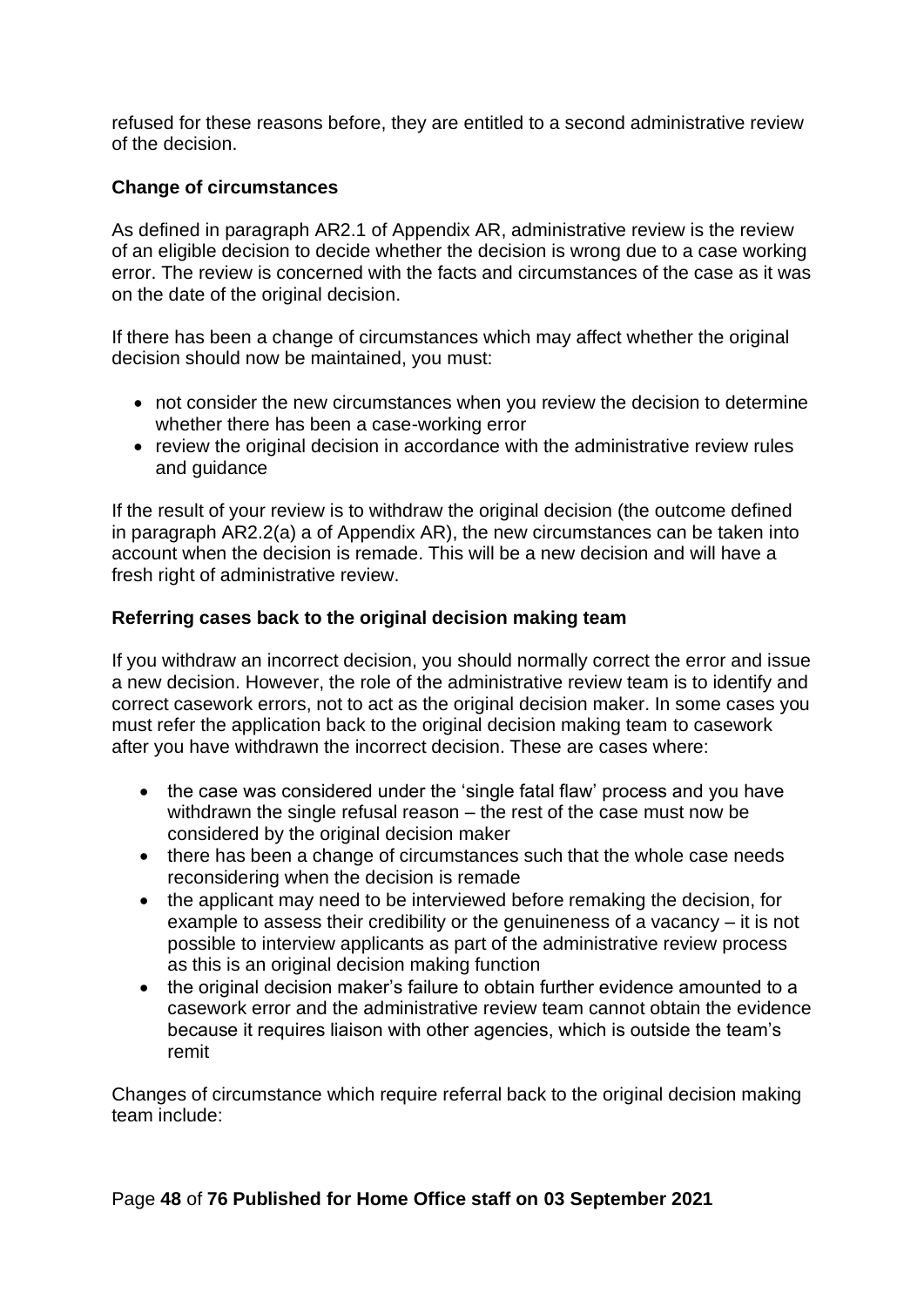- cases where the person sought to change their certificate of sponsorship while the application was under consideration and this was not correctly addressed by the original decision maker by inviting the applicant to vary their application
- some student cases where the person's sponsor has lost its licence after the case was decided – see [Suspended or revoked sponsor licence](#page-50-0)

If you need to refer a case back to the original decision making team after withdrawing a decision, you must:

- contact the team to arrange for the case to be sent back to them
- send the applicant an ARN.0004 decision notice (CID) or an 'Administrative Review General Changed Decision (ARN.0004)' notice (Atlas) to tell them that their administrative review has been successful and why, that the decision has been withdrawn and will be remade by the original decision making team
- arrange for the administrative review fee to be refunded because the review has succeeded

# **Suspended or revoked sponsor licences**

If you are considering a valid administrative review application and find that the sponsor licence has been suspended or revoked since the original decision was made, you must also follow the [Suspended or revoked sponsor licence'](#page-50-0) guidance for these cases.

# **Immigration Skills Charge (ISC)**

If the applicant claims that their application has been incorrectly refused on the basis that their sponsor did not pay the ISC or paid the wrong amount, you must check that the:

- sponsor was correctly identified as having to pay the ISC and did not meet one of the specified exemptions
- sponsor was required to pay the full or reduced ISC based on the company size or charitable status
- number of years for which the ISC must be paid was calculated correctly based on the work start and end dates entered on the certificate of sponsorship
- original decision maker was correct in finding that the ISC was not paid or not paid in full

For guidance on when sponsors are required to pay the ISC, and how to check if a payment has been made, see: Immigration Skills Charge guidance.

The applicant's sponsor cannot correct a failure to pay the ISC or an underpayment after the application has been decided. You must not accept any offers to pay the ISC which are made in the administrative review application.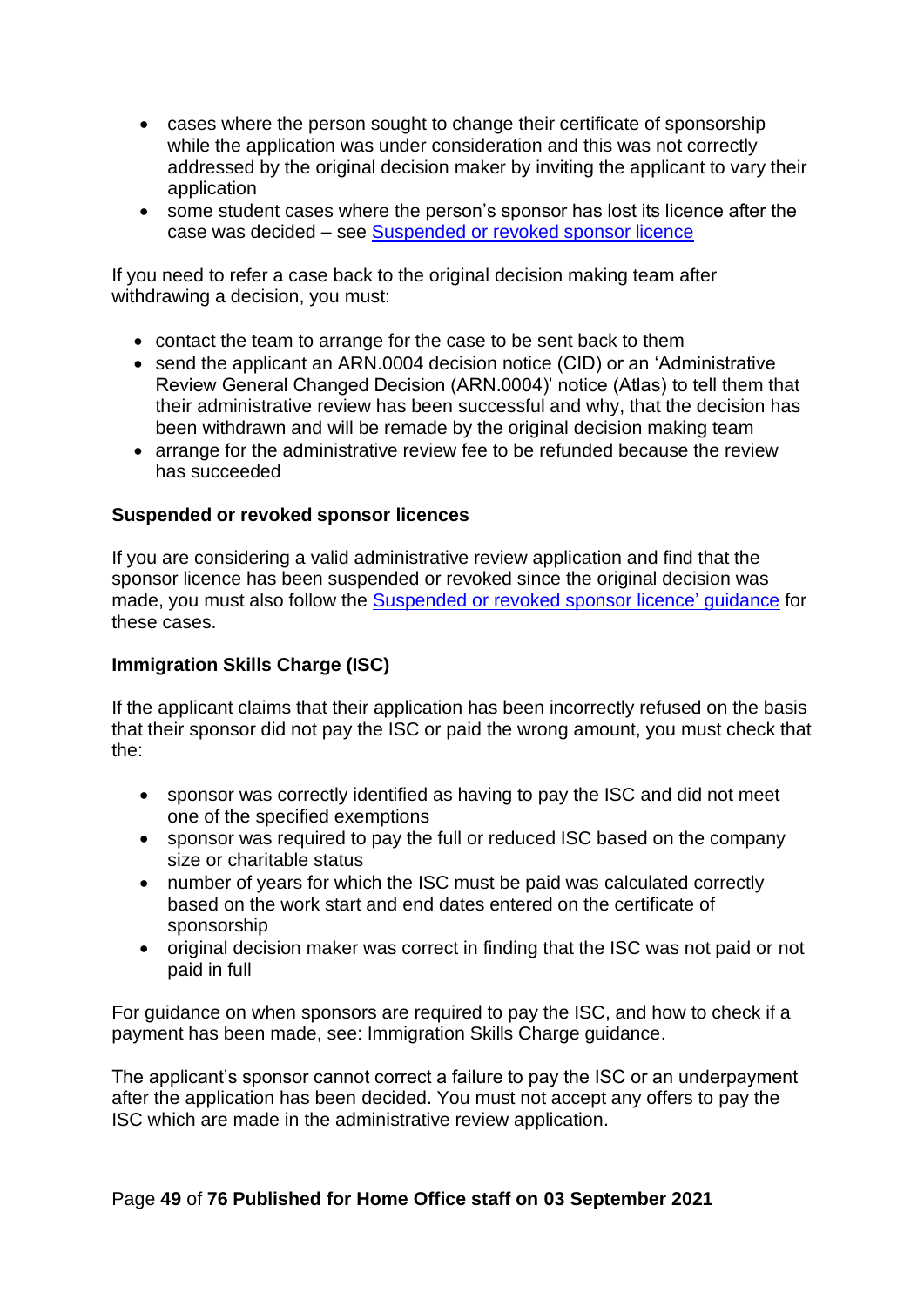If an ISC has been paid, it will be refunded when the application is refused and either:

- administrative review is not requested
- the decision to refuse is maintained at administrative review

If the applicant is entitled to apply for a second administrative review, the ISC will not be refunded until the second and any subsequent administrative review have been completed and the refusal maintained.

You do not need to take any action to request a refund of the ISC.

# **Curtailment**

If you maintain the refusal and the applicant still has existing leave and no longer qualifies for it, or there is evidence that they have breached the conditions of their leave, refer the case to the Manchester curtailment team to consider curtailing their leave. Do this by emailing the curtailment team with the details of the case.

# **Related content**

**[Contents](#page-1-0)**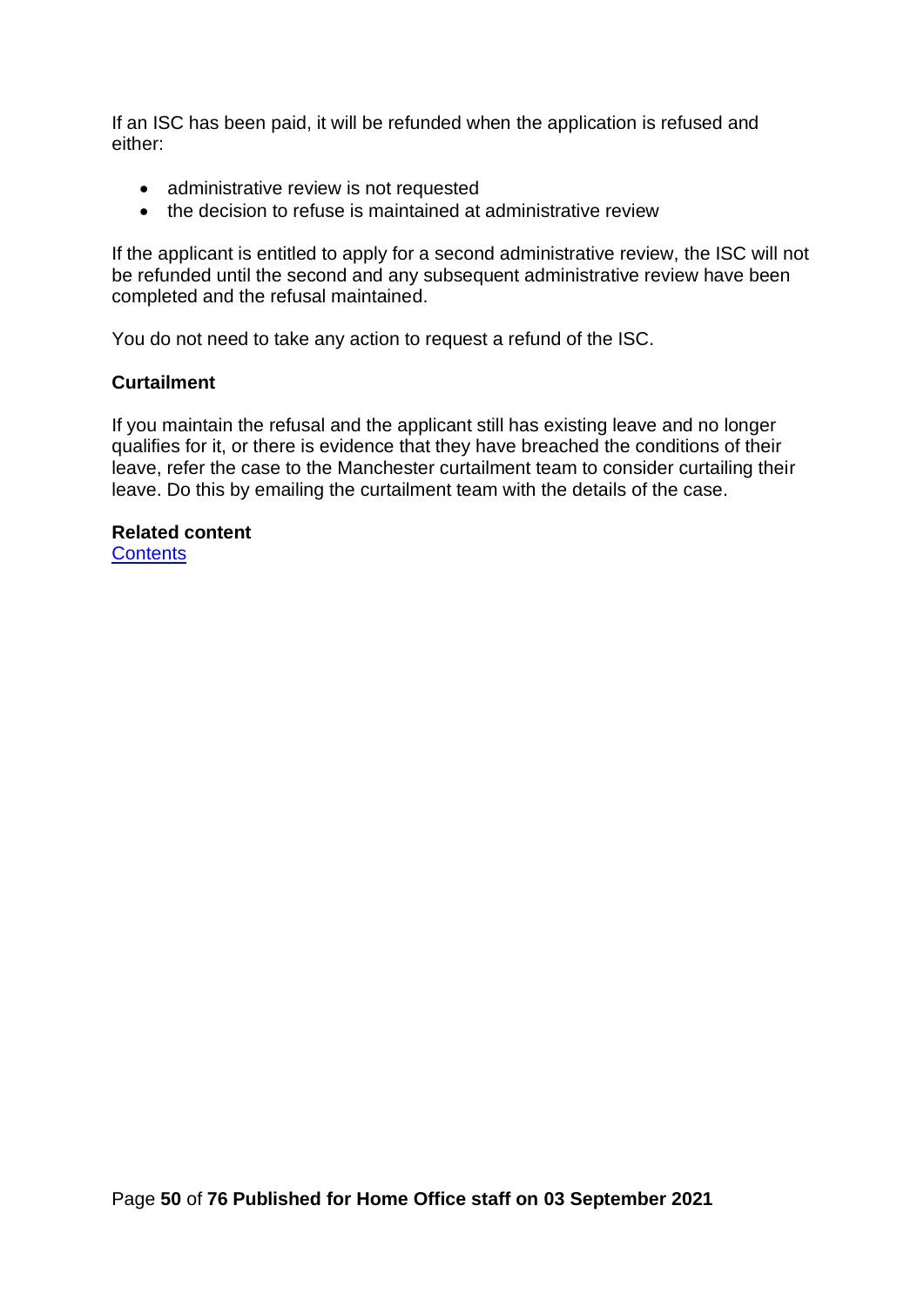# <span id="page-50-0"></span>Suspended or revoked sponsor licence

If you are considering a valid administrative review application and find that the sponsor licence has been suspended or revoked since the original decision was made, you must consider the case as below.

### **Sponsor licence suspended**

Consider the administrative review as normal.

If you uphold the decision, issue a decision on the administrative review as normal.

If you find that a refusal decision is incorrect and leave should have been granted, you must rectify the error and issue a new decision.

The ['Licence suspended or revoked –](#page-51-0) review outcome' table gives more details of the possible outcomes of the review and what you must do in each case.

# **Sponsor licence revoked**

Consider the administrative review as normal.

If you uphold the decision, issue a decision on the administrative review as normal.

Withdraw the incorrect decision if you find that either:

- a refusal decision is incorrect and leave should have been granted
- a grant is incorrect and different length or conditions of leave should have been issued

You must remake the decision and refuse the application because the applicant's former sponsor is no longer able to sponsor the migrant.

The ['Licence suspended or revoked –](#page-51-0) review outcome' table gives more details of the possible outcomes of the review and what you must do in each case.

# **For incorrectly refused in country student cases only**

You must write to the migrant to tell them the outcome of the administrative review is that the decision is withdrawn because it contained errors and that the application has been referred back to the original casework team to be re-decided if both the:

- original refusal is overturned
- application could be granted but for the fact that the Confirmation of Acceptance for Studies (CAS) relating to the application has become invalid following revocation of the sponsor licence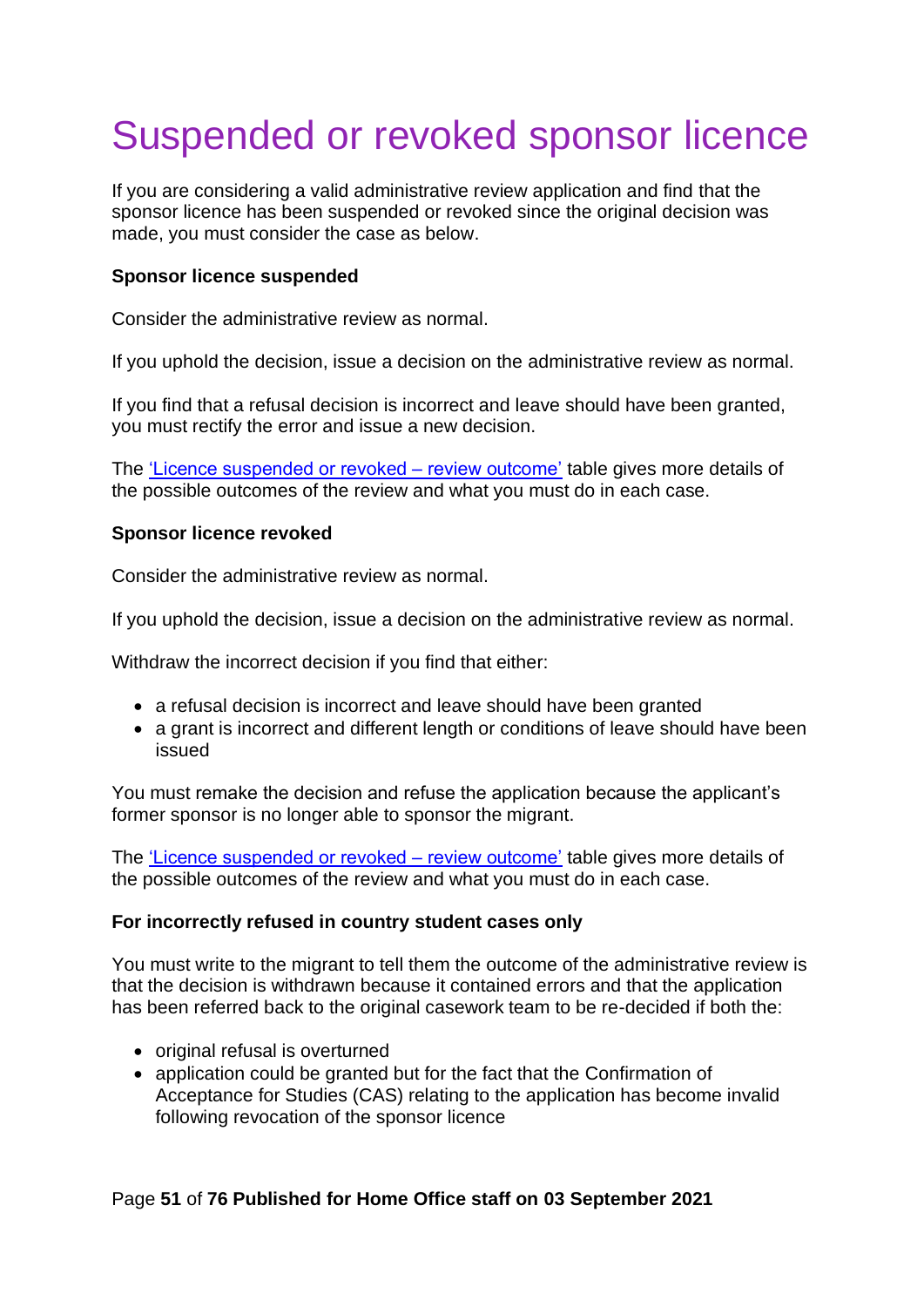The original casework team will then write to the applicant giving them 60 days to find a new sponsor and vary their application before re-deciding it.

This does not apply if there are other grounds for refusing the application (including where the applicant has not been a genuine student at their institution or has participated in the practices that may have contributed to their Tier 4 sponsor's licence being revoked).

For more information, see:

- Student route caseworker guidance
- [Student sponsor guidance](https://www.gov.uk/government/publications/student-sponsor-guidance)

#### <span id="page-51-0"></span>**Licence suspended or revoked – review outcome**

| <b>Original outcome</b>                             | <b>Was the original</b><br>decision correct?        | <b>Review outcome</b><br>if licence<br>suspended     | <b>Review outcome</b><br>if licence revoked                                                                                                                                                                                                                                                                                                                                                                         |
|-----------------------------------------------------|-----------------------------------------------------|------------------------------------------------------|---------------------------------------------------------------------------------------------------------------------------------------------------------------------------------------------------------------------------------------------------------------------------------------------------------------------------------------------------------------------------------------------------------------------|
| <b>Application</b><br>approved – in<br>country only | <b>Yes</b>                                          | Maintain decision.<br>No refund                      | Maintain decision.<br>No refund.<br>Refer case to<br>curtailment team to<br>consider<br>curtailment of<br>leave.                                                                                                                                                                                                                                                                                                    |
| <b>Application</b><br>approved – in<br>country only | No. Errors in grant<br>of leave found on<br>review. | Correct decision,<br>issue new BRP.<br>Issue refund. | Notify migrant that<br>there were errors<br>in the original<br>decision. Issue<br>refund but do not<br>issue new BRP.<br>Withdraw original<br>decision and<br>remake it in the<br>light of the<br>revocation.<br>For in country Tier<br>4 migrants who<br>qualify under the<br>concessionary<br>policy set out<br>above, withdraw<br>original decision<br>and notify migrant<br>that it contained<br>errors and the |

Page **52** of **76 Published for Home Office staff on 03 September 2021**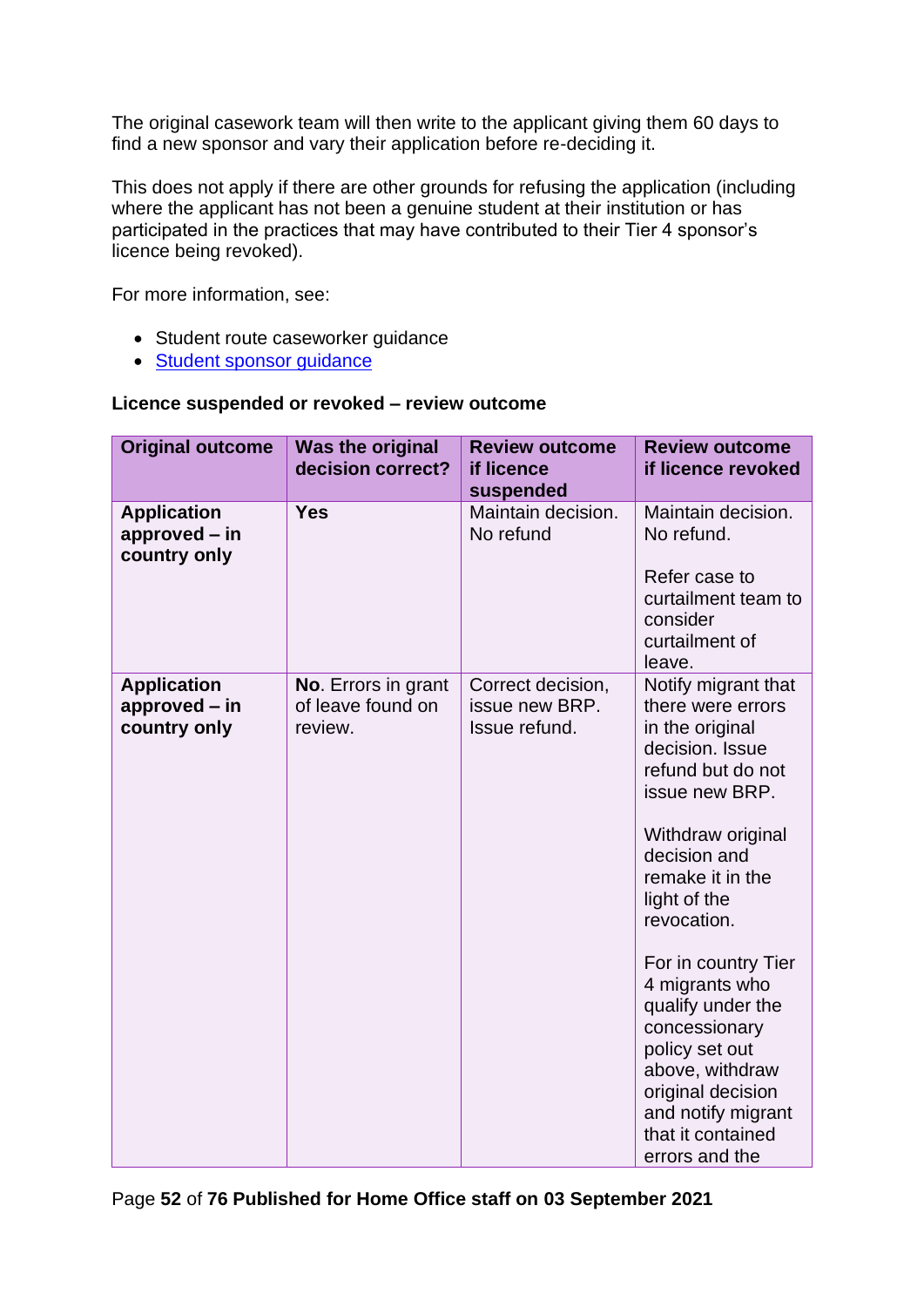| <b>Original outcome</b>       | <b>Was the original</b><br>decision correct?                                   | <b>Review outcome</b><br>if licence<br>suspended                                                                                                                                 | <b>Review outcome</b><br>if licence revoked                                                                                                                                                                       |
|-------------------------------|--------------------------------------------------------------------------------|----------------------------------------------------------------------------------------------------------------------------------------------------------------------------------|-------------------------------------------------------------------------------------------------------------------------------------------------------------------------------------------------------------------|
|                               |                                                                                |                                                                                                                                                                                  | application has<br>been referred back<br>to the original<br>caseworking team.<br>The original<br>caseworking team<br>must give the<br>applicant 60 days<br>to vary their<br>application before<br>re-deciding it. |
| <b>Application</b><br>refused | <b>Yes</b>                                                                     | Maintain refusal<br>decision.<br>No refund.                                                                                                                                      | Maintain refusal<br>decision.<br>No refund.                                                                                                                                                                       |
| <b>Application</b><br>refused | No. Errors found $-$<br>no new refusal<br>reasons found.                       | Maintain refusal<br>decision.<br>Remove incorrect<br>refusal reasons.<br>No refund.                                                                                              | Maintain refusal<br>decision.<br>Remove incorrect<br>refusal reasons.<br>No refund.<br>Do not withdraw<br>and remake<br>decision.                                                                                 |
| <b>Application</b><br>refused | No. Errors found $-$<br>new refusal<br>reasons that were<br>originally missed. | Maintain refusal<br>decision. Add new<br>refusal reasons to<br>updated decision<br>notice. No refund.                                                                            | Maintain refusal<br>decision. Add new<br>refusal reasons to<br>updated decision<br>notice. No refund.<br>Do not withdraw<br>and remake<br>decision.                                                               |
| <b>Application</b><br>refused | No. Errors found $-$<br>application should<br>have been<br>approved.           | In country: Correct<br>decision. Issue<br>new BRP. Issue<br>refund.<br>Overseas: put<br>case on hold until<br>a final decision<br>has been taken on<br>the sponsor's<br>licence. | Notify migrant that<br>there were errors<br>in the original<br>decision. Do not<br>issue approval or<br>BRP.<br>Withdraw original<br>decision and<br>remake it in the<br>light of the<br>revocation.              |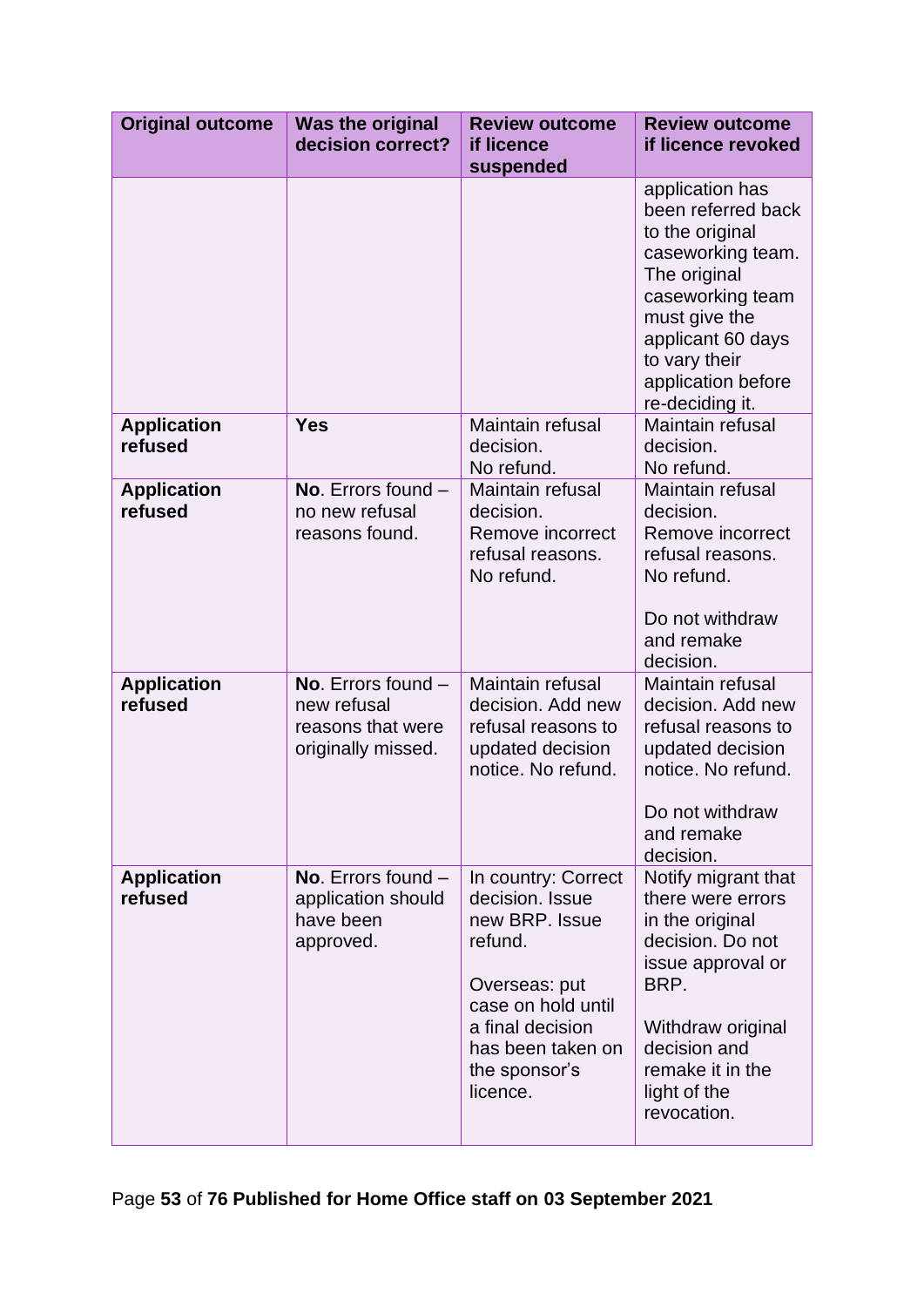| <b>Original outcome</b> | <b>Was the original</b><br>decision correct? | <b>Review outcome</b><br>if licence<br>suspended | <b>Review outcome</b><br>if licence revoked                                                                                                                                                                                                                                                                                                                                                                             |
|-------------------------|----------------------------------------------|--------------------------------------------------|-------------------------------------------------------------------------------------------------------------------------------------------------------------------------------------------------------------------------------------------------------------------------------------------------------------------------------------------------------------------------------------------------------------------------|
|                         |                                              |                                                  | For in country Tier<br>4 migrants who<br>qualify under the<br>concessionary<br>policy set out<br>above, withdraw<br>original decision<br>and notify migrant<br>that it contained<br>errors and the<br>application has<br>been referred back<br>to the original<br>caseworking team.<br>The original<br>caseworking team<br>must give the<br>applicant 60 days<br>to vary their<br>application before<br>re-deciding it. |

**Related content [Contents](#page-1-0)** 

Page **54** of **76 Published for Home Office staff on 03 September 2021**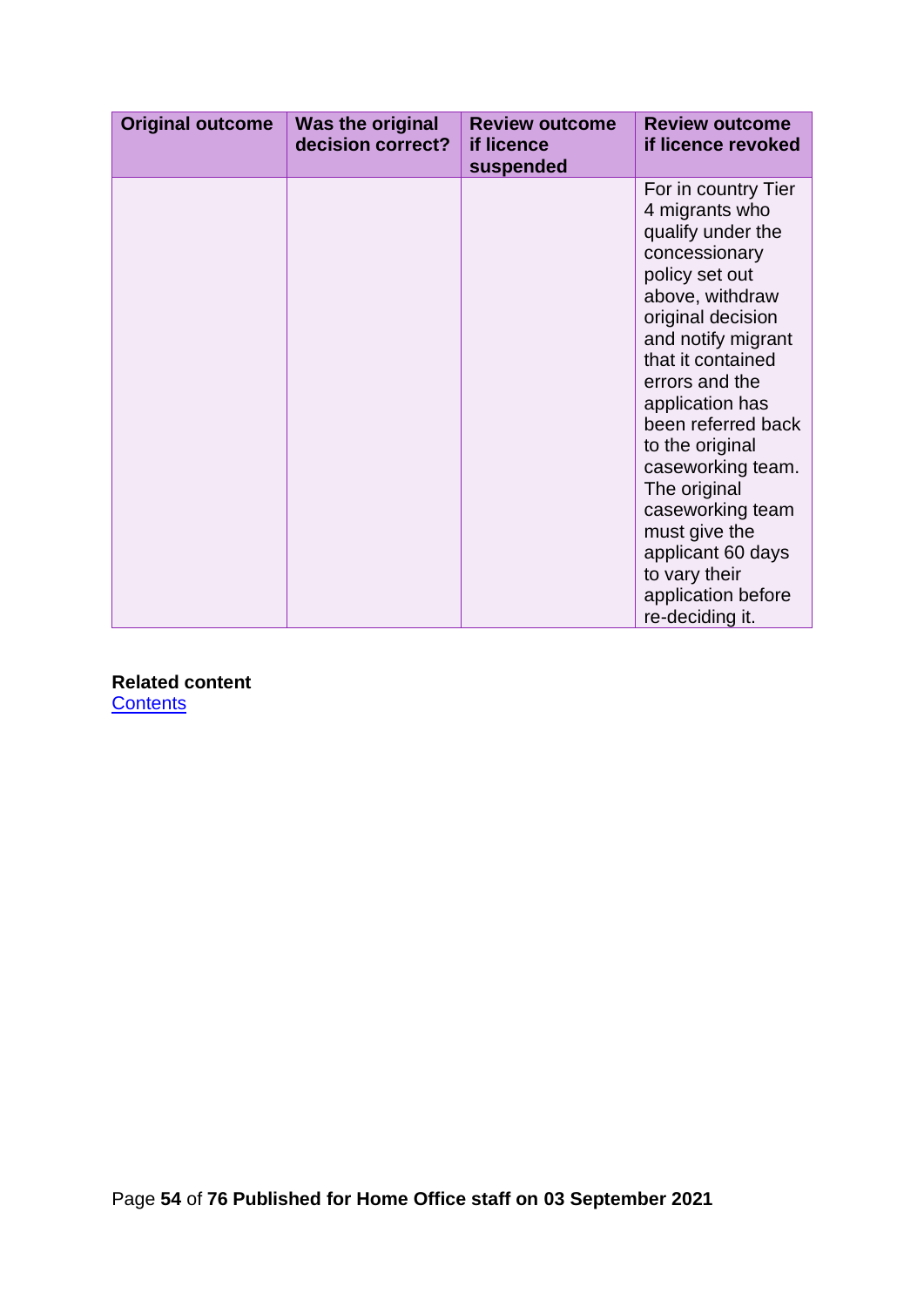# Administrative review decisions

This section tells you what to do once you have reconsidered an in country immigration decision following a valid administrative review application.

Border Force officers must follow the guidance on administrative review contained in the Border Force operations manual when deciding requests.

Entry clearance managers processing overseas administrative review requests must follow local processes for making checks, recording the decision and issuing decision notices when deciding valid requests in line with the Immigration Rules.

# **Recording details of the review decision**

It is important that you ensure the date the application is validated and the date the decision is made are recorded on the relevant caseworking database.

This makes sure there is a clear audit trail so that the applicant will not get a second administrative review unless they are entitled to one, and any future legal challenges to the decision or the administrative review can be defended.

# **Handling of case papers**

You must keep a copy of the administrative review application form and any relevant case papers (such as letters responding to information requests) on file or as an electronic copy. If you are using Atlas, a copy of the application form will be automatically kept on Atlas.

If the applicant still has valid leave when they receive the administrative review decision, for example where the administrative review is about a decision to grant leave, or the outcome of the review is to grant leave, you must return any documents including the passport to them with the decision notice.

You must not return any valuable documents to the applicant if their leave has already expired or will end when the administrative review is no longer pending and they are liable to be removed. These documents must be retained and handled in line with the retention of valuable documents guidance or refer to the safeguarding valuable documents guidance.

You must keep the documents to assist the Immigration, Compliance and Enforcement (ICE) Team in enforcement activity.

# **The administrative review decision notice**

You must inform the migrant, or their legal representative (if they have one) of the outcome of the review in writing, using the correct decision notice templates. For more information on what notices to produce, see links below:

• [administrative review: change the decision](#page-55-0)

# Page **55** of **76 Published for Home Office staff on 03 September 2021**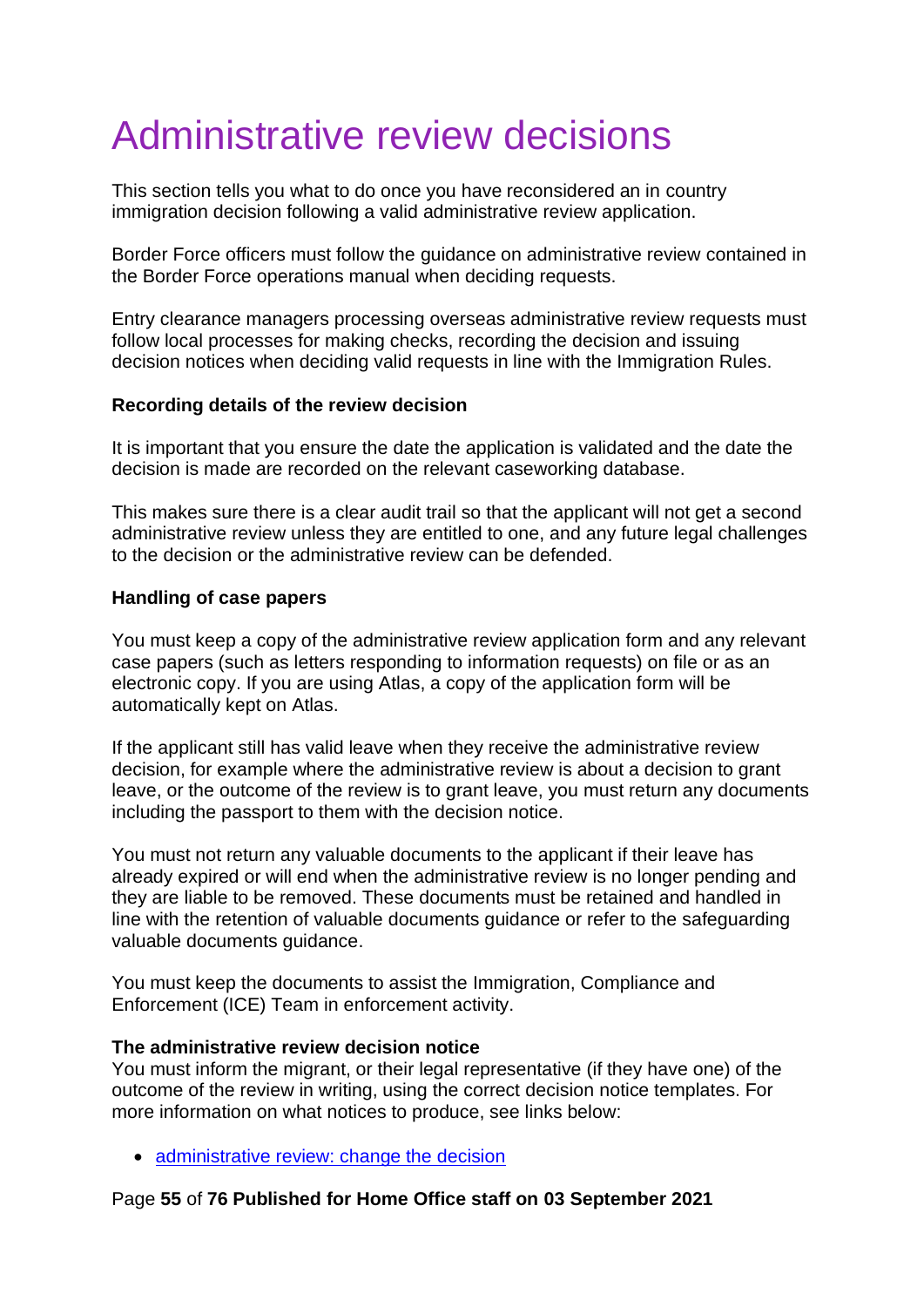- [administrative review: maintain the decision](#page-57-0)
- [administrative review: maintain the decision and correct errors](#page-60-0)

The content of your decision notice may form part of any following judicial review that challenges the decision. It is important that your decision notice is:

- clear
- concise
- responds to all points the applicant or their representative raise in the application for administrative review

For more information on judicial reviews, see [Reconsiderations, Appeals and Judicial](#page-73-0)  [Reviews.](#page-73-0)

<span id="page-55-0"></span>**Related content [Contents](#page-1-0)**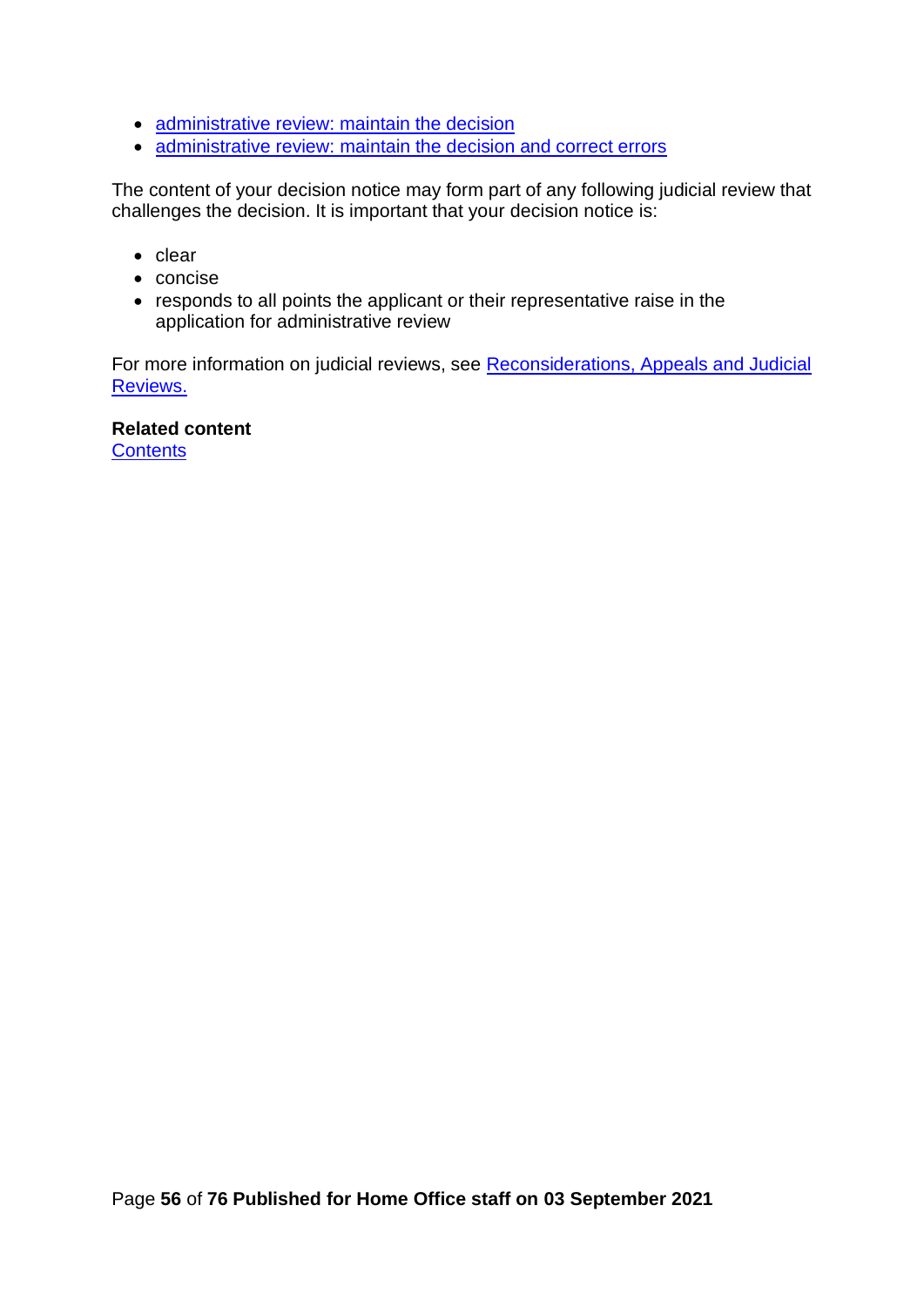# Administrative review: change the decision

If you have considered an administrative review request and found an error in the original decision that changes the decision, you must withdraw the decision. Therefore the migrant is entitled to a refund of the administrative review fee.

The error may either be in relation to the decision to refuse leave, or the decision in relation to the grant of leave.

You must normally correct the error after withdrawing the original decision. For guidance on cases which you must instead refer back to the original team, see: [Referring cases back to the original decision making team.](#page-47-0)

# **Change an original refusal decision to a grant**

If you withdraw and remake the original decision because it was incorrect and the application should have been granted, you must grant leave that is appropriate to the original application. The start date of the leave granted is the date you withdraw the incorrect previous decision and make a new decision.

If the migrant made an in time application and their leave has now expired, they will be covered by [section 3C leave,](https://ukhomeoffice.sharepoint.com/sites/BICSGuidance/SitePages/3c-and-3d-leave.aspx) so there is no break in the continuity of the migrant's leave.

For more information on section 3C leave and administrative review see the guidance, see: [Applicant's status after submitting a request for administrative review.](#page-68-0)

You must issue the appropriate approval notice and an ARN.0004 'Administrative Review Changed Decision' notice, from DocGen.

#### **Official sensitive: start of section**

The information on this page has been removed as it is restricted for internal Home Office use.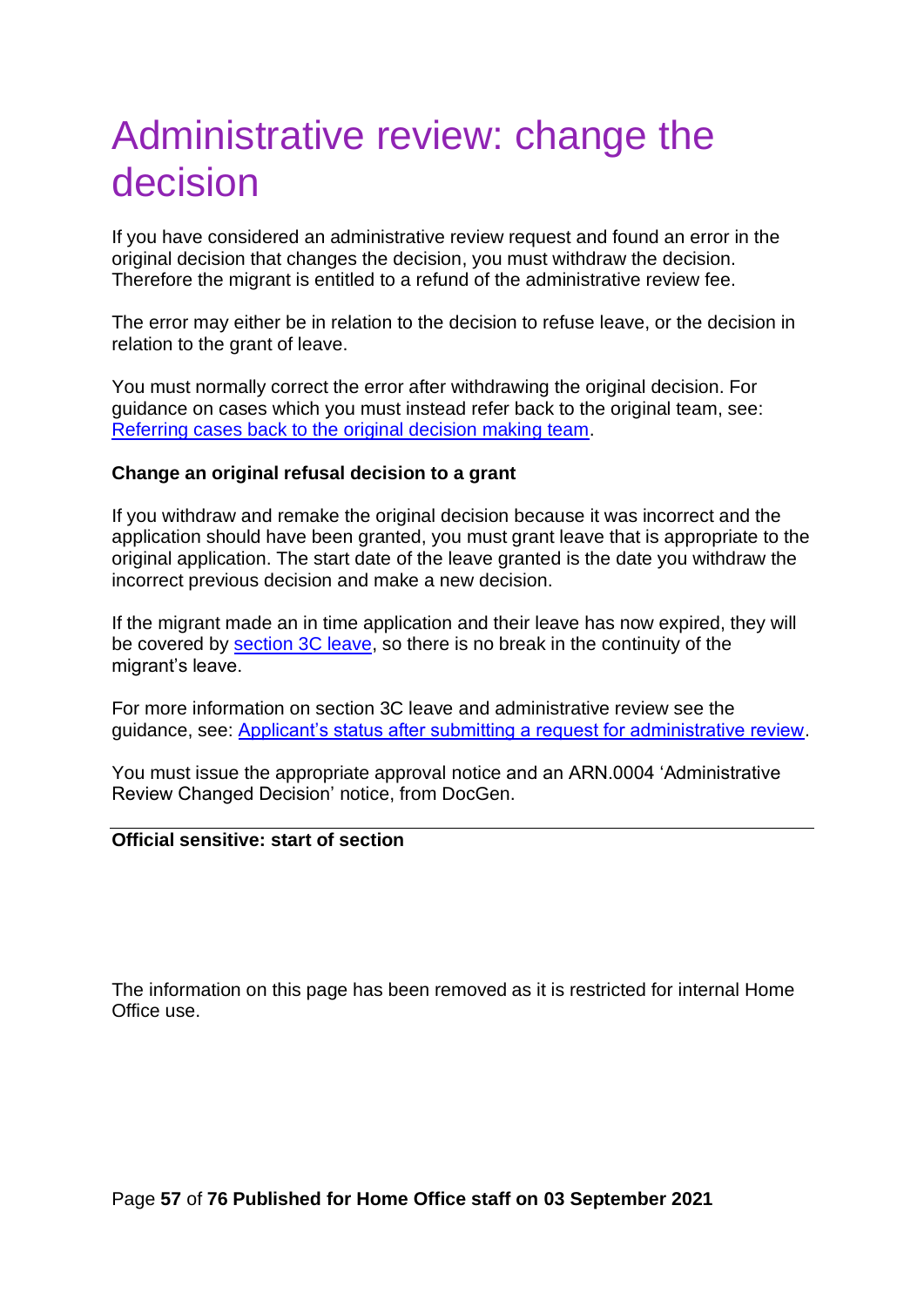# **Official sensitive: end of section**

#### **Rectifying errors on granted decisions**

If the administrative review is about an approved application, such as the period of leave granted or condition code, you must rectify any errors you identify.

If you find that the original application should have been refused when considering whether leave has been granted in error, you must withdraw the decision and issue a new decision. The migrant will have a right of administrative review against the new decision.

If the approval decision was correct but the type or length of leave granted was incorrect, you must issue a new biometric residence permit stating the correct conditions of leave.

You must issue updated approval notices and an ARN.0004 'Administrative Review Changed Decision' notice using DocGen or an administrative review General Changed Decision (ARN.00004) template on Atlas.

You must also refer the case to the Manchester curtailment team for curtailment consideration if the applicant's circumstances have changed so that they no longer qualify for their leave, for example if a student has stopped studying. Do this by emailing the curtailment team with the details about the case.

For more information see the guidance on curtailment.

#### <span id="page-57-0"></span>**Related content [Contents](#page-1-0)**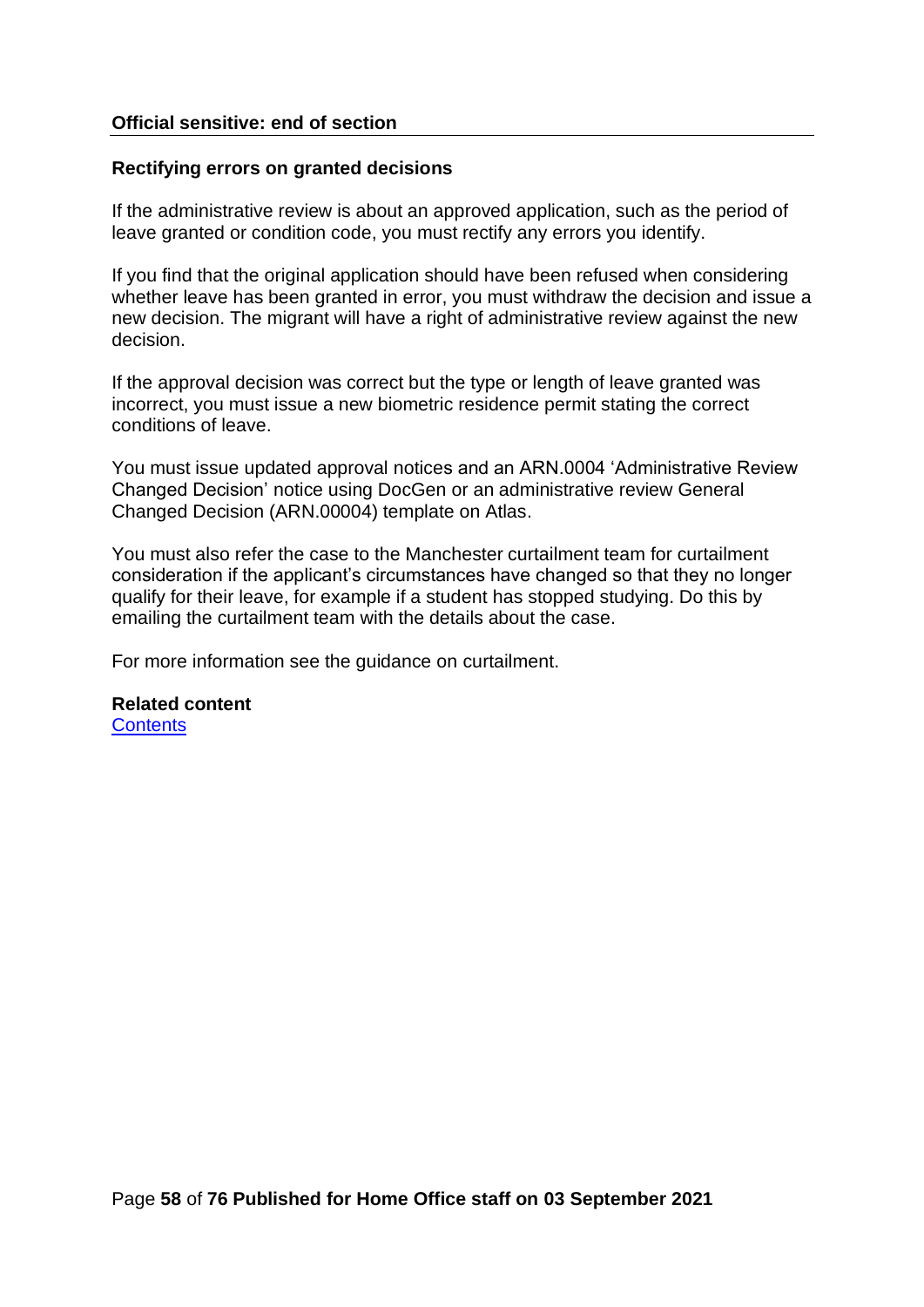# Administrative review: maintain the decision

If you maintain the original decision because no errors were made, you must tell the applicant or representative of the outcome in writing.

This applies both where the original application was either:

- refused
- approved and the applicant asked for a review of the type or length of leave granted

You must use one of the following DocGen decision notice templates:

- ARN.0003 'Administrative Review Maintain Decision' to maintain refusal
- ARN.0003X 'Administrative Review Maintain Decision' to maintain original grant of leave

or one of the following Atlas templates:

- 'Administrative Review General Decision Maintained (ARN.0003)' to maintain refusal
- 'Administrative Review General Grant Decision Maintained (ARN.0003X)' to maintain original grant of leave

You must explain in the decision notice why the decision was correct, addressing each claimed error raised in the administrative review application.

You do not need to produce a new immigration decision notice if you do not find any errors and maintain the original decision. You must not give the applicant a further right of administrative review. This is because the administrative review decision is not a new immigration decision on the original application and therefore does not generate a new right of administrative review or a right of appeal.

The applicant cannot request a second review or ask for the decision to be reconsidered.

If the applicant's leave has expired and they are still in the UK you must include a section 120 notice to the applicant in the decision notice. This is a notice to the applicant to say they must now tell the Home Office about any other reasons why they should be allowed to remain in the UK.

Applicants will normally be expected to respond to such a notice by either making arrangements to leave or making a further charged application.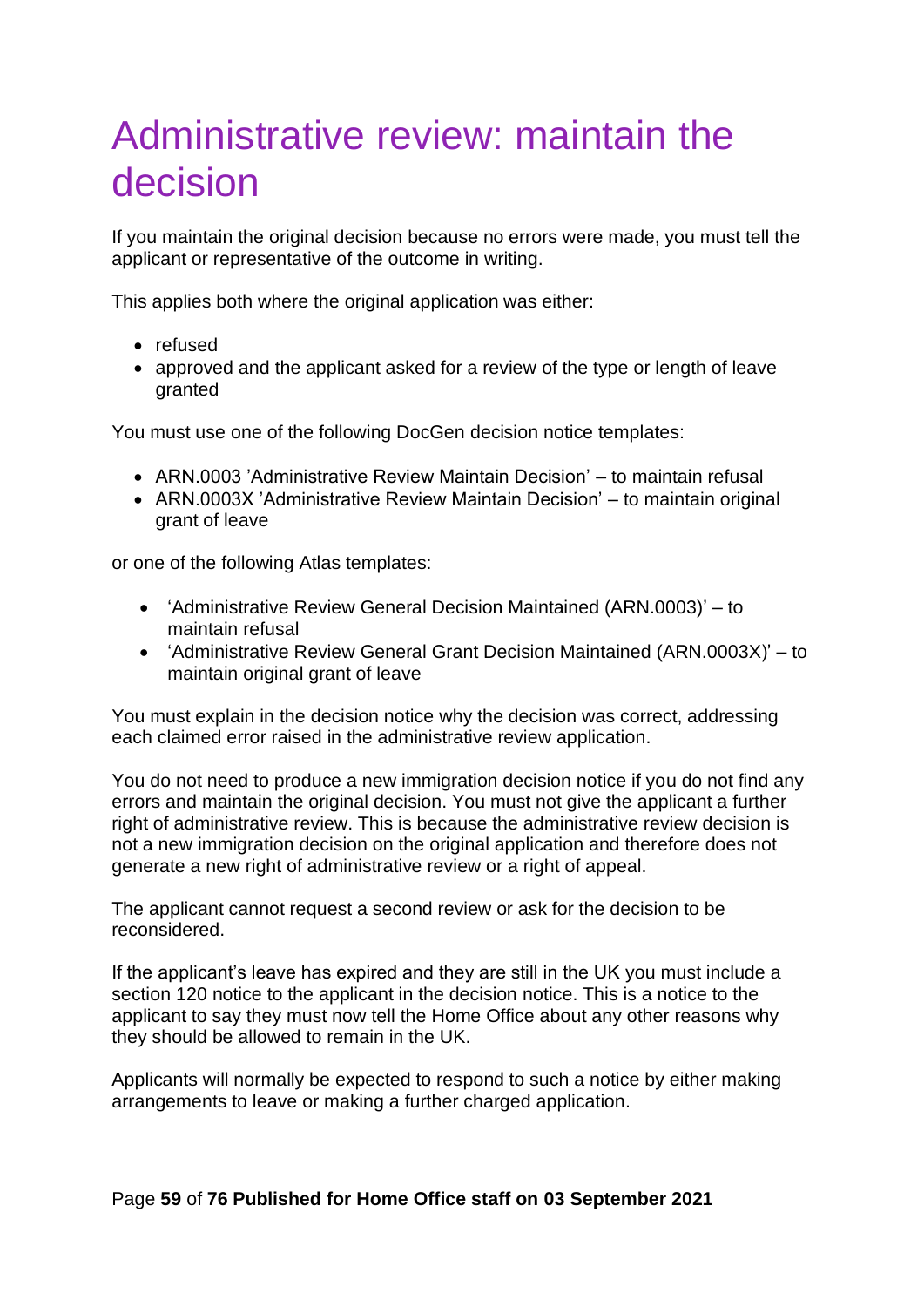# **Related content [Contents](#page-1-0)**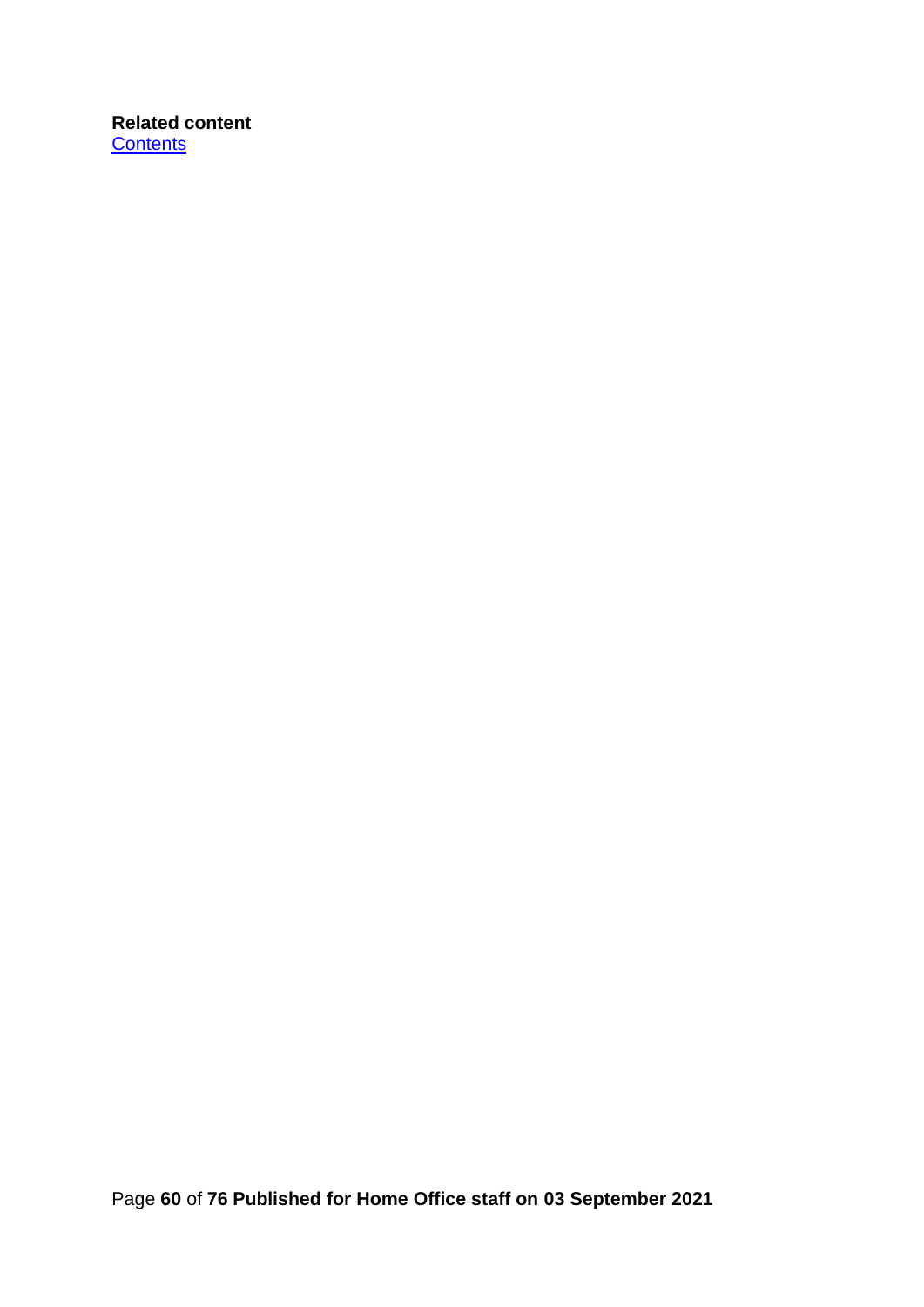# <span id="page-60-0"></span>Administrative review: maintain the decision and correct errors

If you consider a refusal decision and find some errors in the reasons for the decision, but decide the original decision was correct you must maintain the original refusal of the application.

There are 3 possible outcomes if you find errors.

# **Outcome 1**

You may find that the overall decision was correct where:

- some of the original reasons for refusal were incorrect
- the other original refusal reasons were correct

In this case you must withdraw the incorrect refusal reasons by issuing a new notice with the incorrect reasons removed, but maintain the original decision.

# **Outcome 2**

You may find that the overall decision was correct where:

- some of the original reasons for refusal were incorrect
- the other original refusal reasons were correct
- there are other refusal reasons which should have been included in the original decision

In this case you must withdraw the incorrect refusal reasons. You must make and serve a new decision using the correct original refusal reasons and the new reasons.

# **Outcome 3**

You may find that the overall decision was correct where:

- all of the original reasons for refusal were incorrect
- there are other refusal reasons which should have been included in the original decision

In this case you must withdraw the incorrect refusal reasons. You must make and serve a new decision using the new correct refusal reasons.

# **The decision notices**

If you maintain the original decision with errors corrected, you must tell the applicant or representative of the outcome in writing, using the ARN.0004 'Administrative

# Page **61** of **76 Published for Home Office staff on 03 September 2021**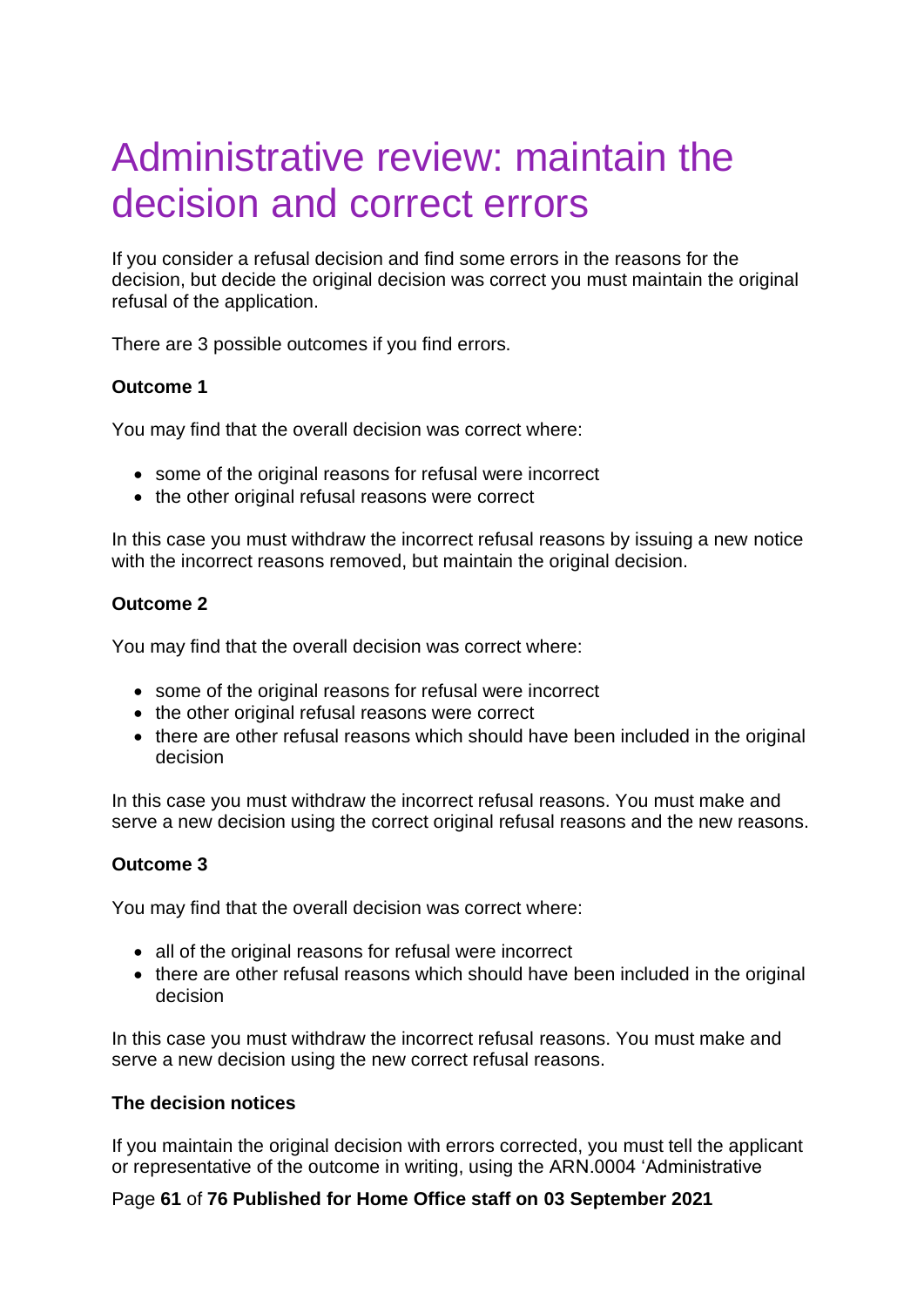Review Changed Decision' template on DocGen or an 'Admin Review General Changed Decision (ARN.0004) template on Atlas.

You must explain why the overall decision was correct, addressing each claimed error that was raised in the administrative review application.

The applicant is entitled to a second administrative review of the decision if any new refusal reasons have been added. This is because they have not previously had a chance to challenge those reasons.

You must make sure the new decision notice correctly states whether there is a right of administrative review. The applicant is only entitled to apply for a second administrative review if the outcome of the previous administrative review is that there are new or additional refusal reasons.

The applicant is not entitled to a refund of the administrative review fee but will not be charged for the second administrative review.

If the applicant's leave has expired and they are still in the UK you must include a section 120 notice to the applicant in the decision notice. This is a notice to the applicant to say they must now tell the Home Office about any other reasons why they should be allowed to remain in the UK. Applicants will normally be expected to respond to such a notice by either making arrangements to leave or making a further charged application.

**Related content [Contents](#page-1-0)**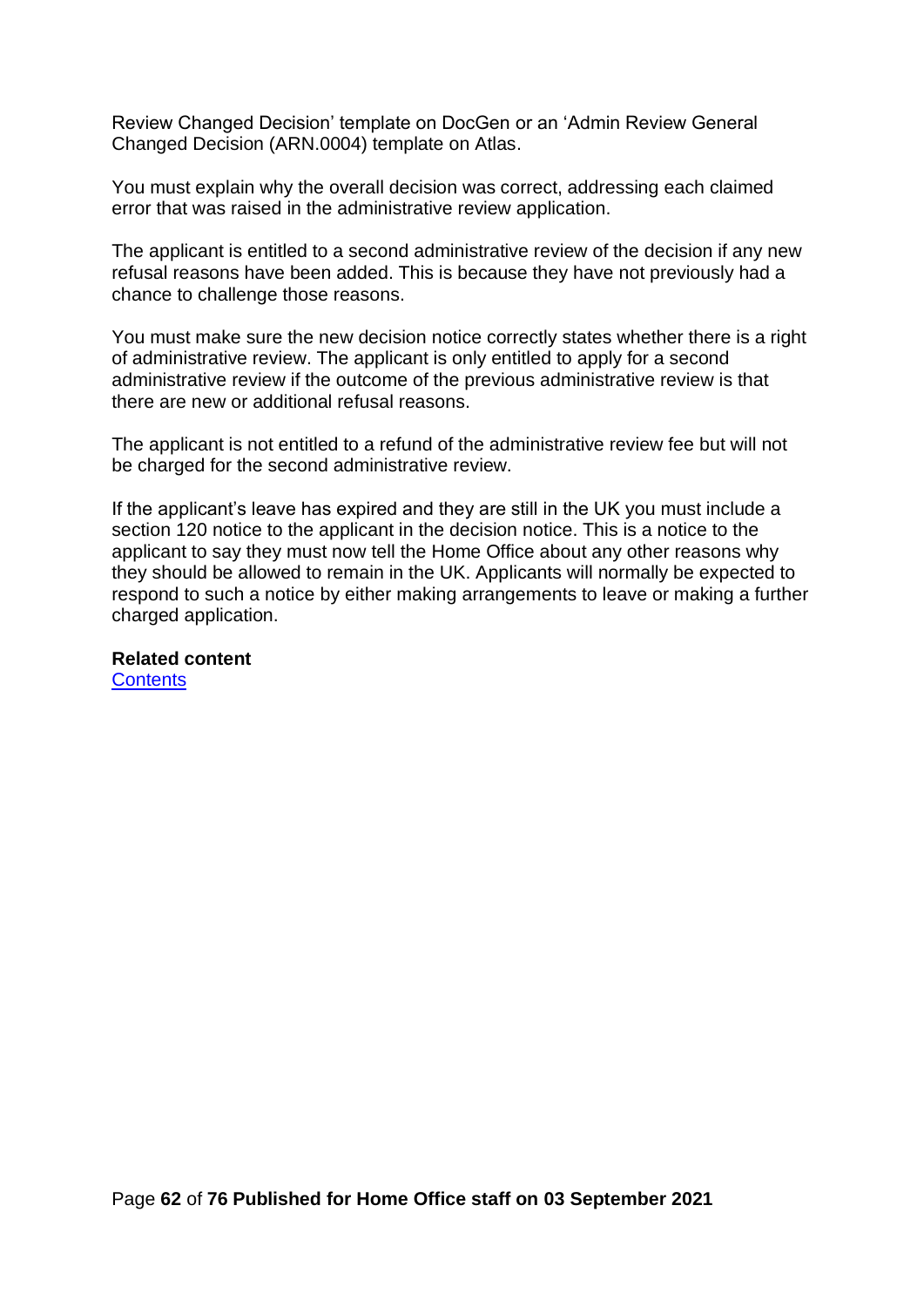# Administrative review CID outcomes

This table sets out the various outcomes on CID for in country administrative review.

| <b>Outcome</b>                          | <b>When used</b>                                                                                      | <b>Comments</b>                                                                                                                                           | <b>Refund</b><br>fee? | Can<br>make<br>unpaid<br>second<br>AR? |
|-----------------------------------------|-------------------------------------------------------------------------------------------------------|-----------------------------------------------------------------------------------------------------------------------------------------------------------|-----------------------|----------------------------------------|
| <b>AR Received</b>                      | Every attempted<br>initial AR that we<br>receive                                                      | All AR<br>applications must<br>be recorded on<br>the system as<br>soon as they are<br>received as they<br>are a barrier to<br>removal                     | N/A                   | N/A                                    |
| <b>AR Not</b><br><b>Requested</b>       | Where the migrant<br>does not raise an AR<br>within the required<br>14 or 7 calendar day<br>timescale | The migrant could<br>subsequently<br>submit an out of<br>time AR and claim<br>exceptional<br>circumstances.                                               | N/A                   | N/A                                    |
| <b>AR Validated</b>                     | When the<br>caseworker has<br>considered whether<br>the application is<br>valid                       | This outcome<br>does not mean<br>that the<br>administrative<br>review is valid. It<br>is used to record<br>the date on which<br>validation took<br>place. | N/A                   | N/A                                    |
| <b>AR Rejected</b>                      | When the AR is<br>invalid for any<br>reason                                                           | Used for all<br>rejections                                                                                                                                | Yes                   | <b>No</b>                              |
| <b>AR Withdrawn</b>                     | When the AR is<br>withdrawn for any<br>reason                                                         | Could be<br>withdrawn by<br>request from<br>migrant, because<br>they request their<br>passport for travel<br>or because they<br>travel outside UK         | <b>No</b>             | <b>No</b>                              |
| <b>AR Decision</b><br><b>Maintained</b> | No errors found                                                                                       | No new<br>immigration<br>decision issued.                                                                                                                 | <b>No</b>             | <b>No</b>                              |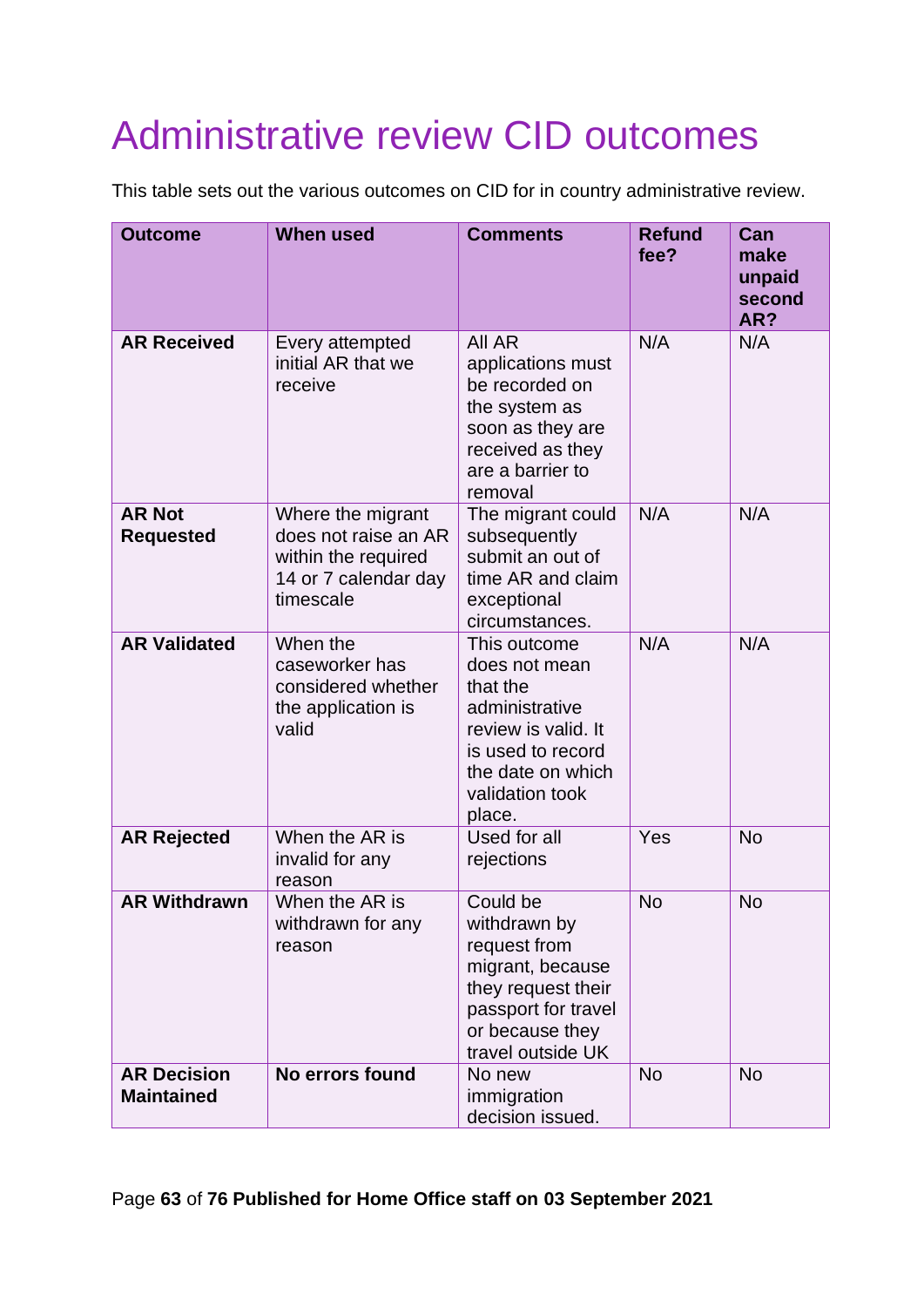| <b>Outcome</b>                          | <b>When used</b>                                                                                                                                                                                                                                                                   | <b>Comments</b>                                                                                                                          | <b>Refund</b><br>fee? | Can<br>make<br>unpaid<br>second<br>AR? |
|-----------------------------------------|------------------------------------------------------------------------------------------------------------------------------------------------------------------------------------------------------------------------------------------------------------------------------------|------------------------------------------------------------------------------------------------------------------------------------------|-----------------------|----------------------------------------|
| <b>AR Decision</b><br><b>Maintained</b> | <b>Refusal reason</b><br>withdrawn                                                                                                                                                                                                                                                 | No new<br>immigration<br>decision issued.                                                                                                | <b>No</b>             | <b>No</b>                              |
| <b>AR Decision</b><br><b>Maintained</b> | <b>Errors found in</b><br>original refusal                                                                                                                                                                                                                                         | No new<br>immigration<br>decision issued.                                                                                                | <b>No</b>             | Yes                                    |
| <b>AR Decision</b><br><b>Overturned</b> | <b>AR Decision</b><br><b>Overturned - Grant</b><br>Leave (when a<br>refusal is overturned<br>and leave granted)                                                                                                                                                                    | The caseworker or<br>immigration officer<br>(IO) would then<br>have to enter a<br>new immigration<br>decision from the<br>standard list. | Yes                   | <b>No</b>                              |
| <b>AR Decision</b><br><b>Overturned</b> | <b>AR Decision</b><br>Overturned -<br><b>Refuse Leave</b><br>(when a grant is<br>overturned and a<br>refusal decision<br>issued)                                                                                                                                                   | The caseworker or<br>immigration officer<br>(IO) would then<br>have to enter a<br>new immigration<br>decision from the<br>standard list. | Yes                   | <b>No</b>                              |
| <b>AR Decision</b><br><b>Overturned</b> | <b>AR Error in Grant</b><br>of Leave (where<br>leave is granted with<br>different expiry<br>date/conditions of<br>leave)                                                                                                                                                           | The caseworker or<br>immigration officer<br>(IO) would then<br>have to enter a<br>new immigration<br>decision from the<br>standard list. | Yes                   | <b>No</b>                              |
| <b>AR Completed</b>                     | You must also enter<br>the correct 'Stats<br>category' in CID.<br>This is either:<br>• AR Completed<br>- S120 issued<br><b>AR Completed</b><br>- S120 not<br>issued<br>You must always<br>issue a S120 notice<br>where the migrant's<br>leave has expired.<br>You must not issue a | Signals the end of<br>the AR process                                                                                                     | N/A                   | N/A                                    |

Page **64** of **76 Published for Home Office staff on 03 September 2021**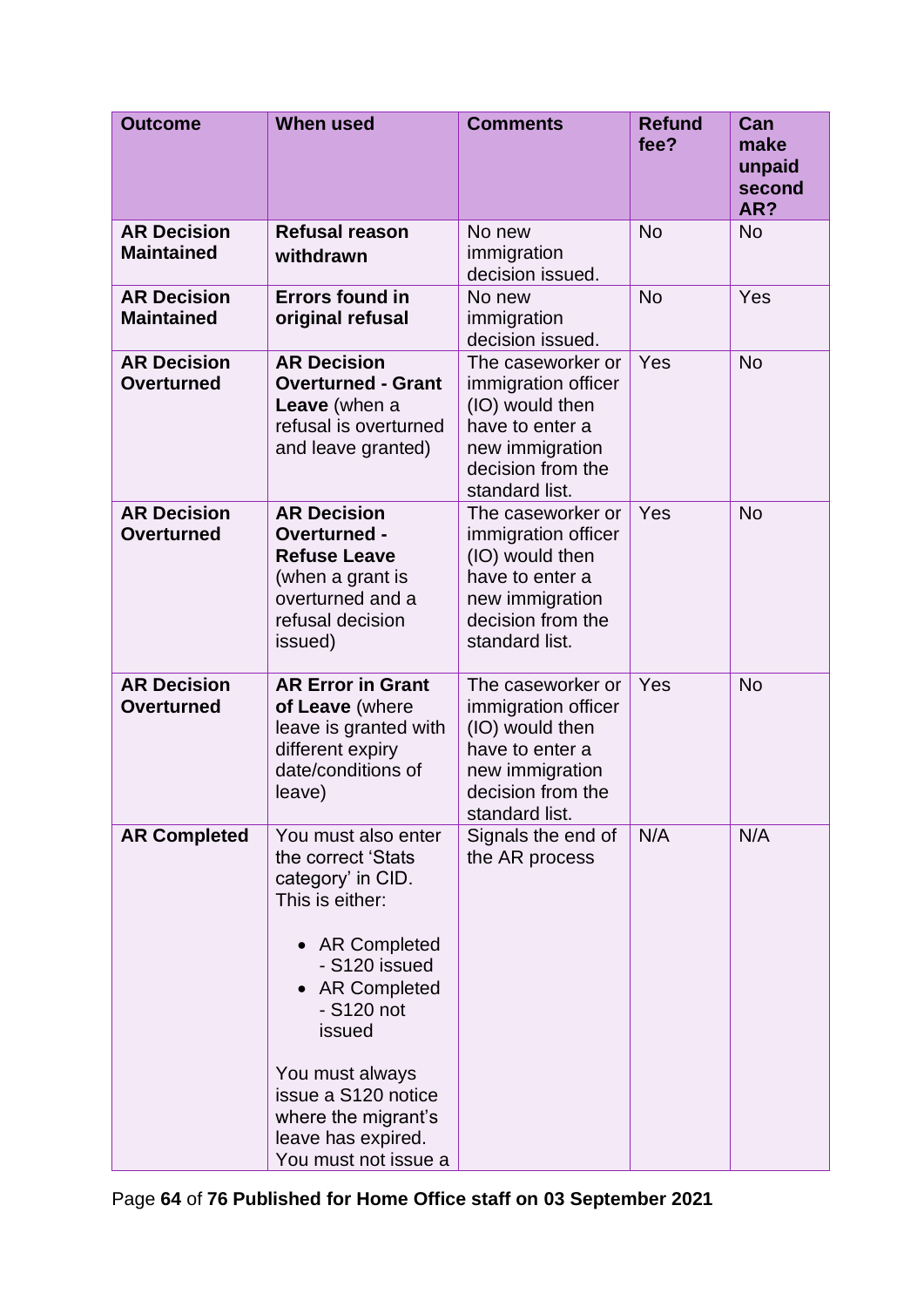| <b>Outcome</b>                       | <b>When used</b>                                                 | <b>Comments</b> | <b>Refund</b><br>fee? | Can<br>make<br>unpaid<br>second<br>AR? |
|--------------------------------------|------------------------------------------------------------------|-----------------|-----------------------|----------------------------------------|
|                                      | S120 notice if the<br>migrant still has valid<br>leave.          |                 |                       |                                        |
| <b>Further AR</b><br><b>Received</b> | Every attempted<br>second or<br>subsequent AR that<br>we receive |                 | N/A                   | N/A                                    |

# **Related content**

**[Contents](#page-1-0)**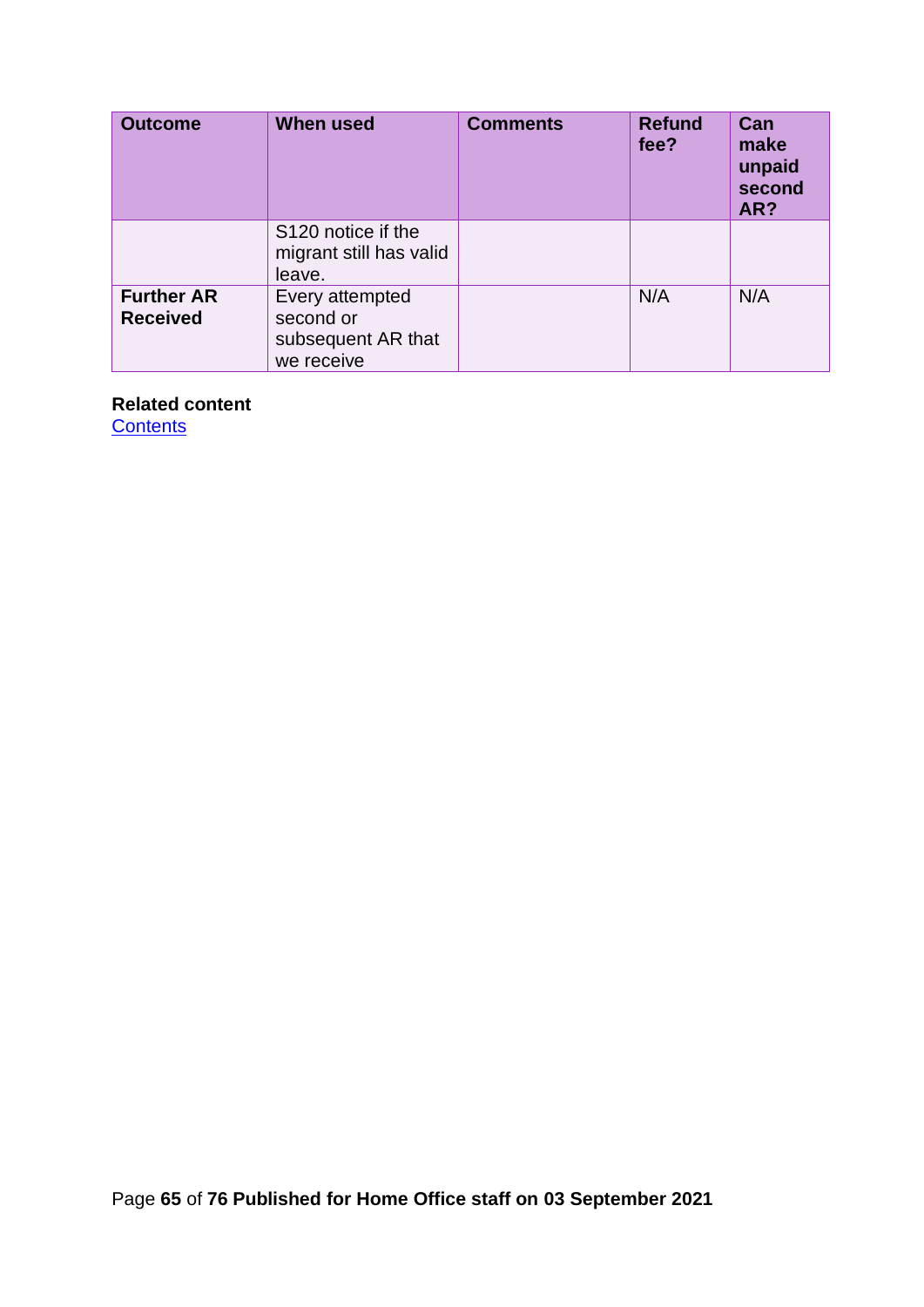# Refunds

# **When to refund**

The application fee must be refunded to the applicant if the:

- application is invalid and is rejected
- eligible decision is withdrawn and leave granted to correct an error identified by the administrative review, in accordance with paragraph AR2.2(a) of Appendix AR – this includes both cases where the review is about:
	- o a refusal
	- $\circ$  the type or period of leave granted
- eligible decision is withdrawn and the case sent back to the original decision making team to re-decide
- eligible decision is withdrawn and an application which was granted is now refused

If the applicant is eligible for a refund and the case is on CID you must start the refund process by completing the ICD.3463 refund request template in CID and then send the completed refund request template to the charging operations team. If the case is on Atlas you should follow the relevant processes in Atlas to process a refund.

Applicants can submit a new paid administrative review request if the administrative review:

- succeeds, you grant leave but the migrant believes there was an error in the type or length of leave granted
- results in a decision to grant leave being overturned and a refusal issued

In these cases the administrative review request will be the first one in respect of the new decision rather than a second administrative review request of the original decision, which has been withdrawn.

# **When not to refund**

The fee cannot be refunded if the result of the review is that the decision is maintained in accordance with paragraph AR2.2(b),(c) or (d) of Appendix AR.

Applicants can submit a second unpaid administrative review request if you have added new reasons to the decision, and the migrant believes there is an error in these new reasons.

The CID outcome that shows the applicant is entitled to request a second unpaid administrative review is:

• AR Decision Maintained – with the CID Stats Category 'Errors found in original refusal'

# Page **66** of **76 Published for Home Office staff on 03 September 2021**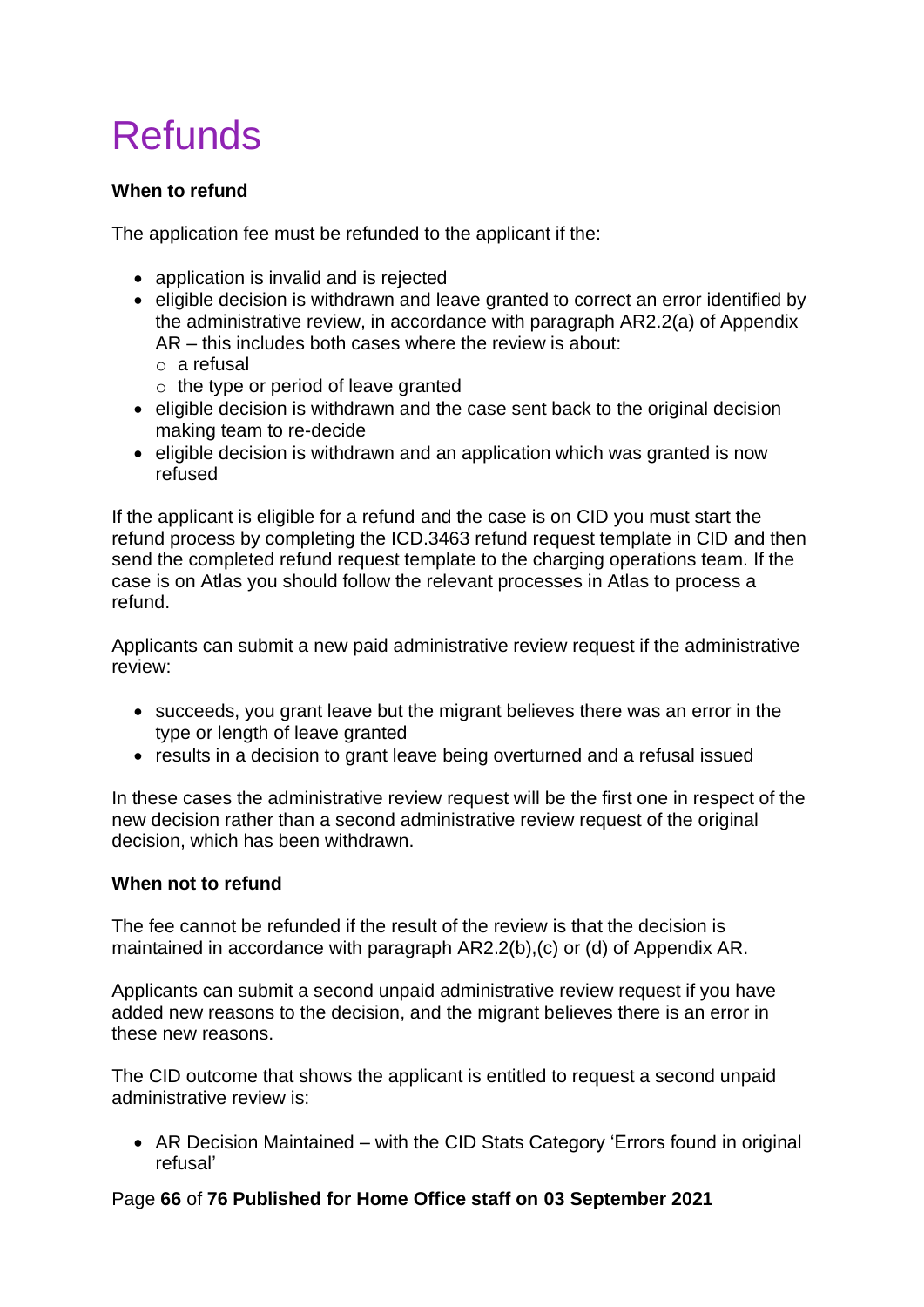Applicants cannot submit a second administrative review request if there were no errors in the original decision or no new reasons are added to the decision.

**Related content [Contents](#page-1-0)** 

Page **67** of **76 Published for Home Office staff on 03 September 2021**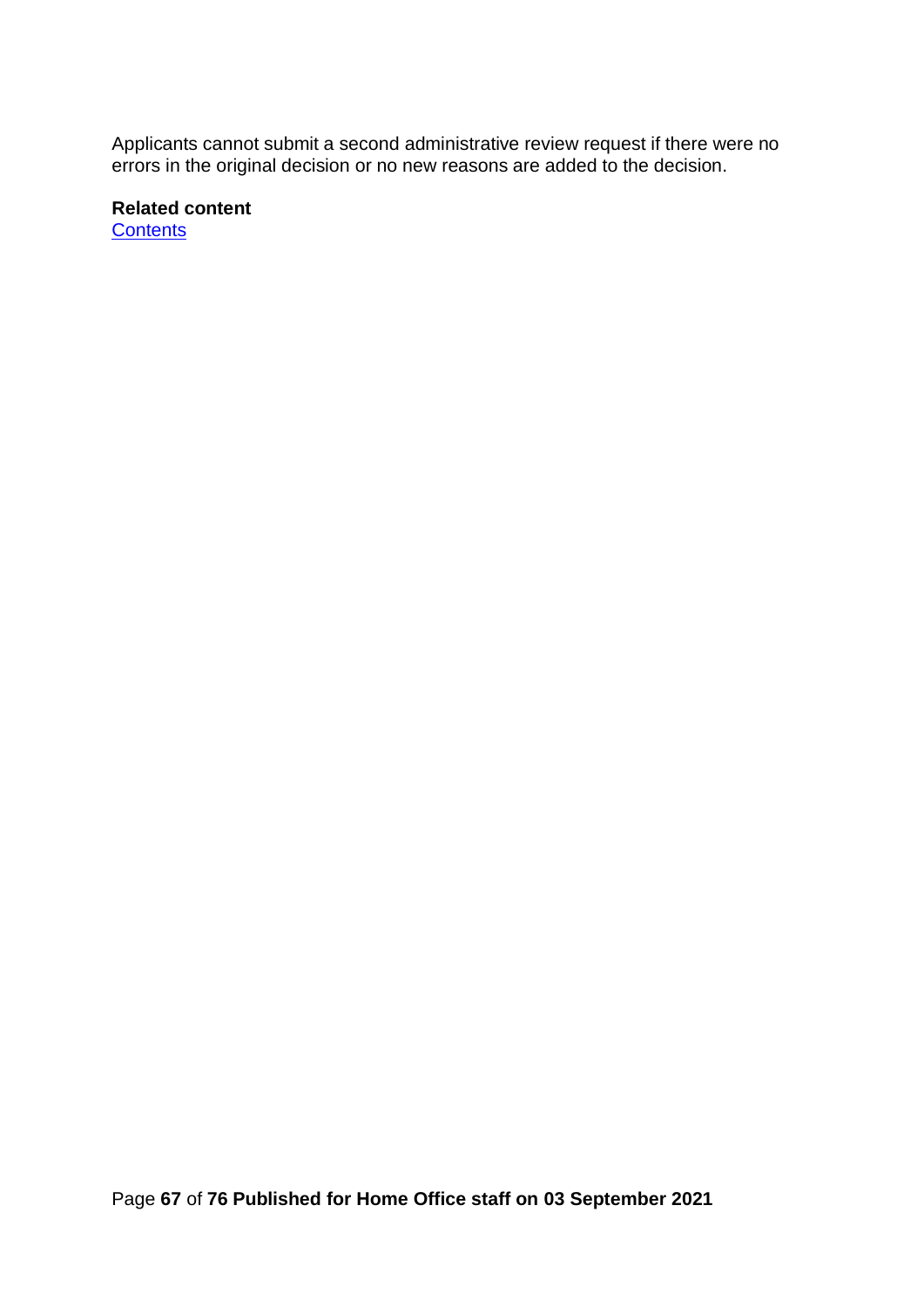# <span id="page-67-0"></span>Liability for removal

Individuals whose leave has expired before they make an application for leave to remain are overstayers. Normally overstayers are liable for removal action.

If an overstayer has made a valid administrative review application, they must not be removed from the UK until the administrative review has been completed.

Paragraph AR2.9 of Appendix AR states that the Home Office will not seek to remove an applicant from the UK while a valid application for administrative review is pending. This is to provide the applicant with the same protection from removal as if they had appealed the decision.

Once the administrative review process is concluded, you must restart removal action unless you have granted leave or referred the case back for further consideration.

**Related content [Contents](#page-1-0)**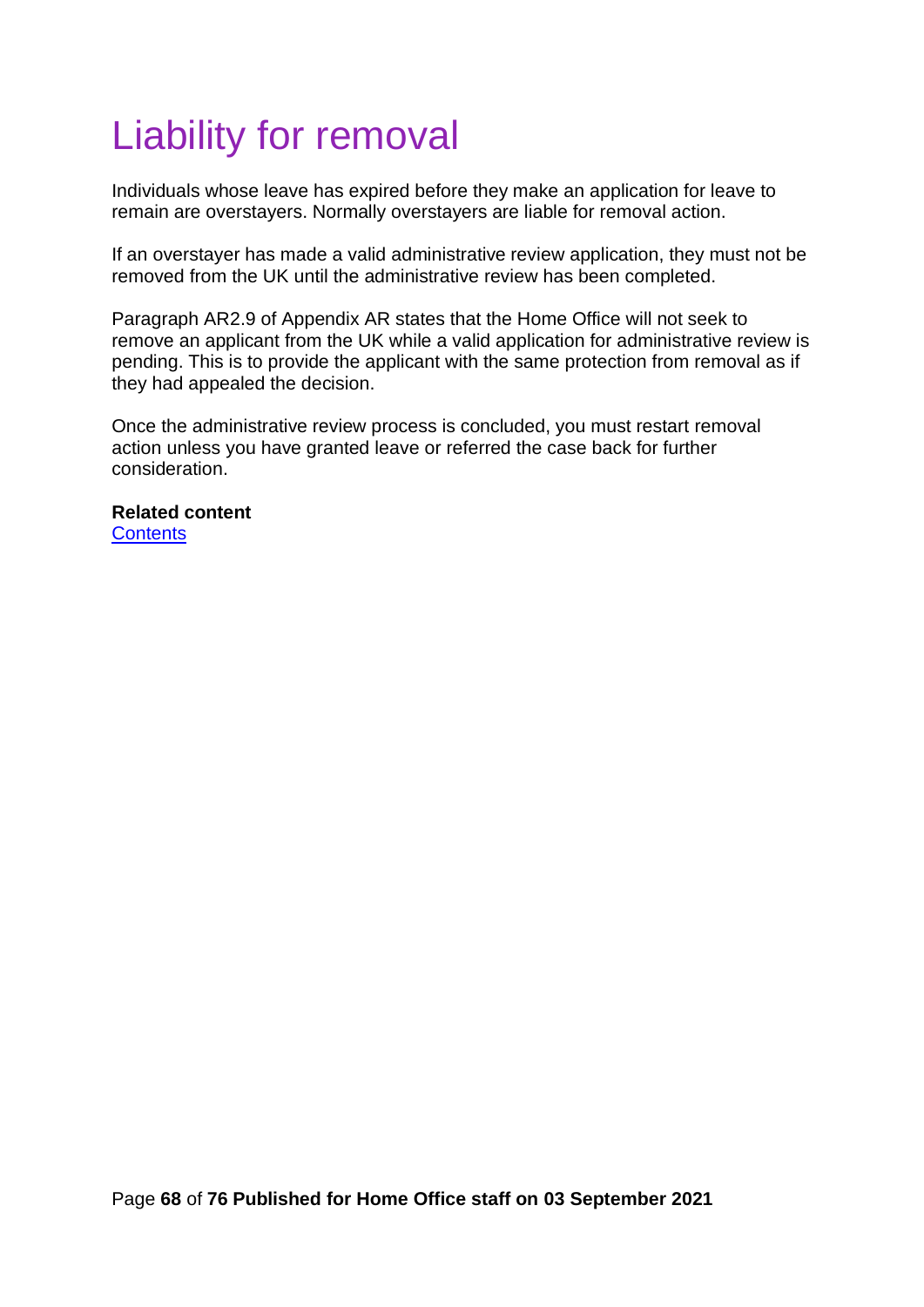# <span id="page-68-0"></span>Applicant's status after submitting a request for administrative review

An in country applicant's leave may be extended under section 3C if they make a request for administrative review.

# **Section 3C leave**

Section 3C of the Immigration Act 1971, as amended by the Immigration Act 2014, extends an applicant's leave in the UK if it expires while they are waiting for a decision on their immigration application.

Applicants who are covered by 3C leave and then apply in time for administrative review of an eligible decision have their leave further extended during the period when they are waiting for a decision on the review.

An applicant's leave is extended under section 3C if both the following apply:

- applicant makes a valid application for an extension of stay before their leave expires (an 'in time application')
- applicant's leave expires before the application is decided or withdrawn

Section 3C extends the applicant's leave and any conditions attached to it:

- until the application is decided or withdrawn (under section 3C(2)(a))
- for the period the applicant can make an in time, in country appeal (under section 3C(2)(b))
- for the period whilst any appeal is pending (if the applicant is in the UK) (under section 3C(2)(c))
- for the period whilst any administrative review of the decision either:
	- $\circ$  could be brought (if the applicant is in the UK) (under section 3C(2)(d)(i))
	- $\circ$  is pending (if the applicant is in the UK) (under section 3C(2)(d)(ii))

For further information on this see the guidance on 3C leave.

# **In time administrative review applications**

An applicant's leave is extended under section 3C if they meet all the following requirements:

- they make a valid application for further leave before their current leave expires
- their leave expires before the application is decided
- the application is refused
- they are eligible to make an application for administrative review of the refusal decision
- they make an application for administrative review before the time limit for making such an application expires (14 calendar days from the date they

Page **69** of **76 Published for Home Office staff on 03 September 2021**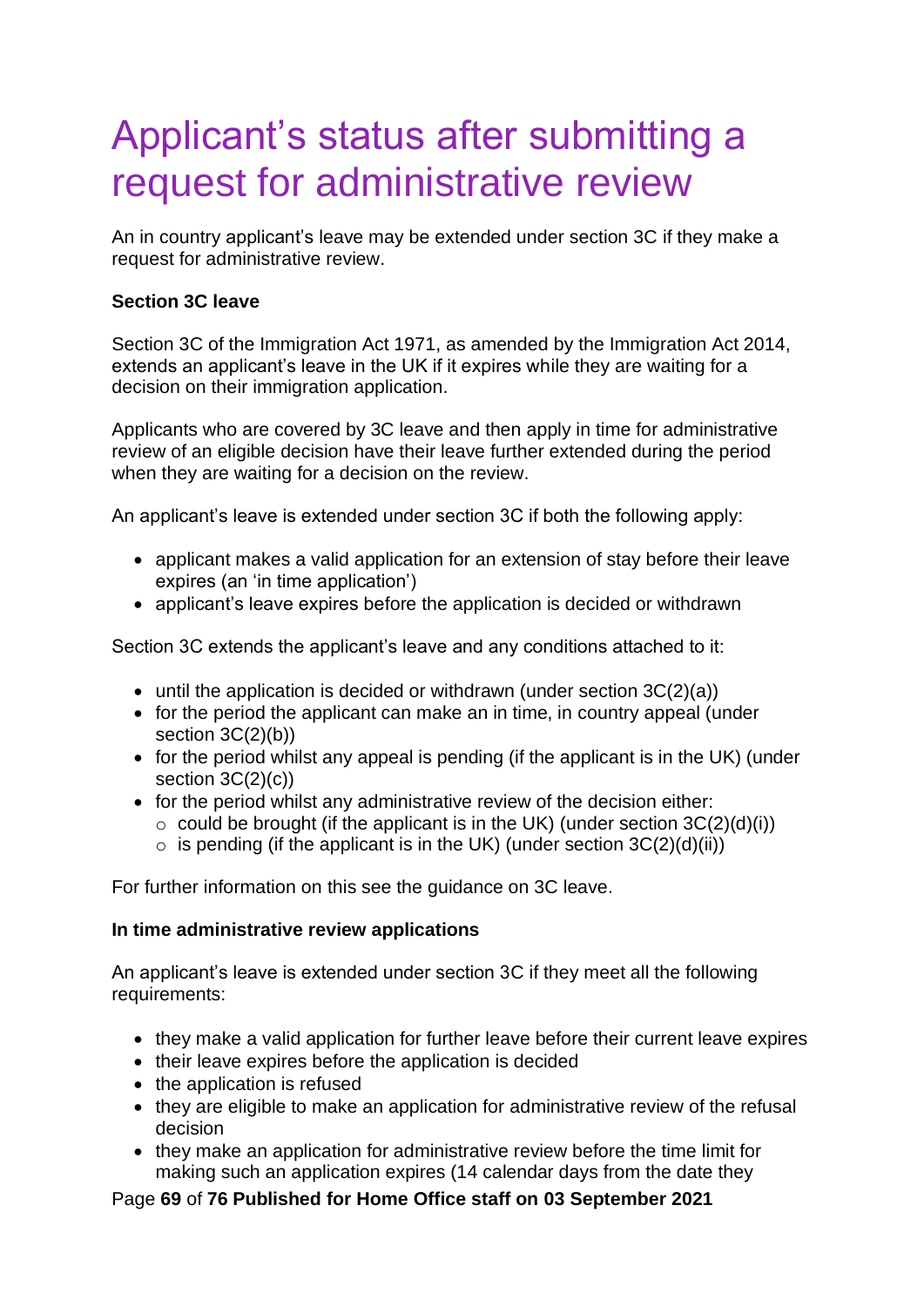receive the decision notice or Biometric Residence Permit or 7 calendar days if detained)

If the applicant meets the above requirements, their leave is further extended under section 3C while their administrative review is pending.

An administrative review is pending until one of the following occurs:

- the time limit for applying for administrative review expires without such an application being made
- the application is rejected as invalid because it does not meet the requirements of paragraph 34M to 34Y of the Immigration Rules
- the application is withdrawn in accordance with paragraph 34X
- the decision notice stating the outcome of the review is served on the migrant
- an administrative review waiver form is signed and submitted
- a fresh application for entry clearance, leave to enter or leave to remain is made

# **No administrative review application made**

If an applicant whose leave is extended under section 3C does not apply for administrative review following receipt of an eligible refusal decision, their 3C leave ends on the last day on which they could have made an in time administrative review application. For information on the deadlines for making an in time application, see: [Validation requirements.](#page-43-0)

# **Rejected applications**

An invalid application does not extend leave under section 3C. If an applicant whose leave is extended under section 3C makes an in time administrative review application which is rejected as invalid, their leave ends on the last day on which an in time [valid administrative review](#page-42-0) application could have been made.

If the review request is rejected before the last day on which an in time application for administrative review may be brought, and the applicant makes a second in time application for administrative review that is valid, 3C leave continues while that application is pending.

# **Out of time administrative review applications**

Leave extended under section 3C will expire on the last day on which an in time administrative review application could be made where all the following apply:

- applicant makes an original application for further leave that was in time
- applicant's leave expires before the application is decided
- leave extended under section 3C until time limit for making an administrative review application expires
- applicant makes an out of time administrative review application

# Page **70** of **76 Published for Home Office staff on 03 September 2021**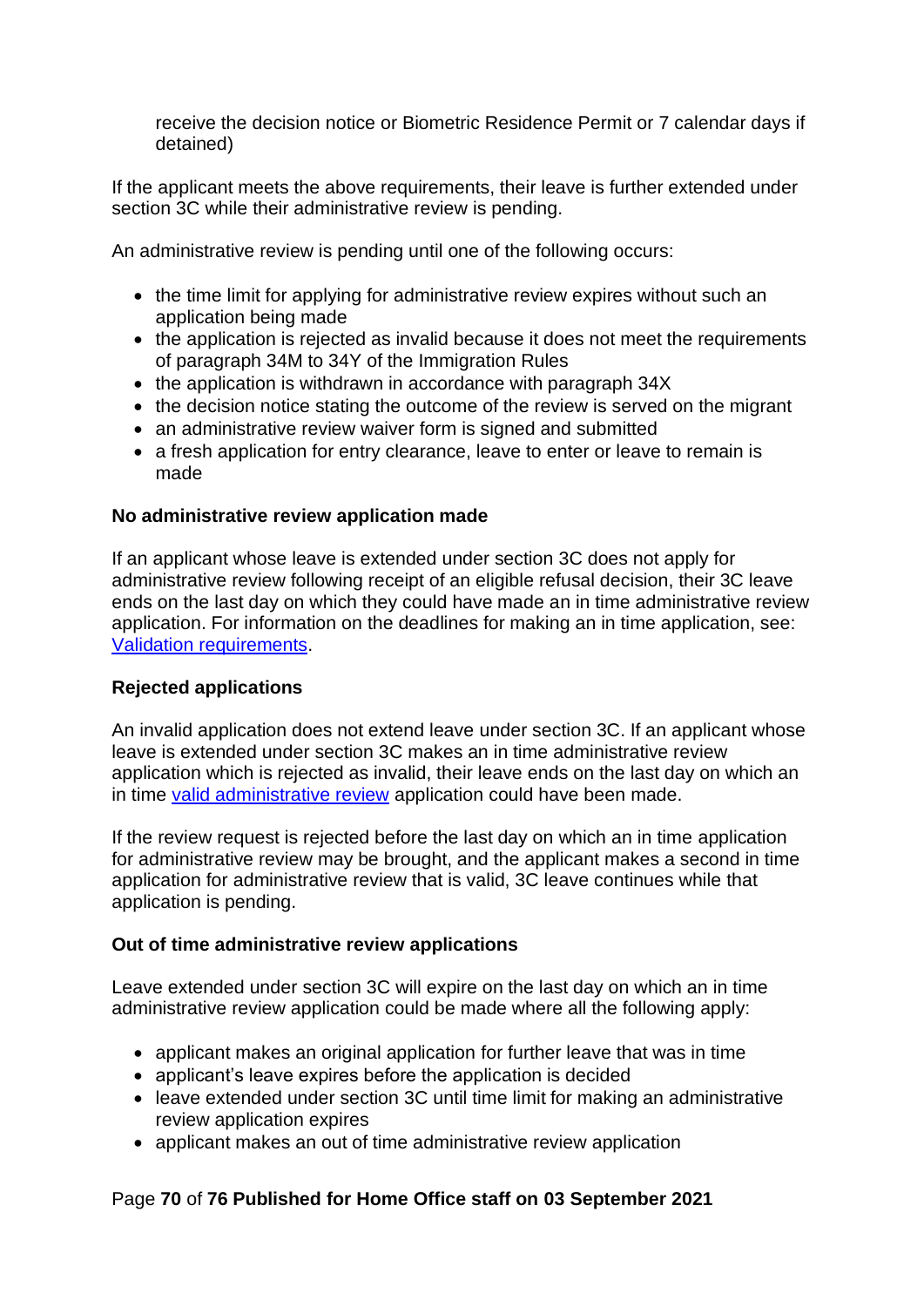• the Home Office accepts the administrative review as valid because it would be unjust not to consider the application

An applicant will not have leave during the period when an out of time administrative review application is being considered.

# **Out of time initial applications**

Leave is not extended under section 3C while the review is outstanding if all the following apply:

- the applicant made their initial application out of time
- the application is refused
- the applicant applies in time for administrative review of the decision

This is because their leave had already expired before they made the application so there was no leave to extend.

Such an applicant is an overstayer but will not be removed while the administrative review application is pending. This does not mean the applicant has permission to stay or any entitlement to work. For further information, see: [Liability for removal.](#page-67-0)

# **Second review requests**

If, as a result of the first administrative review, an applicant is entitled a second administrative review and submits one in time, their 3C leave will continue while the review is pending, as described above.

# **Administrative review of approved applications**

If an applicant applies for administrative review of the period or type of leave granted following an approved application, this will not in itself change the grant of leave. The applicant continues to have the length and conditions of leave that were granted. The length or type of leave granted will only be changed if the review is successful and a new grant decision is issued.

If the applicant's leave expires while they are awaiting the result of the review, their leave is not extended under section 3C while the review is pending.

# **Effect of fresh application**

If an applicant has made an application for administrative review which is pending, the administrative review application ceases to be pending if the applicant makes an application for entry clearance, leave to enter or leave to remain. The application for administrative review ceases to be pending because the effect of making the fresh application is to withdraw the administrative review. The application for administrative review is treated as withdrawn under paragraph 34X(4) of the Immigration Rules.

# Page **71** of **76 Published for Home Office staff on 03 September 2021**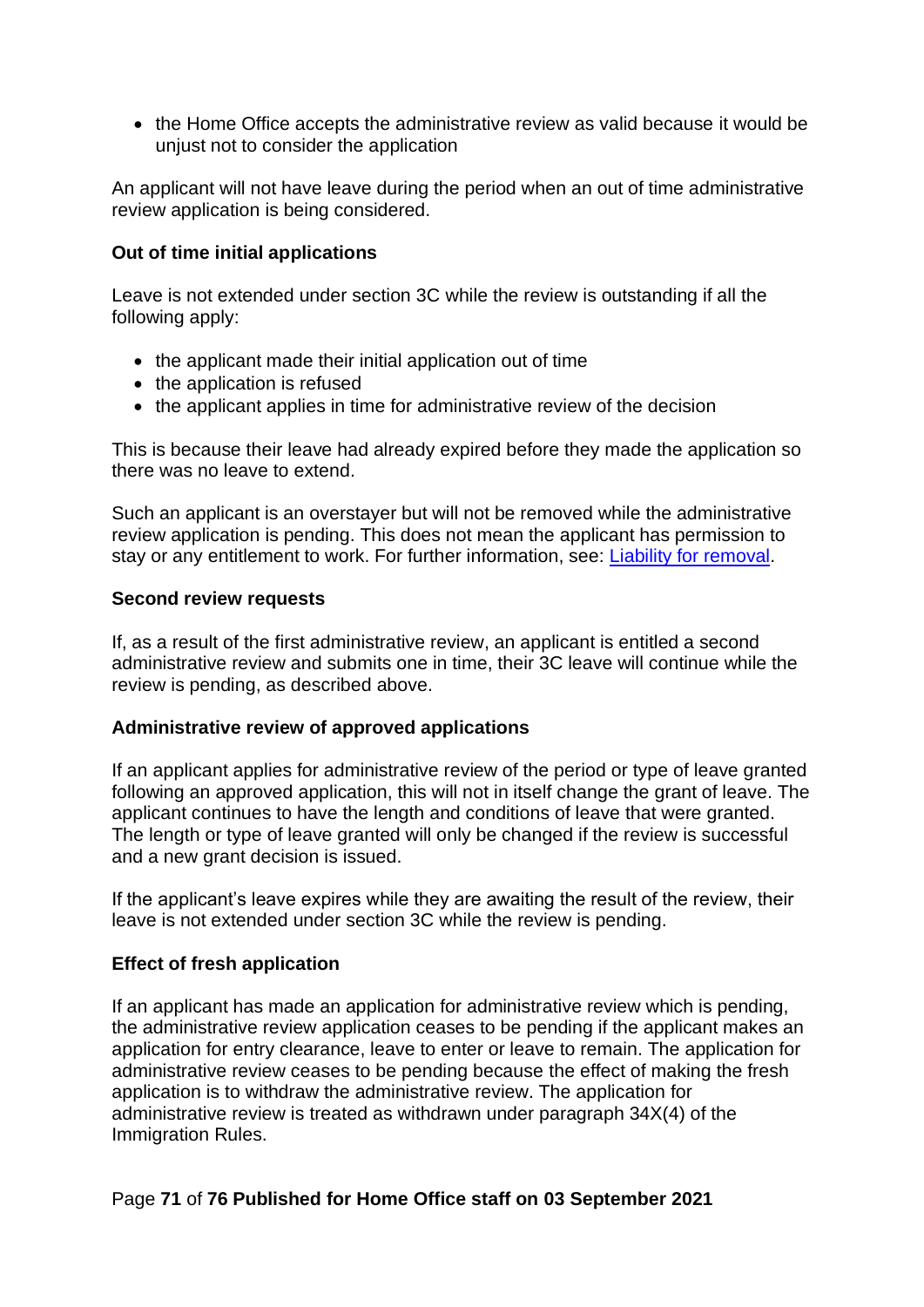Administrative review also ceases to be pending if the applicant has not yet applied for administrative review of an eligible decision and all the following apply:

- the time limit to apply for administrative review of the eligible decision has not yet expired
- the applicant's leave was extended under section 3C because the valid application which led to the eligible decision was made in time
- the applicant makes an application for entry clearance, leave to enter or leave to remain

The application for administrative review stops being pending under paragraph AR2.10(b) of appendix AR.

In both the above cases, the date on which administrative review stops being pending is the day before the new application is made. For example, if the applicant submits the new application on 22 July, their administrative review ceases to be pending on 21 July.

For more information on when an administrative review is withdrawn, see: Withdrawing [an application for administrative review.](#page-72-0)

If the applicant's leave was extended under section 3C, the day on which the administrative review stops being pending is the last day of their section 3C leave. The new application is therefore made out of time on the first day after the applicant's leave expired and does not further extend 3C leave.

# **Administrative review waiver form**

A person whose leave is cancelled at the border and has a right to apply for administrative review of the decision may wish to be removed immediately. The right to apply for administrative review is a barrier to removal so the person may choose to remove this barrier by waiving their right to an administrative review. They do this by signing an 'administrative review waiver form'.

Under paragraph AR2.10(a) of appendix AR, administrative review is no longer pending when the waiver form has been signed.

If a person has signed an administrative review waiver form, they cannot then make an administrative review application. You must reject any such application because the right to seek administrative review has been waived.

An applicant cannot use the administrative review waiver form if they have already made an administrative review application. They must [withdraw the application](#page-72-0) if they no longer wish to continue it.

# **Related content**

**[Contents](#page-1-0)**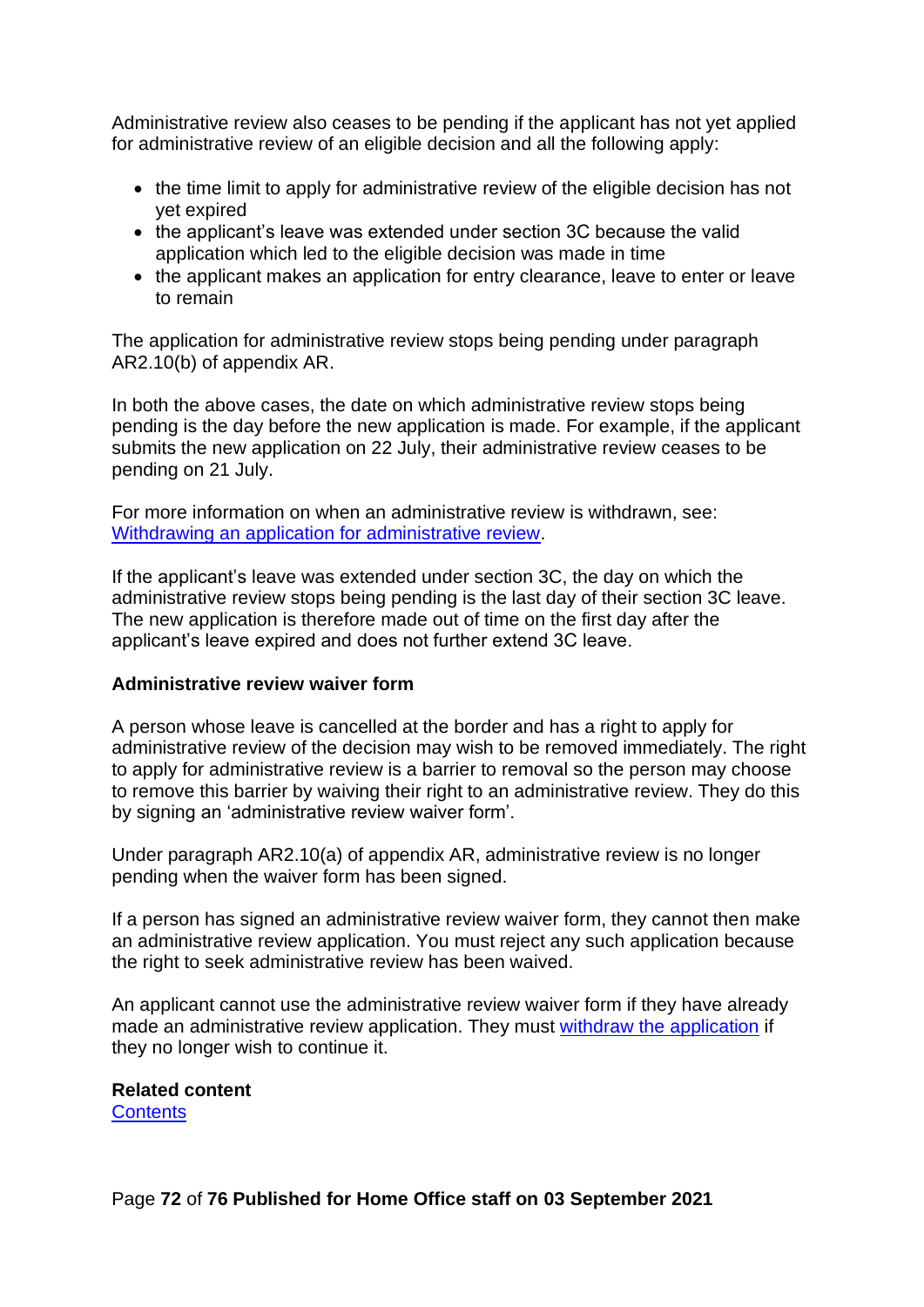# Withdrawing an application for administrative review

The [Immigration Rules](https://www.gov.uk/guidance/immigration-rules/immigration-rules-part-1-leave-to-enter-or-stay-in-the-uk) specify 4 ways an administrative review application can be withdrawn or treated as withdrawn:

- if the application may only be brought from within the UK and the applicant asks for their passport back so they can travel outside the UK - paragraph 34X(1)
- if the applicant travels outside the UK paragraph 34X(2)
- at the request of the applicant paragraph 34X(3)
- if the applicant makes an application for entry clearance, leave to enter or leave to remain - paragraph 34X(4)

# **Requesting the passport for travel**

An administrative review application which may only be brought from within the UK and is pending will be treated as withdrawn if the applicant requests the return of their passport for the purpose of travel outside the UK. If the applicant made an in time application, section 3C leave ends on the date the application is withdrawn.

# **Travelling outside the UK**

An administrative review application which may only be brought from within the UK and which is pending will also be treated as withdrawn if the applicant leaves the UK. The date the withdrawal takes effect is the date on which the applicant leaves. Section 3C leave will also end on this date. You may find out that an applicant has left the UK if for example:

- they notify you of a new overseas address
- a Border Force officer stops them when they attempt to re-enter the UK and contacts you to ask about the applicant's immigration status

An applicant who has withdrawn their application for administrative review by leaving the UK must not be allowed to re-enter for the purpose of resuming the administrative review.

# **Requests to withdraw the administrative review**

A request to withdraw an administrative review application must be made in writing by email to the Home Office at the address provided on the visas and immigration pages of the gov.uk website, which is the email address for the administrative review team. The application will be treated as withdrawn on the date the request is received.

A migrant may wish to withdraw their administrative review application if they realise they made a mistake and the original decision was correct. They may instead wish to

# Page **73** of **76 Published for Home Office staff on 03 September 2021**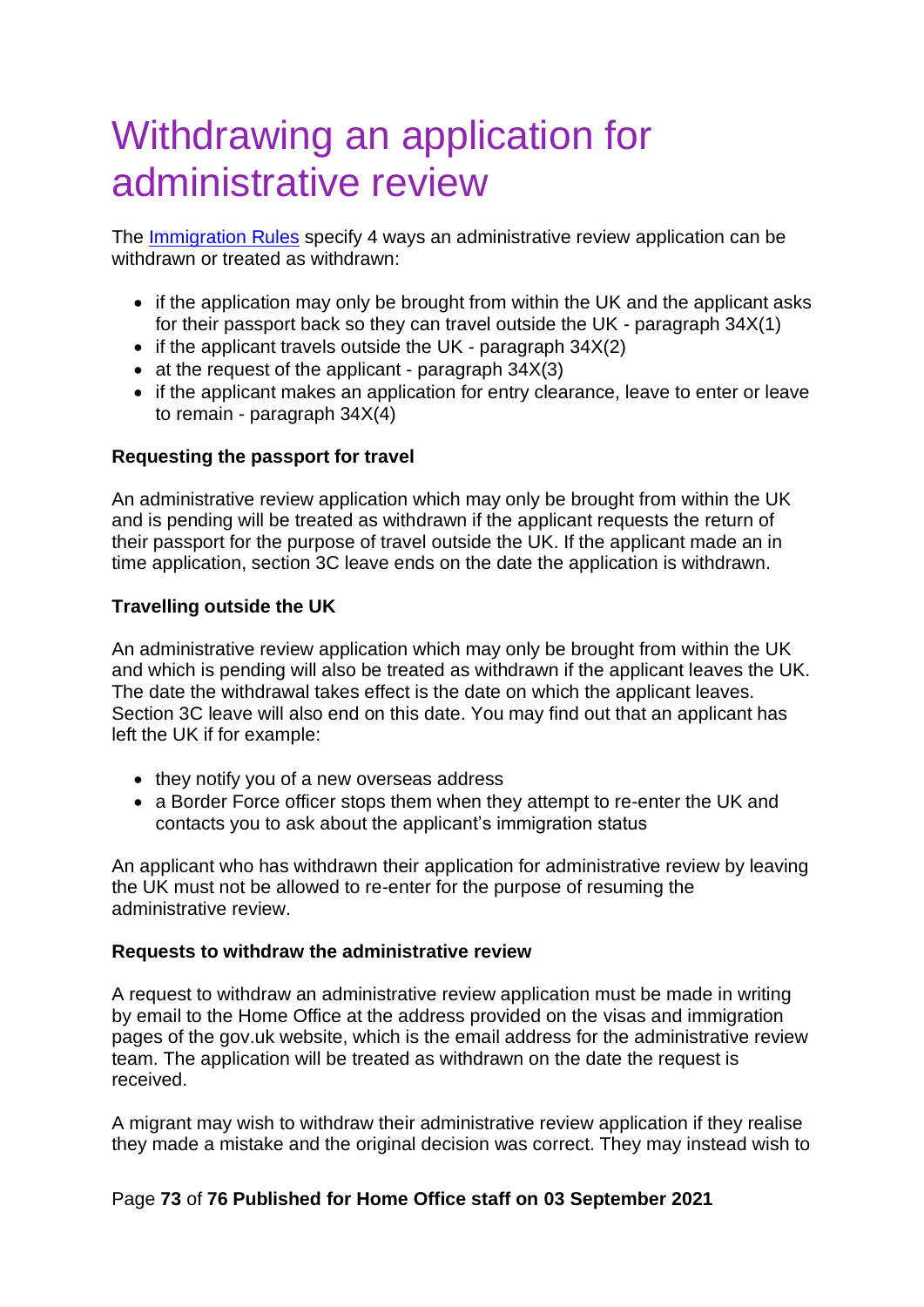make a fresh application for leave. They cannot submit a fresh application while the administrative review is pending if they are covered by section 3C leave.

#### **Making a fresh application**

An administrative review application which is pending will be treated as withdrawn if the applicant makes an application for leave to enter or leave to remain. There is no need to email a request to withdraw the administrative review to the Home Office, as set out above. The application for administrative review will be treated as withdrawn automatically.

You must check CID and, if the applicant is or may be overseas, CRS to see if a new application has been made while the administrative review is pending. If it has, you must treat the administrative review application as withdrawn.

#### **How to process the withdrawal of an administrative review**

You must record and process the withdrawal on the relevant caseworking database as soon as possible.

You must tell the applicant or representative in writing that the application for review has been withdrawn, using the ARN.0002 'Administrative Review Withdrawal' template on DocGen or the 'Administrative Review General Withdrawal (ARN.0002) template on Atlas for in country cases.

If the applicant's leave has expired and they are still in the UK you must include a section 120 notice to the applicant in the notice confirming that the review request has been withdrawn. A section 120 notice is a notice to the applicant to say they must now tell the Home Office about any other reasons why they should be allowed to remain in the UK. Applicants will normally be expected to respond to such a notice by either making arrangements to leave or making a further charged application.

If a migrant in the UK is requesting the return of their passport for travel, they must collect it at the airport from which they are leaving the UK. You must provide them with details of the [voluntary departure team.](https://horizon.homeoffice.gov.uk/teams/home-office-hq/borders-and-enforcement/immigration-enforcement/operations/north-midlands-and-wales-ice/west-midlands/nrc-voluntary-departures)

**Related content [Contents](#page-1-0)**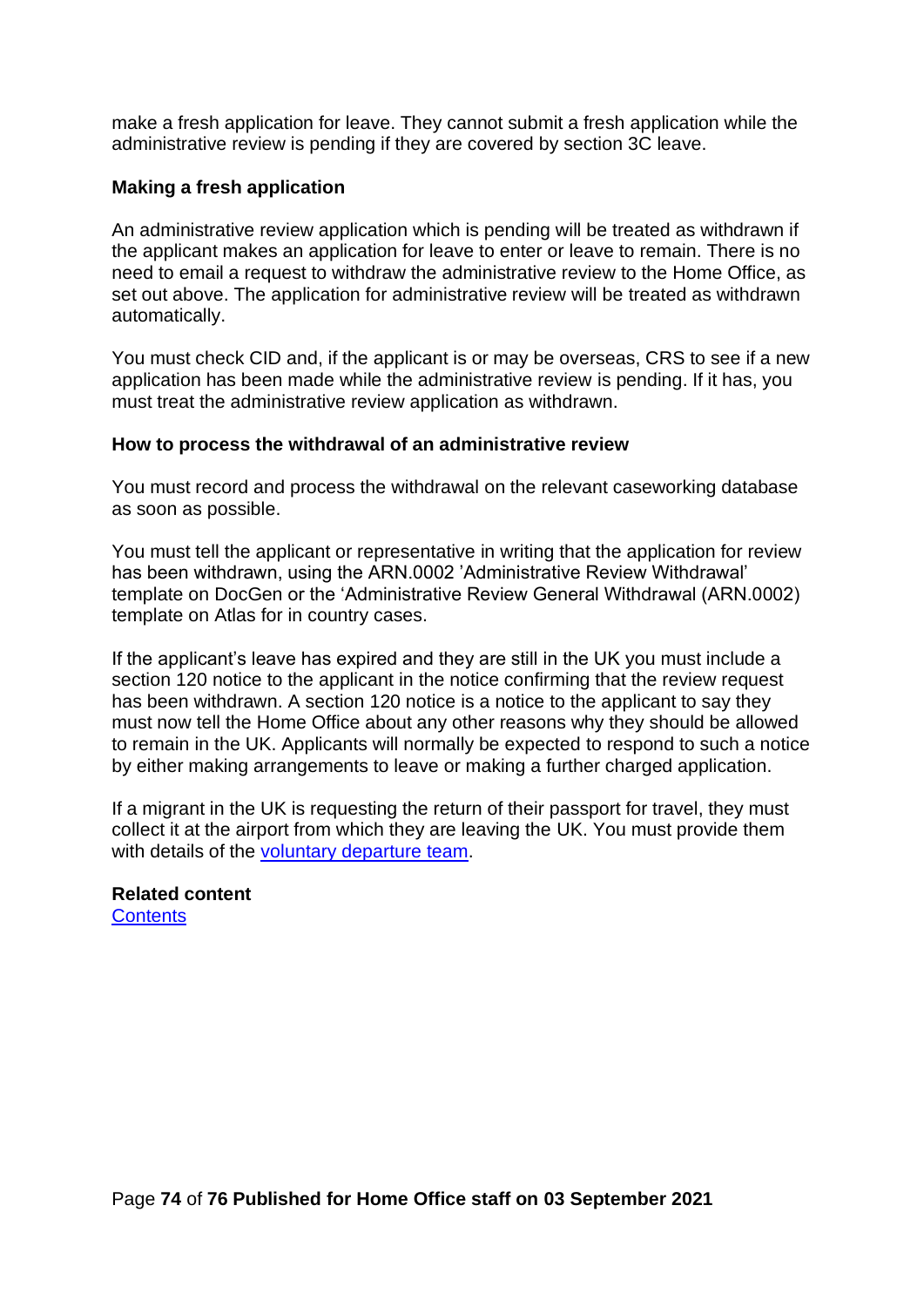# Reconsiderations, appeals and judicial reviews

### **Reconsiderations**

An applicant who has a right of administrative review against an immigration decision must make an administrative review application to request any reconsideration of the decision on their application.

You must not accept any other type of reconsideration request about the decision either before, during or after the administrative review has taken place. This includes any request from sponsors to review decisions or perform 'error correction' outside the administrative review rules and process.

For more information on reconsiderations and how to reject a reconsideration request, see the reconsiderations policy.

#### **Appeals**

If an applicant has a right of appeal, they will not be eligible to submit a request for administrative review of the same decision. You must reject any application for administrative review about a decision where there is a right of appeal.

If an applicant has a right to request an administrative review of an eligible decision under Appendix AR, they will not be entitled to an immigration appeal against that decision. If they try to appeal a decision at the tribunal when there is no right of appeal, the Home Office will argue that the appeal must be rejected because the tribunal has no jurisdiction (legal authority) to hear it.

For more information see Invalid appeals.

#### **Judicial review**

If an applicant submits both a request for administrative review and sends a PAP or commences JR proceedings against the decision at the same time, you must process the administrative review, provided it meets the [validation requirements.](#page-42-0)

If the administrative review finds that the decision was correct and the PAP or JR is still outstanding, you must add the outcome to the response to the PAP or the grounds of defence in the JR.

If the outcome of the administrative review is that the decision is overturned and leave granted, the team handling the JR will seek to settle the JR on that basis.

The migrant may seek JR of the outcome of the administrative review. It is therefore important that the decision notice fully and clearly addresses all issues raised in the administrative review request. This will assist the team responding to the JR.

#### Page **75** of **76 Published for Home Office staff on 03 September 2021**